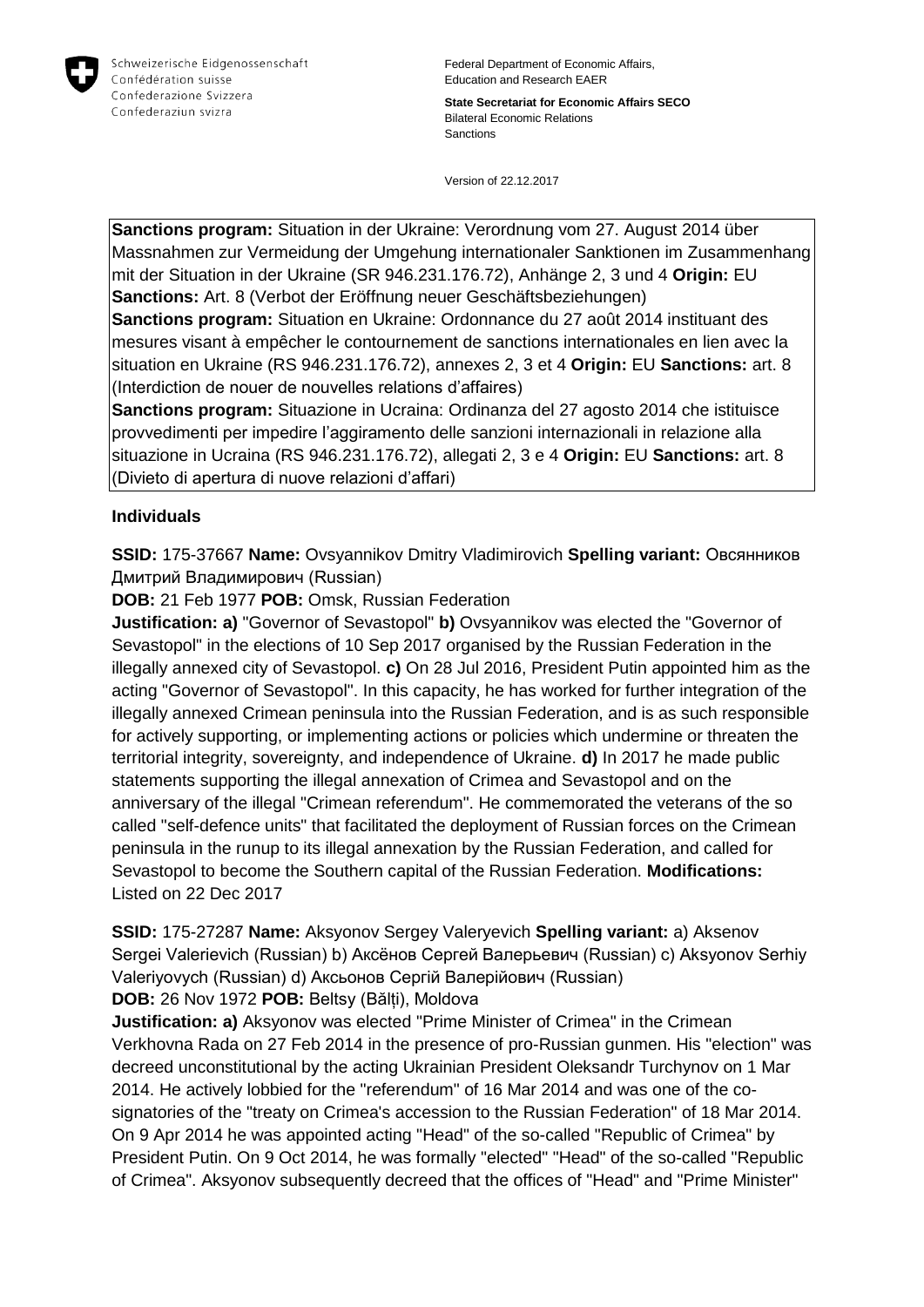be combined. **b)** Member of the Russia State Council. Since January 2017, member of the High Council of United Russia Party. **c)** For his involvement in the annexation process he has been awarded with Russian State order "For Merit to the Fatherland" – first degree. **Modifications:** Listed on 2 Apr 2014, amended on 2 Apr 2015, 6 Oct 2015, 23 Mar 2016, 26 Sep 2017

**SSID:** 175-27292 **Name:** Konstantinov Vladimir Andreevich **Spelling variant:** a) Константинов Владимир Андреевич (Russian) b) Konstantinov Volodymyr Andriyovych (Russian) c) Константiнов Володимир Андрійович (Ukrainian)

**DOB:** 19 Nov 1956 **POB: a)** Vladimirovka (Vladimirovca), Slobozia Region, Moldova **b)**  Bogomol, Moldova

**Justification: a)** As speaker of the Supreme Council of the Autonomous Republic of Crimea, Konstantinov played a relevant role in the decisions taken by the "Supreme Council" concerning the "referendum" against territorial integrity of Ukraine and called on voters to cast their votes in favour of Crimean independence in the "referendum" of 16 Mar 2014. He was one of the co-signatories of the "treaty on Crimea's accession to the Russian Federation" of 18 Mar 2014. **b)** Since 17 Mar 2014 "Chairman" of the "State Council" of the so-called "Republic of Crimea". **Modifications:** Listed on 2 Apr 2014, amended on 6 Oct 2015, 23 Mar 2016, 11 Oct 2016, 24 Mar 2017, 15 Aug 2017

**SSID:** 175-27297 **Name:** Temirgaliev Rustam Ilmirovich **Spelling variant:** a) Темиргалиев Рустам Ильмирович (Russian) b) Temirhaliiev Rustam Ilmyrovych (Russian) c) Темiргалiєв Рустам Iльмирович (Ukrainian)

**DOB:** 15 Aug 1976 **POB:** Ulan-Ude, Buryat, Russian Federation

**Justification: a)** As former Deputy Prime Minister of Crimea, Temirgaliev played a relevant role in the decisions taken by the "Supreme Council" concerning the "referendum" of 16 Mar 2014 against the territorial integrity of Ukraine. He lobbied actively for the integration of Crimea into the Russian Federation. **b)** On 11 Jun 2014 he resigned from his function as "First Deputy Prime Minister" of the so-called "Republic of Crimea". **c)** Remains active in supporting separatist actions or policies. **Modifications:** Listed on 2 Apr 2014, amended on 6 Oct 2015, 23 Mar 2016, 11 Oct 2016, 24 Mar 2017, 15 Aug 2017, 26 Sep 2017

**SSID:** 175-27302 **Name:** Berezovskiy Denis Valentinovich **Spelling variant:** a) Березовский Денис Валентинович (Russian) b) Berezovskyy Denys Valentynovych (Russian) c) Березовський Денис Валентинович (Russian)

**DOB:** 15 Jul 1974 **POB:** Kharkiv, Ukraine

**Justification: a)** Berezovskiy was appointed commander of the Ukrainian Navy on 1 Mar 2014 but thereafter swore an oath to the Crimean armed forces, thereby breaking his oath to the Ukrainian Navy. **b)** He was then appointed Deputy Commander of the Black Sea Fleet of the Russian Federation. **Modifications:** Listed on 2 Apr 2014, amended on 6 Oct 2015, 24 Mar 2017

**SSID:** 175-27307 **Name:** Chaliy Aleksei Mikhailovich **Spelling variant:** a) Чалый Алексей Михайлович (Russian) b) Chalyy Oleksiy Mykhaylovych (Russian) c) Чалий Олексій Михайлович (Ukrainian)

**DOB:** 13 Jun 1961 **POB: a)** Moscow **b)** Sevastopol

**Justification: a)** Chaliy became "People's Mayor of Sevastopol" by popular acclamation on 23 Feb 2014 and accepted this "vote". He actively campaigned for Sevastopol to become a separate entity of the Russian Federation following a referendum on 16 Mar 2014. He was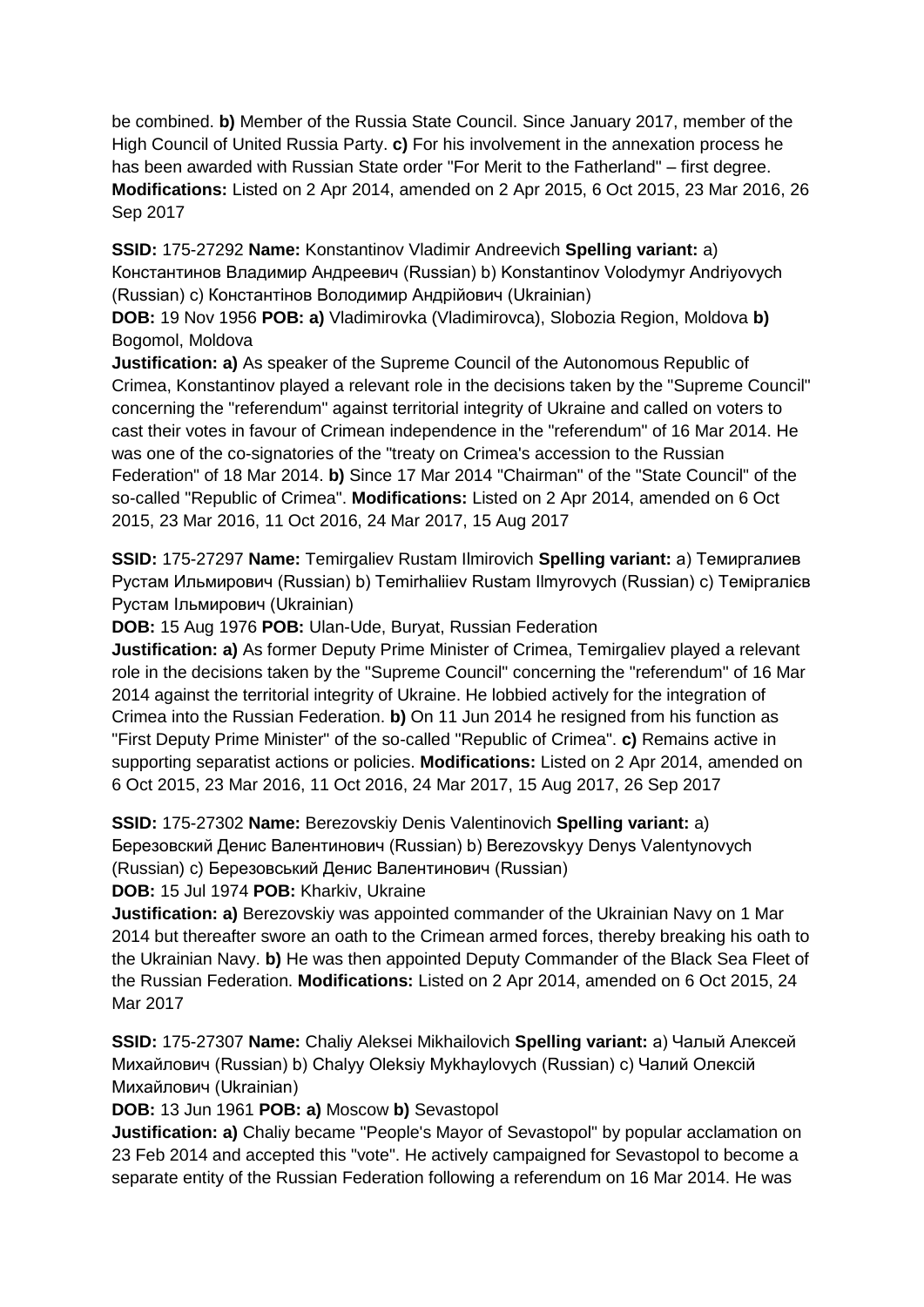one of the co-signatories of the "treaty on Crimea's accession to the Russian Federation" of 18 Mar 2014. He was acting "governor" of Sevastopol from 1 to 14 Apr 2014 and is a former "elected" Chairman of the "Legislative Assembly" of the City of Sevastopol. Member of the "Legislative Assembly" of the City of Sevastopol. **b)** For his involvement in the annexation process he has been awarded with Russian State order "For Merit to the Fatherland" – first degree. **Modifications:** Listed on 2 Apr 2014, amended on 6 Oct 2015, 23 Mar 2016, 24 Mar 2017, 15 Aug 2017, 26 Sep 2017

**SSID:** 175-27312 **Name:** Zima Pyotr Anatoliyovych **Spelling variant:** a) Зима Пётр Анатольевич (Russian) b) Zyma Petro Anatoliyovych (Russian) c) Зима Петро Анатолійович (Ukrainian)

**DOB:** 18 Jan 1970 **POB:** Artemivsk (Артемовск), Donetsk Oblast, Ukraine **Justification:** Zima was appointed as the new head of the Crimean Security Service (SBU) on 3 Mar 2014 by "Prime Minister" Aksyonov and accepted this appointment. He has given relevant information including a database to the Russian Intelligence Service (FSB). This included information on Euro-Maidan activists and human rights defenders of Crimea. He played a relevant role in preventing Ukraine's authorities from controlling the territory of Crimea. On 11 Mar 2014 the formation of an independent Security Service of Crimea was proclaimed by former SBU officers of Crimea. **Other information:** POB: 2016 renamed back to Bakhmut/Бахмут). **Modifications:** Listed on 2 Apr 2014, amended on 6 Oct 2015, 11 Oct 2016, 24 Mar 2017, 15 Aug 2017

**SSID:** 175-27320 **Name:** Tsekov Sergey Pavlovych **Spelling variant:** a) Цеков Сергей Павлович (Russian) b) Tsekov Serhiy Pavlovych (Russian) c) Цеков Сергій Павлович (Ukrainian)

**DOB: a)** 28 Sep 1953 **b)** 28 Aug 1953 **POB:** Simferopol

**Justification: a)** As Vice Speaker of the Verkhovna Rada of Crimea, Tsekov initiated, together with Sergey Aksyonov, the unlawful dismissal of the government of the Autonomous Republic of Crimea (ARC). He drew Vladimir Konstantinov into this endeavour, threatening him with dismissal. He publicly recognized that the MPs from Crimea were the initiators of inviting Russian soldiers to take over the Verkhovna Rada of Crimea. He was one of the first Crimean Leaders to ask in public for the annexation of Crimea to Russia. **b)**  Member of the Federation Council of the Russian Federation from the so-called "Republic of Crimea". **Modifications:** Listed on 2 Apr 2014, amended on 6 Oct 2015, 23 Mar 2016, 24 Mar 2017, 15 Aug 2017

**SSID:** 175-27325 **Name:** Ozerov Viktor Alekseevich **Spelling variant:** Озеров Виктор Алексеевич (Russian)

**DOB:** 5 Jan 1958 **POB:** Abakan, Khakassia, Russian Federation

**Justification: a)** Chairman of the Security and Defence Committee of the Federation Council of the Russian Federation. **b)** On 1 Mar 2014 Ozerov, on behalf of the Security and Defence Committee of the Federation Council, publicly supported, in the Federation Council, the deployment of Russian forces in Ukraine. **Modifications:** Listed on 2 Apr 2014, amended on 6 Oct 2015, 11 Oct 2016

**SSID:** 175-27332 **Name:** Dzhabarov Vladimir Michailovich **Spelling variant:** Джабаров Владимир Михайлович (Russian) **DOB:** 29 Sep 1952 **Justification: a)** First Deputy-Chairman of the International Affairs Committee of the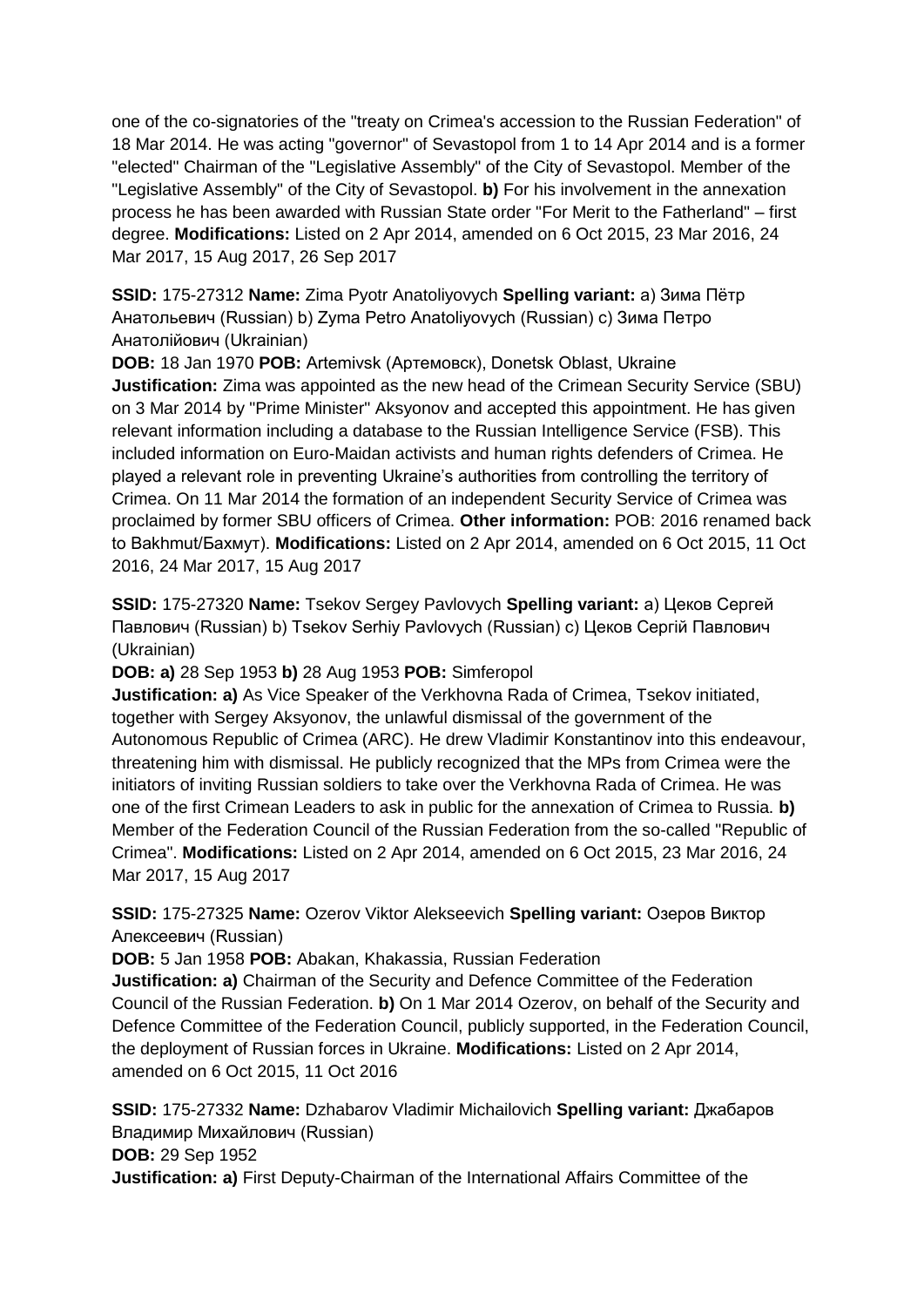Federation Council of the Russian Federation. **b)** On 1 Mar 2014 Dzhabarov, on behalf of the International Affairs Committee of the Federation Council, publicly supported, in the Federation Council, the deployment of Russian forces in Ukraine. **Modifications:** Listed on 2 Apr 2014, amended on 6 Oct 2015

**SSID:** 175-27339 **Name:** Klishas Andrei Aleksandrovich **Spelling variant:** Клишас Андрей Александрович (Russian)

**DOB:** 9 Nov 1972 **POB:** Sverdlovsk, Russian Federation

**Justification: a)** Chairman of the Committee on Constitutional Law of the Federation Council of the Russian Federation. **b)** On 1 Mar 2014 Klishas publicly supported, in the Federation Council, the deployment of Russian forces in Ukraine. In public statements Klishas sought to justify a Russian military intervention in Ukraine by claiming that "the Ukrainian President supports the appeal of the Crimean authorities to the President of the Russian Federation on landing an all-encompassing assistance in defence of the citizens of Crimea". **Modifications:** Listed on 2 Apr 2014, amended on 6 Oct 2015, 11 Oct 2016

**SSID:** 175-27347 **Name:** Ryzhkov Nikolai Ivanovich **Spelling variant:** Рыжков Николай Иванович (Russian)

**DOB:** 28 Sep 1929 **POB:** Dyleevka, Donetsk Region, Ukraine

**Justification: a)** Member of the Committee for federal issues, regional politics and the North of the Federation Council of the Russian Federation. **b)** On 1 Mar 2014 Ryzhkov publicly supported, in the Federation Council, the deployment of Russian forces in Ukraine. **Modifications:** Listed on 2 Apr 2014, amended on 6 Oct 2015

**SSID:** 175-27355 **Name:** Bushmin Evgeni Viktorovich **Spelling variant:** Бушмин Евгений Викторович (Russian)

**DOB:** 4 Oct 1958 **POB:** Lopatino, Sergachiisky Region, Russian Federation **Justification: a)** Deputy Speaker of the Federation Council of the Russian Federation. **b)**  On 1 Mar 2014 Bushmin publicly supported, in the Federation Council, the deployment of Russian forces in Ukraine. **Modifications:** Listed on 2 Apr 2014, amended on 6 Oct 2015, 11 Oct 2016

**SSID:** 175-27363 **Name:** Totoonov Aleksandr Borisovich **Spelling variant:** Тотоонов Александр Борисович (Russian)

**DOB:** 3 Apr 1957 **POB:** Ordzhonikidze, North Ossetia, Russian Federation **Justification: a)** Member of the Committee of International Affairs of the Federation Council of the Russian Federation. **b)** On 1 Mar 2014 Totoonov publicly supported, in the Federation Council, the deployment of Russian forces in Ukraine. **Modifications:** Listed on 2 Apr 2014, amended on 6 Oct 2015, 23 Mar 2016

**SSID:** 175-27377 **Name:** Mironov Sergei Mikhailovich **Spelling variant:** Миронов Сергей Михайлович (Russian)

**DOB:** 14 Feb 1953 **POB:** Pushkin, Leningrad Region, Russian Federation **Justification: a)** Member of the Council of the State Duma; Leader of Fair Russia faction in the Duma of the Russian Federation. **b)** Initiator of the bill allowing Russian Federation to admit in its composition, under the pretext of protection of Russian citizens, territories of a foreign country without the consent of that country or an international treaty. **Modifications:**  Listed on 2 Apr 2014, amended on 6 Oct 2015, 11 Oct 2016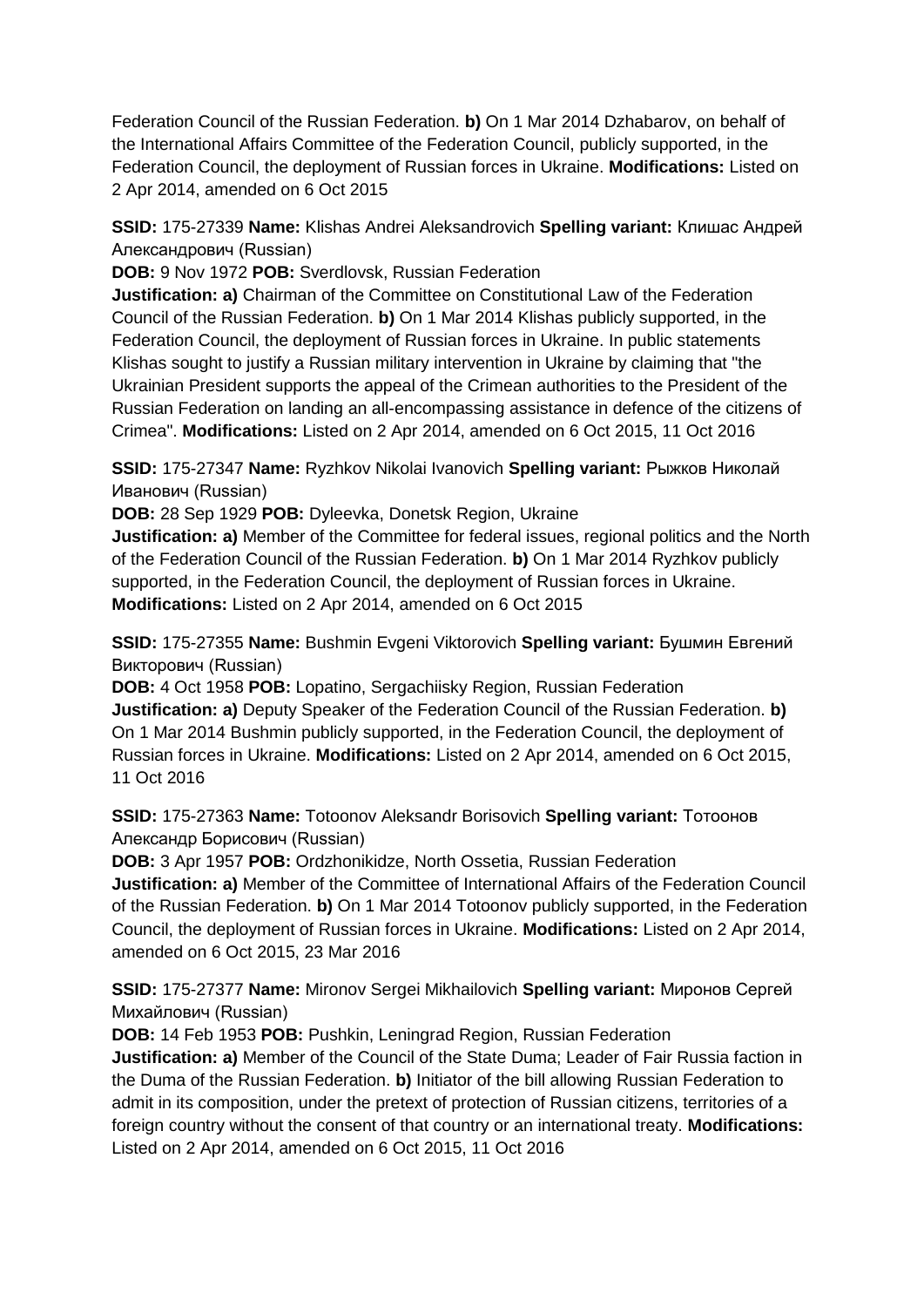**SSID:** 175-27385 **Name:** Zheleznyak Sergei Vladimirovich **Spelling variant:** Железняк Сергей Владимирович (Russian)

**DOB:** 30 Jul 1970 **POB:** St. Petersburg (f.k.a. Leningrad), Russian Federation **Justification: a)** Former Deputy Speaker of the State Duma of the Russian Federation. **b)**  Actively supported use of Russian Armed Forces in Ukraine and annexation of Crimea. He led personally the demonstration in support of the use of Russian Armed Forces in Ukraine. **c)** Currently Deputy Chairperson of the Foreign Affairs Committee of the State Duma of the Russian Federation. **Modifications:** Listed on 2 Apr 2014, amended on 6 Oct 2015, 24 Mar 2017

**SSID:** 175-27393 **Name:** Slutski Leonid Eduardovich **Spelling variant:** Слуцкий Леонид Эдуардович (Russian)

**DOB:** 4 Jan 1968 **POB:** Moscow, Russian Federation

**Justification: a)** Former Chairman of the Commonwealth of Independent States (CIS) Committee of the State Duma of the Russian Federation (member of the LDPR). **b)** Actively supported use of Russian Armed Forces in Ukraine and the annexation of Crimea. **c)**  Currently Chairperson of the Foreign Affairs Committee of the State Duma of the Russian Federation. **Modifications:** Listed on 2 Apr 2014, amended on 6 Oct 2015, 11 Oct 2016, 24 Mar 2017

**SSID:** 175-27400 **Name:** Vitko Aleksandr Viktorovich **Spelling variant:** Витко Александр Викторович (Russian)

**DOB:** 13 Sep 1961 **POB:** Vitebsk, Belarus

**Justification: a)** Commander of the Black Sea Fleet, Admiral. **b)** Responsible for commanding Russian forces that have occupied Ukrainian sovereign territory. **Modifications:** Listed on 2 Apr 2014, amended on 6 Oct 2015, 23 Mar 2016

**SSID:** 175-27408 **Name:** Sidorov Anatoliy Alekseevich **Spelling variant:** Сидоров Анатолий Алексеевич (Russian)

**DOB:** 2 Jul 1958 **POB:** Siva, Perm Region, Russian Federation

**Justification:** Former Commander, Russia's Western Military District, units of which are deployed in Crimea. He was responsible for part of the Russian military presence in Crimea which is undermining the sovereignty of the Ukraine and assisted the Crimean authorities in preventing public demonstrations against moves towards a referendum and incorporation into Russia. Since Nov 2015 Chief of the Joint Staff of the Collective Security Treaty Organisation (CSTO). **Modifications:** Listed on 2 Apr 2014, amended on 6 Oct 2015, 11 Oct 2016

**SSID:** 175-27413 **Name:** Galkin Aleksandr Viktorovich **Spelling variant:** Галкин Александр Викторович (Russian)

**DOB:** 22 Mar 1958 **POB:** Ordzhonikidze, North Ossetia, Russian Federation **Justification: a)** Former Commander of Russia's Southern Military District ("SMD"), the forces of which are in Crimea; the Black Sea Fleet comes under Galkin's command; much of the force movement into Crimea has come through the SMD. **b)** SMD forces are deployed in Crimea. He is responsible for part of the Russian military presence in Crimea which is undermining the sovereignty of the Ukraine and assisted the Crimean authorities in preventing public demonstrations against moves towards a referendum and incorporation into Russia. Additionally the Black Sea Fleet falls within the District's control. **c)** Currently employed by the Central apparatus of the Russian Ministry of Defence. Aide to the Minister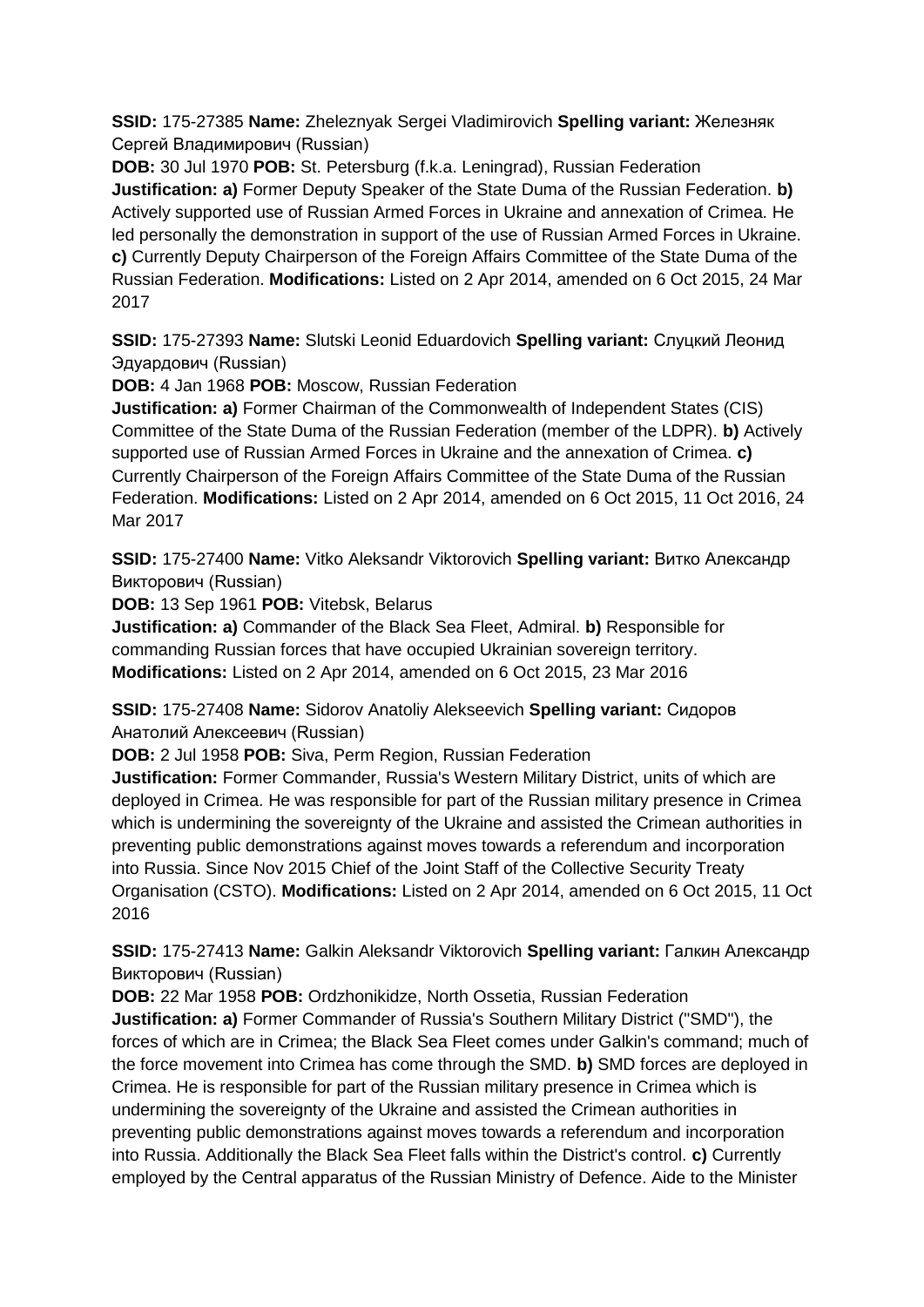of Defence since 19 Jan 2017. **Modifications:** Listed on 2 Apr 2014, amended on 6 Oct 2015, 11 Oct 2016, 24 Mar 2017, 26 Sep 2017

**SSID:** 175-27418 **Name:** Rogozin Dmitry Olegovich **Spelling variant:** Рогозин Дмитрий Олегович (Russian)

**DOB:** 21 Dec 1963 **POB:** Moscow, Russian Federation

**Justification:** Deputy Prime Minister of the Russian Federation. Publicly called for the annexation of Crimea. **Modifications:** Listed on 2 Apr 2014, amended on 6 Oct 2015, 11 Oct 2016

**SSID:** 175-27425 **Name:** Glazyev Sergey Yurievich **Spelling variant:** Глазьев Сергей Юрьевич (Russian)

**DOB:** 1 Jan 1961 **POB:** Zaporozhye, Ukraine

**Justification:** Adviser to the President of the Russian Federation. Publicly called for the annexation of Crimea. **Modifications:** Listed on 2 Apr 2014, amended on 6 Oct 2015, 11 Oct 2016

**SSID:** 175-27433 **Name:** Matviyenko Valentina Ivanova **Spelling variant:** Матвиенко Валентина Ивановна (Russian)

**DOB:** 7 Apr 1949 **POB:** Shepetovka, Khmelnitskyi (Kamenets-Podolsky) Region, Ukraine **Justification:** Speaker of the Federation Council. On 1 Mar 2014, publicly supported, in the Federation Council, the deployment of Russian forces in Ukraine. **Other information:** Name: born Tyutina/Тютина **Modifications:** Listed on 2 Apr 2014, amended on 6 Oct 2015, 11 Oct 2016

**SSID:** 175-27440 **Name:** Naryshkin Sergei Evgenevich **Spelling variant:** Нарышкин Сергей Евгеньевич (Russian)

**DOB:** 27 Oct 1954 **POB:** St Petersburg (f.k.a. Leningrad), Russian Federation **Justification: a)** Former Speaker of the State Duma. Publicly supported the deployment of Russian forces in Ukraine. Publicly supported the Russia-Crimea reunification treaty and the related federal constitutional law. **b)** Currently Director of the Foreign Intelligence Service of the Russian Federation as of October 2016. Permanent member and Secretary of the Security Council of the Russian Federation. **Modifications:** Listed on 2 Apr 2014, amended on 6 Oct 2015, 24 Mar 2017

**SSID:** 175-27447 **Name:** Kiselyov Dmitry Konstantinovich **Spelling variant:** a) Kiselev Dmitrii Konstantinovich (Russian) b) Киселёв Дмитрий Константинович (Russian) **DOB:** 26 Apr 1954 **POB:** Moscow

**Justification: a)** Appointed by Presidential Decree on 9 Dec 2013 Head of the Russian Federal State news agency "Rossiya Segodnya". **b)** Central figure of the government propaganda supporting the deployment of Russian forces in Ukraine. **Modifications:** Listed on 2 Apr 2014, amended on 2 Apr 2015, 6 Oct 2015

**SSID:** 175-27453 **Name:** Nosatov Alexander Mihailovich **Spelling variant:** Носатов Александр Михайлович (Russian)

**DOB:** 27 Mar 1963 **POB:** Sevastopol, Ukraine

**Justification: a)** Former Deputy-Commander of the Black Sea Fleet, Rear-Admiral. **b)**  Responsible for commanding Russian forces that have occupied Ukrainian sovereign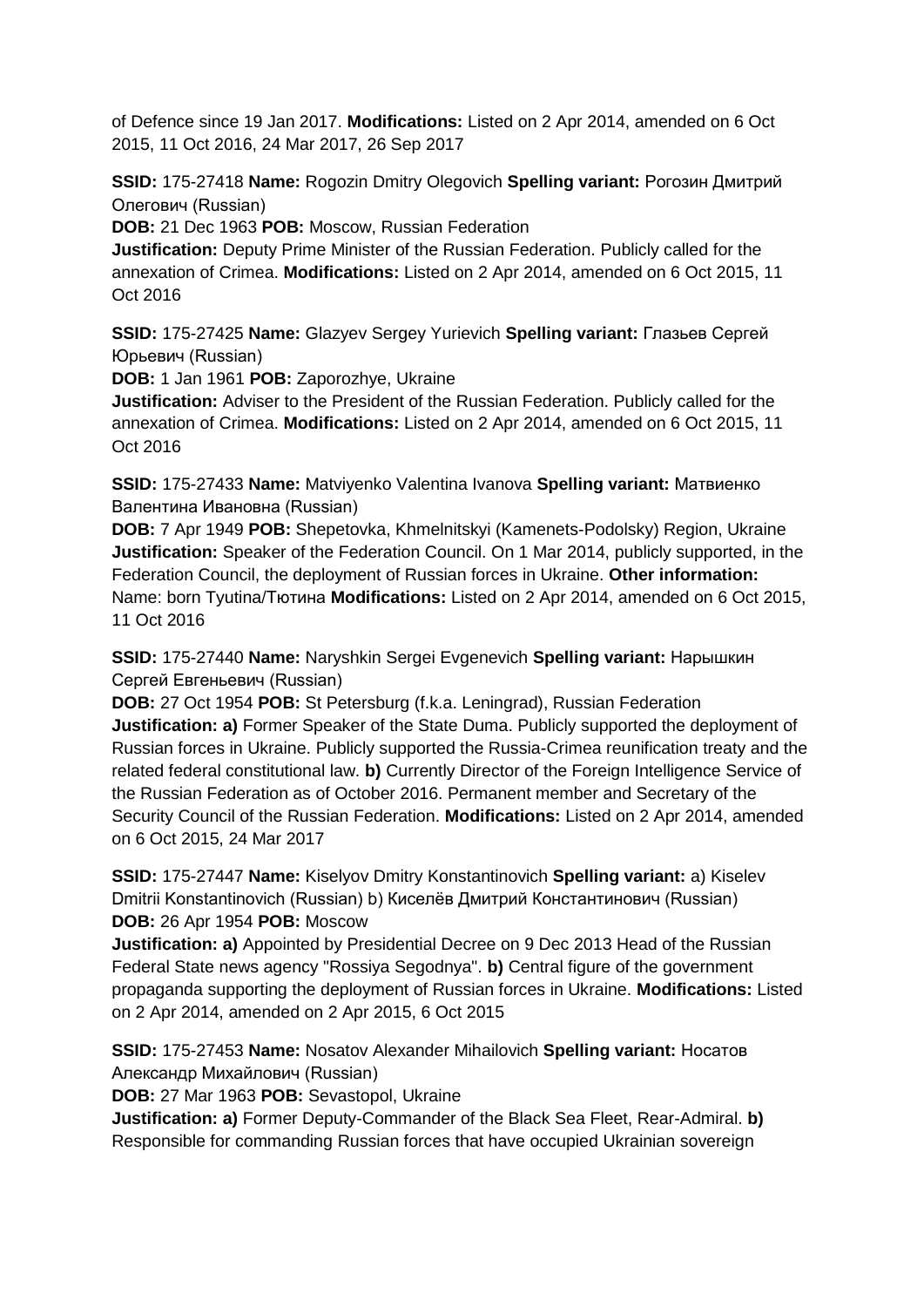territory. **c)** Currently Vice-Admiral, Acting Commander of the Russian Baltic fleet. **Modifications:** Listed on 2 Apr 2014, amended on 6 Oct 2015, 24 Mar 2017

**SSID:** 175-27461 **Name:** Kulikov Valery Vladimirovich **Spelling variant:** Куликов Валерий Владимирович (Russian)

**DOB:** 1 Sep 1956 **POB:** Zaporozhye, Ukraine

**Justification: a)** Deputy-Commander of the Black Sea Fleet, Rear Admiral. **b)** Responsible for commanding Russian forces that have occupied Ukrainian sovereign territory. **Modifications:** Listed on 2 Apr 2014, amended on 6 Oct 2015

**SSID:** 175-27468 **Name:** Surkov Vladislav Yurievich **Spelling variant:** Сурков Владислав Юрьевич (Russian)

**DOB:** 21 Sep 1964 **POB:** Solntsevo, Lipetsk Region, Russian Federation **Justification:** Aide to the President of the Russian Federation. He was an organiser of the process in Crimea by which local Crimean communities were mobilised to stage actions undermining the Ukrainian authorities in Crimea. **Modifications:** Listed on 2 Apr 2014, amended on 6 Oct 2015

**SSID:** 175-27475 **Name:** Malyshev Mikhail Grigorievich **Spelling variant:** a) Малышев Михаил Григорьевич (Russian) b) Malyshev Mykhaylo Hryhorovych (Russian) c) Малишев Михайло Григорович (Russian)

**DOB:** 10 Oct 1955 **POB:** Simferopol, Crimea

**Justification:** Chair of the Crimea Electoral Commission. Responsible for administering the Crimean referendum. Responsible under the Russian system for signing referendum results. **Modifications:** Listed on 2 Apr 2014, amended on 6 Oct 2015, 24 Mar 2017

**SSID:** 175-27480 **Name:** Medvedev Valery Kirillovich **Spelling variant:** a) Медведев Валерий Кириллович (Russian) b) Medvediev Valeriy Kyrylovych (Russian) c) Медведєв Валерій Кирилович (Ukrainian)

**DOB:** 21 Aug 1946 **POB:** Shmakovka, Primorsky region

**Justification:** Chair of Sevastopol Electoral Commission. Responsible for administering the Crimean referendum. Responsible under the Russian system for signing referendum results. **Modifications:** Listed on 2 Apr 2014, amended on 6 Oct 2015, 24 Mar 2017, 15 Aug 2017

**SSID:** 175-27485 **Name:** Turchenyuk Igor Nikolaevich **Spelling variant:** a) Турченюк Игорь Николаевич (Russian) b) Turchenyuk Igor Mykolayovich (Russian)

**Title:** Lt. Gen. **DOB:** 5 Dec 1959 **POB:** Osh, Kyrgyzstan

**Justification:** The de facto Commander of Russian troops deployed on the ground in Crimea (whom Russia continues to refer to officially as "local self-defence militias"). Deputy Commander of the Southern Military District. **Modifications:** Listed on 2 Apr 2014, amended on 6 Oct 2015

**SSID:** 175-27490 **Name:** Mizulina (Maiden name: Dmitriyeva) Elena Borisovna **Spelling variant:** Мизулина (Maiden name: Дмитриева) Елена Борисовна (Russian) **DOB:** 9 Dec 1954 **POB:** Bui, Kostroma Region

**Justification: a)** Former Deputy in the State Duma. Originator and co-sponsor of recent legislative proposals in Russia that would have allowed regions of other countries to join Russia without their central authorities' prior agreement. **b)** As of September 2015, a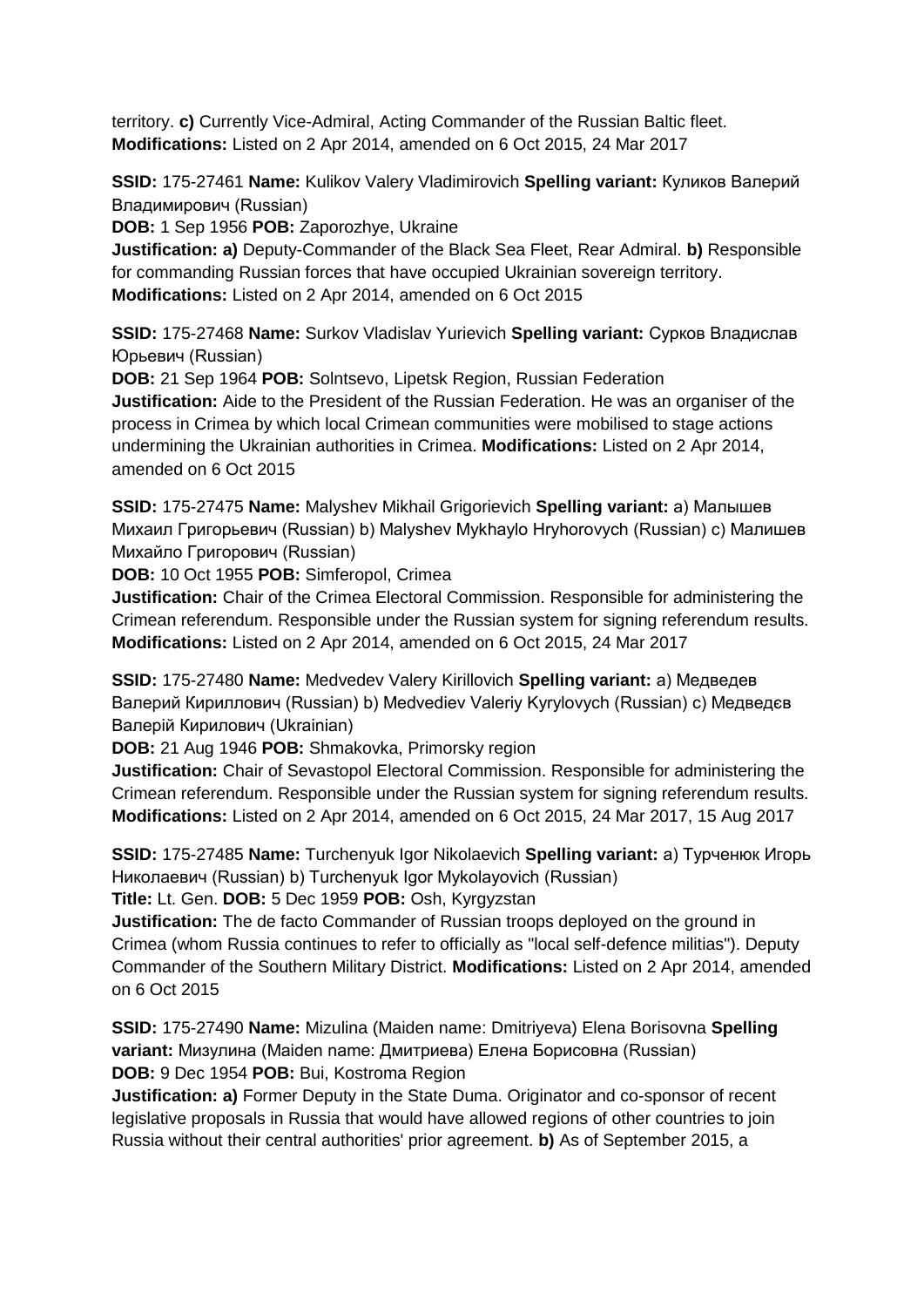Member of the Federation Council from Omsk region. **Modifications:** Listed on 2 Apr 2014, amended on 6 Oct 2015, 23 Mar 2016

**SSID:** 175-27524 **Name:** Kozak Dmitry Nikolayevich **Spelling variant:** Козак Дмитрий Николаевич (Russian)

**DOB:** 7 Nov 1958 **POB:** Bandurovo, Kirovograd Region, Ukraine

**Justification:** Deputy Prime Minister. Responsible for overseeing the integration of the annexed Autonomous Republic of Crimea into the Russian Federation. **Modifications:**  Listed on 2 May 2014, amended on 6 Oct 2015

**SSID:** 175-27531 **Name:** Belaventsev Oleg Yevgenyvich **Spelling variant:** Белавенцев Олег Евгеньевич (Russian)

**DOB:** 15 Sep 1949 **POB:** Moscow

**Justification: a)** Former Plenipotentiary Representative of the President of the Russian Federation into the so-called "Crimean Federal District", Non-permanent member of the Russian Security Council. Responsible for the implementation of the constitutional prerogatives of the Russian Head of State on the territory of the annexed Autonomous Republic of Crimea. **b)** Currently Plenipotentiary Representative of the President of the Russian Federation into the North Caucasus Federal District. **Modifications:** Listed on 2 May 2014, amended on 6 Oct 2015, 24 Mar 2017

**SSID:** 175-27538 **Name:** Savelyev Oleg Genrikhovich **Spelling variant:** Савельев Олег Генрихович (Russian)

**DOB:** 27 Oct 1965 **POB:** Leningrad

**Justification: a)** Former Minister for Crimean Affairs. Responsible for the integration of the annexed Autonomous Republic of Crimea into the Russian Federation. **b)** Currently Deputy Chief of Staff of the Russian Government, responsible for the organisation of the work of the Governmental Commission on the socio-economic development of the so-called "Republic of Crimea". **Modifications:** Listed on 2 May 2014, amended on 6 Oct 2015, 23 Mar 2016

**SSID:** 175-27545 **Name:** Menyailo Sergei Ivanovich **Spelling variant:** Меняйло Сергей Иванович (Russian)

**DOB:** 22 Aug 1960 **POB:** Alagir, North-Ossetian Autonomous SSR, Russian Federation **Justification: a)** Former Governor of the Ukrainian annexed city of Sevastopol. **b)** Currently Plenipotentiary Representative of the President of the Russian Federation to the Siberian Federal District. Member of the Security Council of the Russian Federation. **Modifications:**  Listed on 2 May 2014, amended on 6 Oct 2015, 24 Mar 2017

**SSID:** 175-27552 **Name:** Kovitidi Olga Fedorovna **Spelling variant:** Ковитиди Ольга Фёдоровна (Russian)

**DOB:** 7 May 1962 **POB:** Simferopol, Ukraine

**Justification:** Member of the Russian Federation Council from the annexed Autonomous Republic of Crimea. **Modifications:** Listed on 2 May 2014, amended on 6 Oct 2015

**SSID:** 175-27566 **Name:** Neverov Sergei Ivanovich **Spelling variant:** Неверов Сергей Иванович (Russian)

**DOB:** 21 Dec 1961 **POB:** Tashtagol, Russian Federation

**Justification:** Deputy Chairman of State Duma, United Russia. Responsible for initiating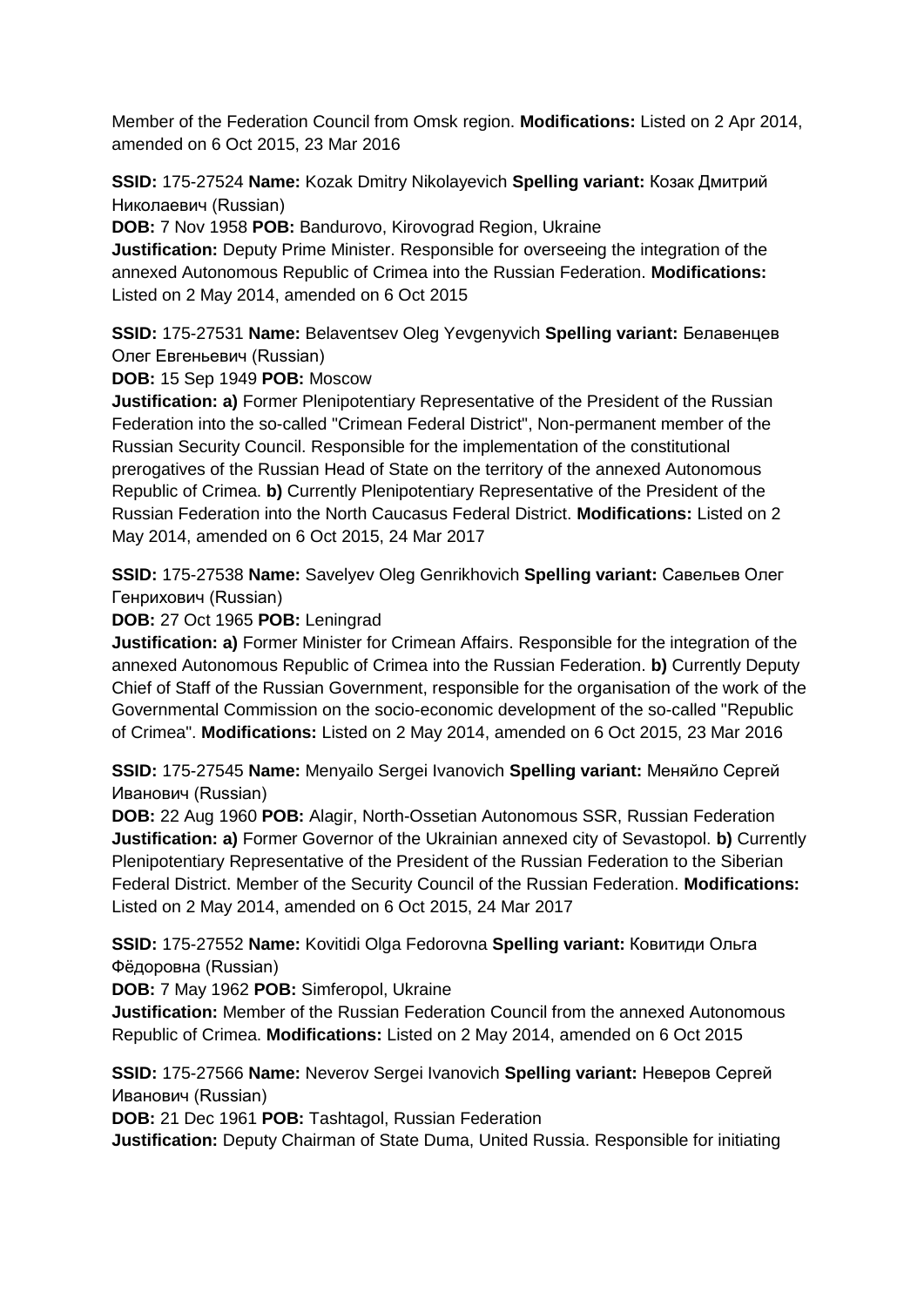legislation to integrate the annexed Autonomous Republic of Crimea into the Russian Federation. **Modifications:** Listed on 2 May 2014, amended on 6 Oct 2015

**SSID:** 175-27578 **Name:** Gerasimov Valery Vasilevich **Spelling variant:** Герасимов Валерий Васильевич (Russian)

**DOB:** 8 Sep 1955 **POB:** Kazan

**Justification:** Chief of the General Staff of the Armed Forces of the Russian Federation, First Deputy Minister of Defence of the Russian Federation, General of the Army. Responsible for the massive deployment of Russian troops along the border with Ukraine and lack of de-escalation of the situation. **Modifications:** Listed on 2 May 2014, amended on 6 Oct 2015

**SSID:** 175-27585 **Name:** Prokopiv German **Spelling variant:** a) Прокопив Герман (Russian) b) Prokopiv Herman (Russian) c) Прокопiв Герман (Ukrainian) **DOB:** 6 Jul 1993 **POB:** Prague, Czech Republic **Good quality a.k.a.:** Li Van Chol (Ли Ван Чоль)

**Justification: a)** Active member of the "Lugansk Guard". Took part in the seizure of the building of the Lugansk regional office of the Security Service. **b)** Remains an active military fighter of the LNR. **Modifications:** Listed on 2 May 2014, amended on 6 Oct 2015, 11 Oct 2016, 24 Mar 2017, 15 Aug 2017

**SSID:** 175-27593 **Name:** Purhin Andriy Yevhenovych **Spelling variant:** a) Пургін Андрій Eвгенович (Ukrainian) b) Purgin Andrei Evgenevich (Russian) c) Пургин Андрей Евгеньевич (Russian)

**DOB:** 26 Jan 1972 **POB:** Donetsk

**Justification: a)** Active participant and organiser of separatist actions, coordinator of actions of the "Russian tourists" in Donetsk. Co-founder of a "Civic Initiative of Donbass for the Eurasian Union". Former "First Deputy Chairman of the Council of Ministers". Until 4 Sep 2015 "Chairman" of the "People's Council of the Donetsk People's Republic". **b)** As of February 2017 deprived from his mandate of member of the "People's Council of the Donetsk People's Republic" upon decision of the so-called "People's Council". **c)** Remains active in supporting separatist actions or policies. **Modifications:** Listed on 2 May 2014, amended on 2 Apr 2015, 6 Oct 2015, 23 Mar 2016, 11 Oct 2016, 24 Mar 2017, 15 Aug 2017, 26 Sep 2017

**SSID:** 175-27597 **Name:** Pushylin Denys Volodymyrovych **Spelling variant:** a) Пушилін Денис Володимирович (Russian) b) Pushilin Denis Vladimirovich (Russian) c) Пушилин Денис Владимирович (Russian)

**DOB: a)** 9 May 1981 **b)** 9 May 1982 **POB:** Makiivka, Donetsk Oblast

**Justification:** One of the leaders of the "Donetsk People's Republic". Participated in the seizure and occupation of the regional administration. Active spokesperson for the separatists. Until 4 Sep 2015 so-called "Deputy Chairman" of the "People's Council" of the so-called "Donetsk People's Republic". Since 4 Sep 2015 "Chairman" of the "People's Council of the Donetsk People's Republic". **Modifications:** Listed on 2 May 2014, amended on 2 Apr 2015, 6 Oct 2015, 23 Mar 2016

**SSID:** 175-27603 **Name:** Tsyplakov Sergey Gennadevich **Spelling variant:** a) Цыплаков Сергей Геннадьевич (Russian) b) Tsyplakov Serhiy Hennadiyovych (Russian) c) Циплаков Сергій Геннадійович (Ukrainian)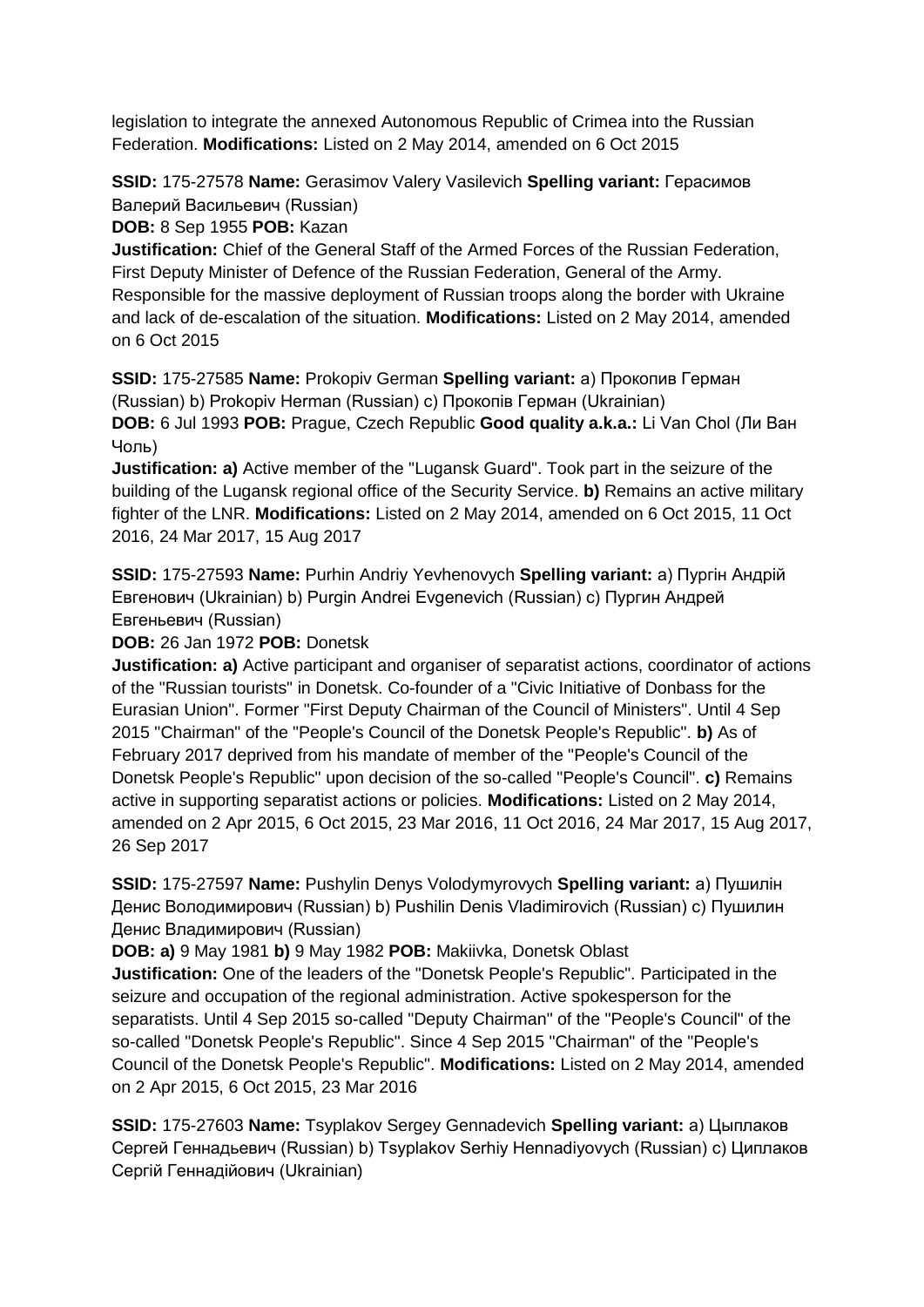**DOB:** 1 May 1983 **POB:** Khartsyzsk, Donetsk Oblast

**Justification: a)** One of the leaders of ideologically radical organisation "People's Militia of Donbas". He took active part in the seizure of a number of state buildings in Donetsk region. **b)** Member of the "People's Council of the Donetsk People's Republic", Chair of the "People's Council Committee on Information Policy and Information Technology". **Modifications:** Listed on 2 May 2014, amended on 6 Oct 2015, 23 Mar 2016, 24 Mar 2017, 15 Aug 2017, 26 Sep 2017

**SSID:** 175-27607 **Name:** Girkin Igor Vsevolodovich **Spelling variant:** Гиркин Игорь Всеволодович (Russian)

**DOB:** 17 Dec 1970 **POB:** Moscow **Good quality a.k.a.:** Igor Strelkov (Ihor Strielkov) **Justification: a)** Identified as staff of Main Intelligence Directorate of the General Staff of the Armed Forces of the Russian Federation (GRU). He was involved in incidents in Sloviansk. Head of "Novorossia" public movement. Former "Minister of Defence" of the so-called "Donetsk People's Republic". **b)** Organised, on 4 Nov 2016, a Russian March in Moscow for Russian nationalists who support the separatists in eastern Ukraine. **c)** Remains active in supporting separatist activity in eastern Ukraine. One of the organisers of the "Russian March" in November 2016. **Modifications:** Listed on 2 May 2014, amended on 6 Oct 2015, 23 Mar 2016, 24 Mar 2017

**SSID:** 175-27685 **Name:** Volodin Vyacheslav Viktorovich **Spelling variant:** Володин Вячеслав Викторович (Russian)

**DOB:** 4 Feb 1964 **POB:** Alekseevka, Saratov region

**Justification: a)** Former First Deputy Chief of Staff of the Presidential Administration of Russia. Responsible for overseeing the political integration of the annexed Ukrainian region of Crimea into the Russian Federation. **b)** Currently Speaker of the State Duma of the Russian Federation since 5 Oct 2016. **Modifications:** Listed on 20 May 2014, amended on 6 Oct 2015, 24 Mar 2017

**SSID:** 175-27692 **Name:** Shamanov Vladimir Anatolievich **Spelling variant:** Шаманов Владимир Анатольевич (Russian)

**DOB:** 15 Feb 1957 **POB:** Barnaul

**Justification: a)** Former Commander of the Russian Airborne Troops, Colonel-General. In his senior position, holds responsibility for the deployment of Russian airborne forces in Crimea. **b)** Currently Chairperson of the Defense Committee of the State Duma of the Russian Federation. **Modifications:** Listed on 20 May 2014, amended on 6 Oct 2015, 24 Mar 2017

**SSID:** 175-27699 **Name:** Pligin Vladimir Nikolaevich **Spelling variant:** Плигин Владимир Николаевич (Russian)

**DOB:** 19 May 1960 **POB:** Ignatovo, Vologodsk Oblast, Russian Federation **Justification:** Former member of the State Duma and former Chair of the Duma Constitutional Law Committee. Responsible for facilitating the adoption of legislation on the annexation of Crimea and Sevastopol into the Russian Federation. **Modifications:** Listed on 20 May 2014, amended on 6 Oct 2015, 24 Mar 2017

**SSID:** 175-27706 **Name:** Jarosh Petr Grigorievich **Spelling variant:** a) Ярош Петр Григорьевич (Russian) b) Yarosh Petro Hryhorovych (Russian) c) Iarosh Petro Hryhorovych (Russian) d) Ярош Петро Григорович (Ukrainian)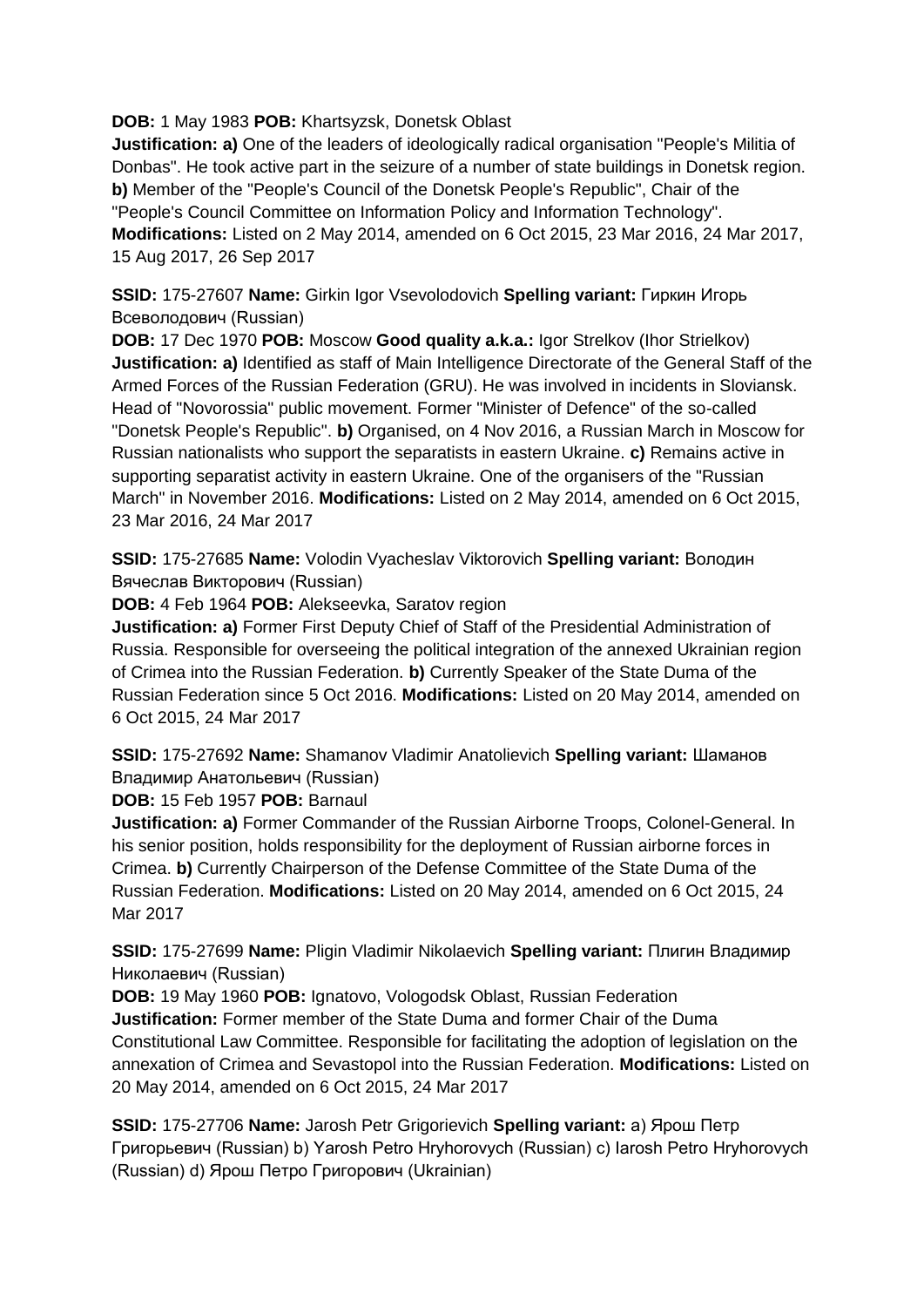**DOB:** 30 Jan 1971 **POB:** Skvortsovo village, Simferopol Region, Crimea **Justification:** Former Head of the Federal Migration Service office for Crimea. Responsible for the systematic and expedited issuance of Russian passports for the residents of Crimea. **Modifications:** Listed on 20 May 2014, amended on 2 Apr 2015, 6 Oct 2015, 24 Mar 2017, 15 Aug 2017

**SSID:** 175-27710 **Name:** Kozyura Oleg Grigorievich **Spelling variant:** a) Козюра Олег Григорьевич (Russian) b) Kozyura Oleh Hryhorovych (Russian) c) Козюра Олег Григорович (Russian)

**DOB: a)** 30 Dec 1965 **b)** 19 Dec 1962 **POB: a)** Zaporozhye **b)** Crimea **c)** Simferopol **Justification: a)** Former Head of the Federal Migration Service office for Sevastopol. Responsible for the systematic and expedited issuance of Russian passports for the residents of Sevastopol. **b)** Currently assistant to Sevastopol Municipal Council Deputy Mikhail Chaly. **Relation:** Assistant to Chaliy Aleksei Mikhailovich (SSID 175-27307) **Modifications:** Listed on 20 May 2014, amended on 6 Oct 2015, 23 Mar 2016, 11 Oct 2016, 24 Mar 2017, 26 Sep 2017

**SSID:** 175-27717 **Name:** Ponomariov Viacheslav - **Spelling variant:** a) Ponomaryov Vyacheslav Volodymyrovich (Russian) b) Пономарьов В'ячеслав Володимирович (Russian) c) Ponomarev Viacheslav Vladimirovich (Russian) d) Пономарёв Вячеслав Владимирович (Russian)

**DOB:** 2 May 1965 **POB:** Sloviansk, Donetsk Oblast

**Justification:** Former self-declared "People's Mayor" of Slaviansk (until 10 Jun 2014). Ponomariov called on Vladimir Putin to send in Russian troops to protect the city and later asked him to supply weapons. Ponomariov's men were involved in kidnappings (they captured Irma Krat and Simon Ostrovsky, a reporter for Vice News, both were later released, they detained military observers under the OSCE Vienna Document). Remains active in supporting separatist actions and policies. **Modifications:** Listed on 20 May 2014, amended on 2 Apr 2015, 6 Oct 2015, 23 Mar 2016, 11 Oct 2016

**SSID:** 175-27721 **Name:** Bezler Igor Nikolaevich **Spelling variant:** a) Безлер Игорь Николаевич (Russian) b) Bezler Ihor Mykolayovych (Russian) c) Безлер Iгор Миколайович (Ukrainian)

**DOB:** 30 Dec 1965 **POB:** Simferopol, Crimea **Good quality a.k.a.:** Bes (devil) **Justification:** One of the leaders of self-proclaimed militia of Horlivka. He took control of the Security Service of Ukraine's Office in Donetsk region building and afterwards seized the Ministry of Internal Affairs' district station in the town of Horlivka. He has links to Ihor Strelkov/Girkin under whose command he was involved in the murder of the Peoples' Deputy of the Horlivka's Municipal Council Volodymyr Rybak. **Modifications:** Listed on 20 May 2014, amended on 6 Oct 2015, 11 Oct 2016, 24 Mar 2017, 15 Aug 2017

**SSID:** 175-27726 **Name:** Kakidzyanov Igor Evgenevich **Spelling variant:** a) Какидзянов Игорь Евгеньевич (Russian) b) Khakimzyanov Igor Evegenevich (Russian) c) Хакимзянов Игорь Евгеньевич (Russian) d) Khakimzianov Ihor Yevhenovych (Russian) e) Хакiмзянов Iгор Євгенович (Ukrainian) f) Kakidzianov Ihor Yevhenovych (Russian) g) Какiдзянов Iгор Євгенович (Ukrainian)

**DOB:** 25 Jul 1980 **POB:** Makiivka, Donetsk Oblast

**Justification:** One of the leaders of armed forces of the self-proclaimed "Donetsk People's Republic". The aim of the forces is to "protect the people of the Donetsk People's Republic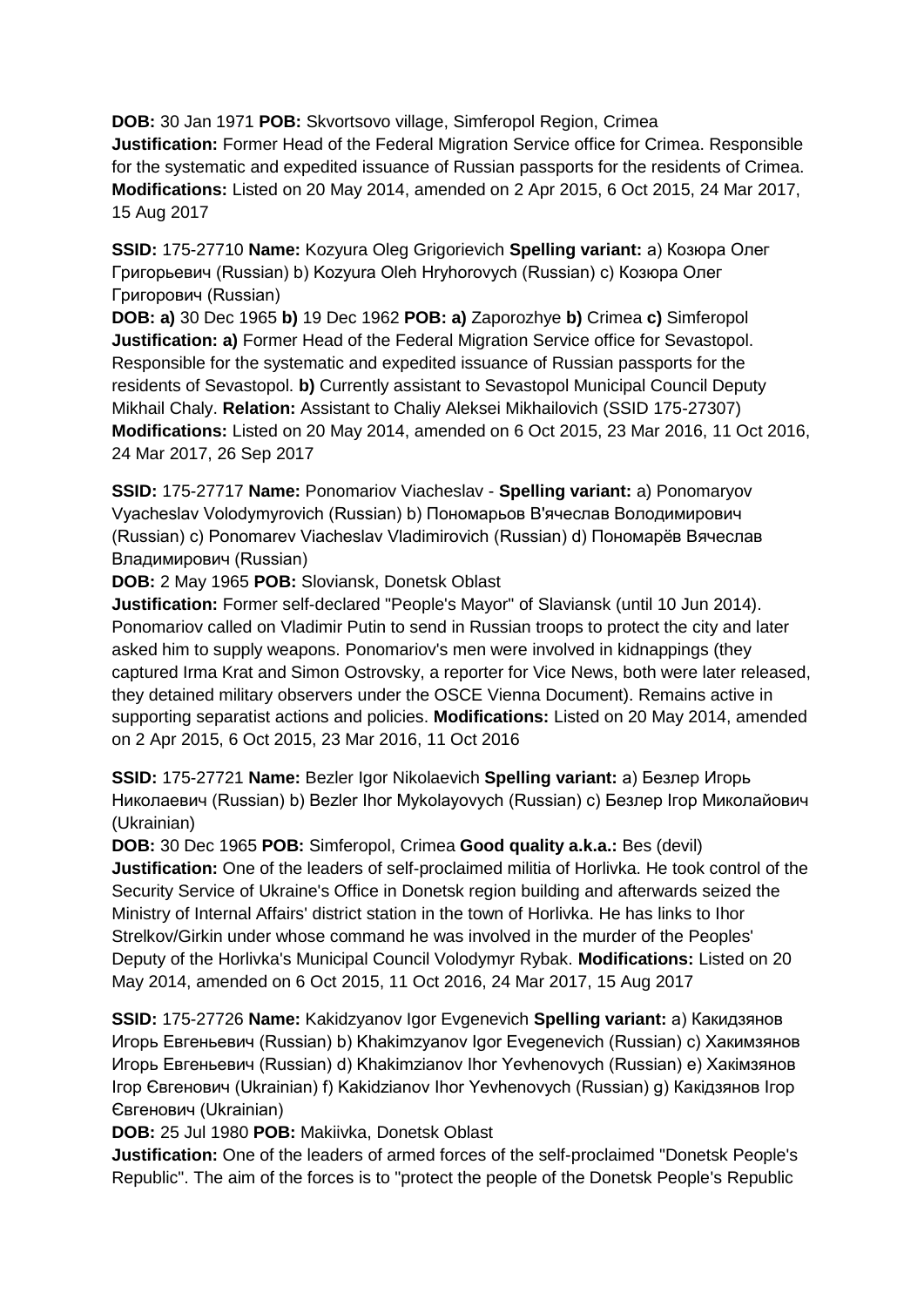and territorial integrity of the republic" according to Pushylin, one of the leaders of the "Donetsk People's Republic". **Modifications:** Listed on 20 May 2014, amended on 2 Apr 2015, 11 Oct 2016, 24 Mar 2017, 15 Aug 2017

**SSID:** 175-27730 **Name:** Tsariov Oleg - **Spelling variant:** a) Tsarov Oleh Anatoliyovych (Russian) b) Царьов Олег Анатолійович (Ukrainian) c) Tsaryov Oleg Anatolevich (Russian) d) Царёв Олег Анатольевич (Russian)

**DOB:** 2 Jun 1970 **POB:** Dnepropetrovsk

**Justification: a)** Former member of the Rada, as such publicly called for the creation of the so-called "Federal Republic of Novorossiya", composed of south-eastern Ukrainian regions. Remains active in supporting separatist actions or policies. Former "Speaker" of the socalled "Parliament of the Union of the People's Republics" ("Parliament of Novorossiya"). **b)**  Remains active in supporting separatist actions or policies. **Modifications:** Listed on 20 May 2014, amended on 2 Apr 2015, 6 Oct 2015, 23 Mar 2016, 24 Mar 2017, 15 Aug 2017

**SSID:** 175-27734 **Name:** Lyagin Roman Viktorovich **Spelling variant:** a) Лягин Роман Викторович (Russian) b) Liahin Roman Viktorovych (Russian) c) Лягiн Роман Вікторович (Ukrainian)

**DOB:** 30 May 1980 **POB:** Donetsk, Ukraine

**Justification: a)** Former Head of the "Donetsk People's Republic" Central Electoral Commission. Actively organised the referendum on 11 May 2014 on the self-determination of the "Donetsk People's Republic". Former "Minister of Labour and Social Policy". **b)**  Remains active in supporting separatist actions and policies. **Modifications:** Listed on 20 May 2014, amended on 6 Oct 2015, 24 Mar 2017, 15 Aug 2017, 26 Sep 2017

**SSID:** 175-27738 **Name:** Malykhin Aleksandr Sergeevich **Spelling variant:** a) Malyhin Alexander Sergeevich (Russian) b) Малыхин Александр Сергеевич (Russian) c) Малихін Олександр Сергійович (Ukrainian) d) Malykhin Oleksandr Serhiyovych (Russian) e) Malykhin Oleksandr Sergiyovych (Russian)

**DOB:** 12 Jan 1981

**Justification:** Former Head of the "Lugansk People's Republic" Central Electoral Commission. Actively organised the referendum on 11 May 2014 on the self-determination of the "Lugansk People's Republic". **Modifications:** Listed on 20 May 2014, amended on 2 Apr 2015, 6 Oct 2015, 11 Oct 2016, 24 Mar 2017, 15 Aug 2017

**SSID:** 175-27742 **Name:** Poklonskaya Natalia Vladimirovna **Spelling variant:** Поклонская Наталья Владимировна (Russian)

**DOB:** 18 Mar 1980 **POB: a)** Mikhailovka, Voroshilovgrad Region, Ukraine **b)** Yevpatoria, Ukraine

**Justification: a)** Former Prosecutor of the so-called "Republic of Crimea". Actively implementing Russia's annexation of Crimea. **b)** Member of the State Duma, elected from the illegally annexed Autonomous Republic of Crimea. **c)** Currently First Deputy Chairperson of the Committee for Security and countering corruption of the State Duma of the Russian Federation. **Modifications:** Listed on 20 May 2014, amended on 6 Oct 2015, 24 Mar 2017

**SSID:** 175-27749 **Name:** Shevchenko Igor Sergeievich **Spelling variant:** Шевченко Игорь Сергеевич (Russian)

**DOB:** 9 Feb NA **POB:** Sevastopol, Crimea, Ukraine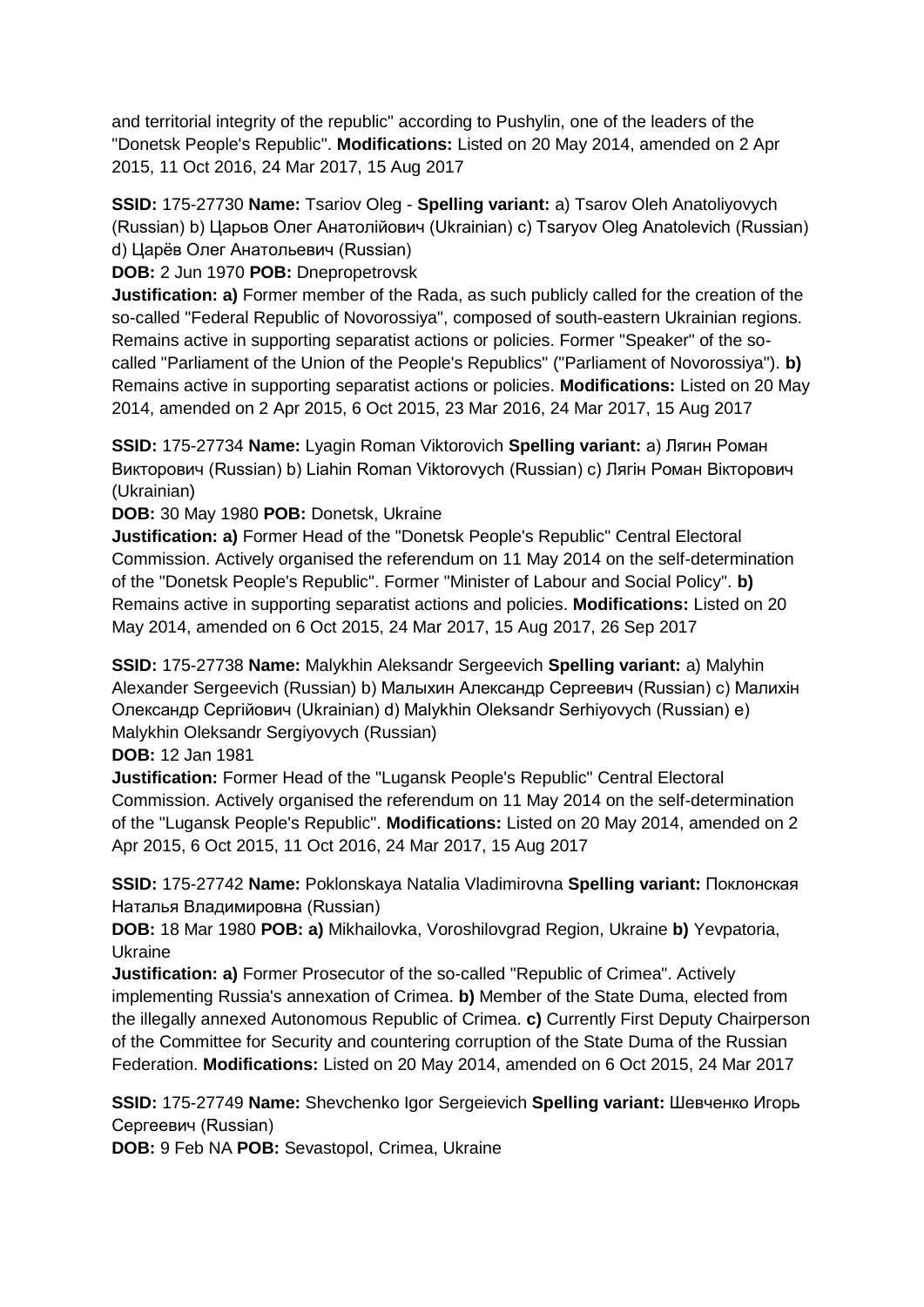**Justification:** Prosecutor of Sevastopol. Actively implementing Russia's annexation of Sevastopol. **Modifications:** Listed on 20 May 2014, amended on 6 Oct 2015, 26 Sep 2017

**SSID:** 175-28114 **Name:** Borodai Aleksandr Yurevich **Spelling variant:** Бородай Александр Юрьевич (Russian)

**DOB:** 25 Jul 1972 **POB:** Moscow

**Justification: a)** Former so-called "Prime Minister of the Donetsk People's Republic", as such responsible for the separatist "governmental" activities of the so-called "government of the Donetsk People's Republic" (e.g. on 8 Jul 2014 stated "our military is conducting a special operation against the Ukrainian "fascists""), signatory of the Memorandum of Understanding on "Novorossiya union". Remains active in supporting separatist actions or policies; heads the "Union of Donbas volunteers". **b)** Involved actively in recruitment and training of "volunteers" sent to fight in Donbas. **Modifications:** Listed on 5 Aug 2014, amended on 2 Apr 2015, 6 Oct 2015, 23 Mar 2016, 24 Mar 2017

**SSID:** 175-28121 **Name:** Khodakovsky Alexander - **Spelling variant:** a) Ходаковский Александр Сергеевич (Russian) b) Khodakovskyi Oleksandr Serhiyovych (Russian) c) Ходаковський Олександр Сергійович (Ukrainian) d) Khodakovskii Aleksandr Sergeevich (Russian) e) Khodakovskyy Oleksandr Serhiyovych (Russian) f) Khodakovskyi Oleksandr Serhiyovych (Russian)

**DOB:** 18 Dec 1972 **POB:** Donetsk

**Justification:** Former so-called "Minister of Security of the Donetsk People's Republic", as such responsible for the separatist security activities of the so called "government of the Donetsk People's Republic". Remains active in supporting separatist actions or policies. **Modifications:** Listed on 5 Aug 2014, amended on 2 Apr 2015, 24 Mar 2017, 15 Aug 2017

**SSID:** 175-28126 **Name:** Kalyussky Alexandr Arkadievich **Spelling variant:** a) Калюсский Александр Аркадьевич (Russian) b) Kalyusskiy Oleksandr Arkadiyovych (Russian) c) Калюський Олександр Аркадійович (Russian)

**DOB:** 9 Oct 1975

**Justification:** Former so-called "de facto Deputy Prime Minister for Social Affairs of the Donetsk People's Republic". Responsible for the separatist "governmental" activities of the so-called "government of the Donetsk People's Republic". **Modifications:** Listed on 5 Aug 2014, amended on 2 Apr 2015, 6 Oct 2015, 23 Mar 2016, 11 Oct 2016

**SSID:** 175-28131 **Name:** Khryakov Alexander - **Spelling variant:** a) Khryakov Aleksandr Vitalievich (Russian) b) Хряков Александр Витальевич (Russian) c) Khryakov Oleksandr Vitaliyovych (Russian) d) Хряков Олександр Віталійович (Ukrainian) **DOB:** 6 Nov 1958 **POB:** Donetsk

**Justification: a)** Former so-called "Information and Mass Communications Minister" of the "Donetsk People's Republic". Currently a member of the so-called "People's Council" of the "Donetsk People's Republic". Responsible for the pro-separatist propaganda activities of the so-called "government" of the "Donetsk People's Republic". **b)** Continues active support to the separatist actions in Eastern Ukraine. **Modifications:** Listed on 5 Aug 2014, amended on 2 Apr 2015, 6 Oct 2015, 23 Mar 2016, 11 Oct 2016, 24 Mar 2017, 15 Aug 2017

**SSID:** 175-28136 **Name:** Bashirov Marat Faatovich **Spelling variant:** Баширов Марат Фаатович (Russian)

**DOB:** 20 Jan 1964 **POB:** Izhevsk, Russian Federation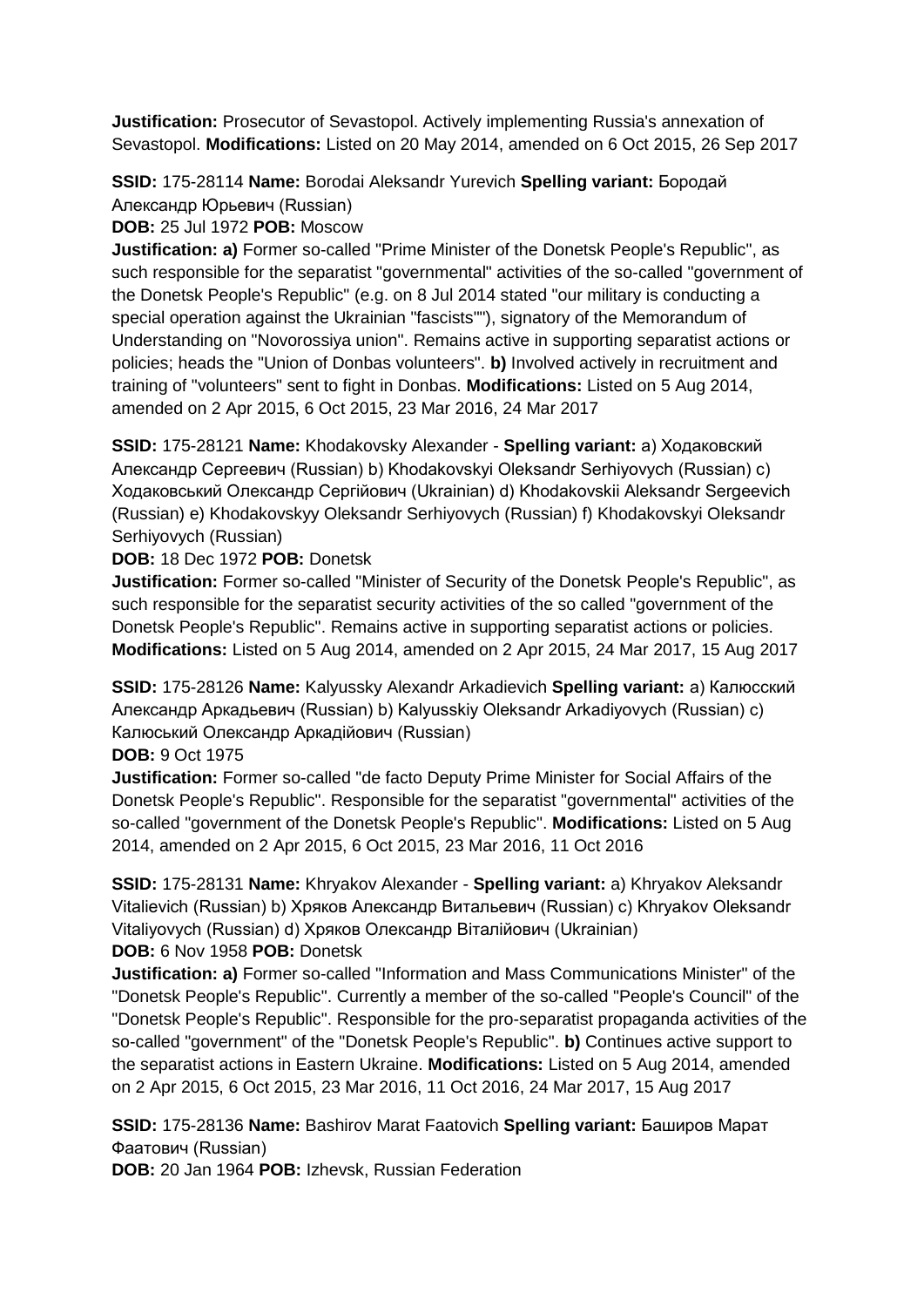**Justification: a)** Former so-called "Prime Minister of the Council of Ministers of the Lugansk People's Republic", confirmed on 8 Jul 2014. **b)** Responsible for the separatist "governmental" activities of the so-called "government of the Lugansk People's Republic". **c)**  Continues activities of financing LNR separatist structures. **Modifications:** Listed on 5 Aug 2014, amended on 2 Apr 2015, 6 Oct 2015, 24 Mar 2017

**SSID:** 175-28141 **Name:** Nikitin Vasyl Oleksandrovych **Spelling variant:** a) Nikitin Vasilii Aleksandrovich (Russian) b) Никитин Василий Александрович (Russian) c) Нікітін Василь Олександрович (Ukrainian)

**DOB:** 25 Nov 1971 **POB:** Shargun, Uzbekistan

**Justification: a)** Former so-called "Vice Prime Minister of the Council of Ministers of the Lugansk People's Republic", (used to be the so-called "Prime Minister of the Lugansk People's Republic", and former spokesman of the "Army of the Southeast"). **b)** Responsible for the separatist "governmental" activities of the so-called "government of the Lugansk People's Republic". **c)** Responsible for the statement of the Army of the South-East that the Ukrainian presidential elections in the "Lugansk People's Republic" cannot take place due to the "new" status of the region. **d)** Remains active in supporting separatist actions or policies. **Modifications:** Listed on 5 Aug 2014, amended on 2 Apr 2015, 6 Oct 2015, 11 Oct 2016, 24 Mar 2017, 15 Aug 2017

**SSID:** 175-28147 **Name:** Karyakin Aleksey Vyacheslavovich **Spelling variant:** a) Карякин Алексей Вячеславович (Russian) b) Karyakin Oleksiy Vyacheslavovych (Russian) c) Карякiн Олексій В'ячеславович (Ukrainian)

**DOB: a)** 7 Apr 1980 **b)** 7 Apr 1979 **POB:** Stakhanov, Lugansk Oblast **Justification: a)** Until 25 Mar 2016 so-called "Supreme Council Chair of the Lugansk People's Republic". Former member of the so-called "People's Council of the Lugansk People's Republic". **b)** Responsible for the separatist "governmental" activities of the "Supreme Council", responsible for asking the Russian Federation to recognize the independence of the "Lugansk People's Republic". **c)** Signatory of the Memorandum of Understanding on the "Novorossiya union". **d)** Remains active in supporting separatist actions or policies. **Modifications:** Listed on 5 Aug 2014, amended on 2 Apr 2015, 11 Oct 2016, 24 Mar 2017, 15 Aug 2017, 26 Sep 2017

**SSID:** 175-28154 **Name:** Ivakin Yuriy Volodymyrovych **Spelling variant:** a) Ивакин Юрий Владимирович (Russian) b) Івакін Юрій Володимирович (Russian) c) Ivakin Iurii Vladimirovich (Russian)

**DOB:** 13 Aug 1954 **POB:** Perevalsk, Lugansk Oblast

**Justification:** Former so-called "Minister of Internal Affairs of the Lugansk People's Republic", as such responsible for the separatist "governmental" activities of the so-called "government of the Lugansk People's Republic". **Modifications:** Listed on 5 Aug 2014, amended on 2 Apr 2015, 6 Oct 2015

**SSID:** 175-28159 **Name:** Plotnitsky Igor - **Spelling variant:** a) Plotnitskii Igor Venediktovich (Russian) b) Плотницкий Игорь Венедиктович (Russian) c) Plotnytskyy Ihor Venedyktovych (Russian) d) Plotnytskyy Igor Venedyktovych (Russian) e) Плотницький Iгор Венедиктович (Ukrainian)

**DOB: a)** 24 Jun 1964 **b)** 25 Jun 1964 **c)** 26 Jun 1964 **POB:** Lugansk

**Justification: a)** Former so-called "Defence Minister" and currently so-called "Head" of the "Lugansk People's Republic". **b)** Responsible for the separatist "governmental" activities of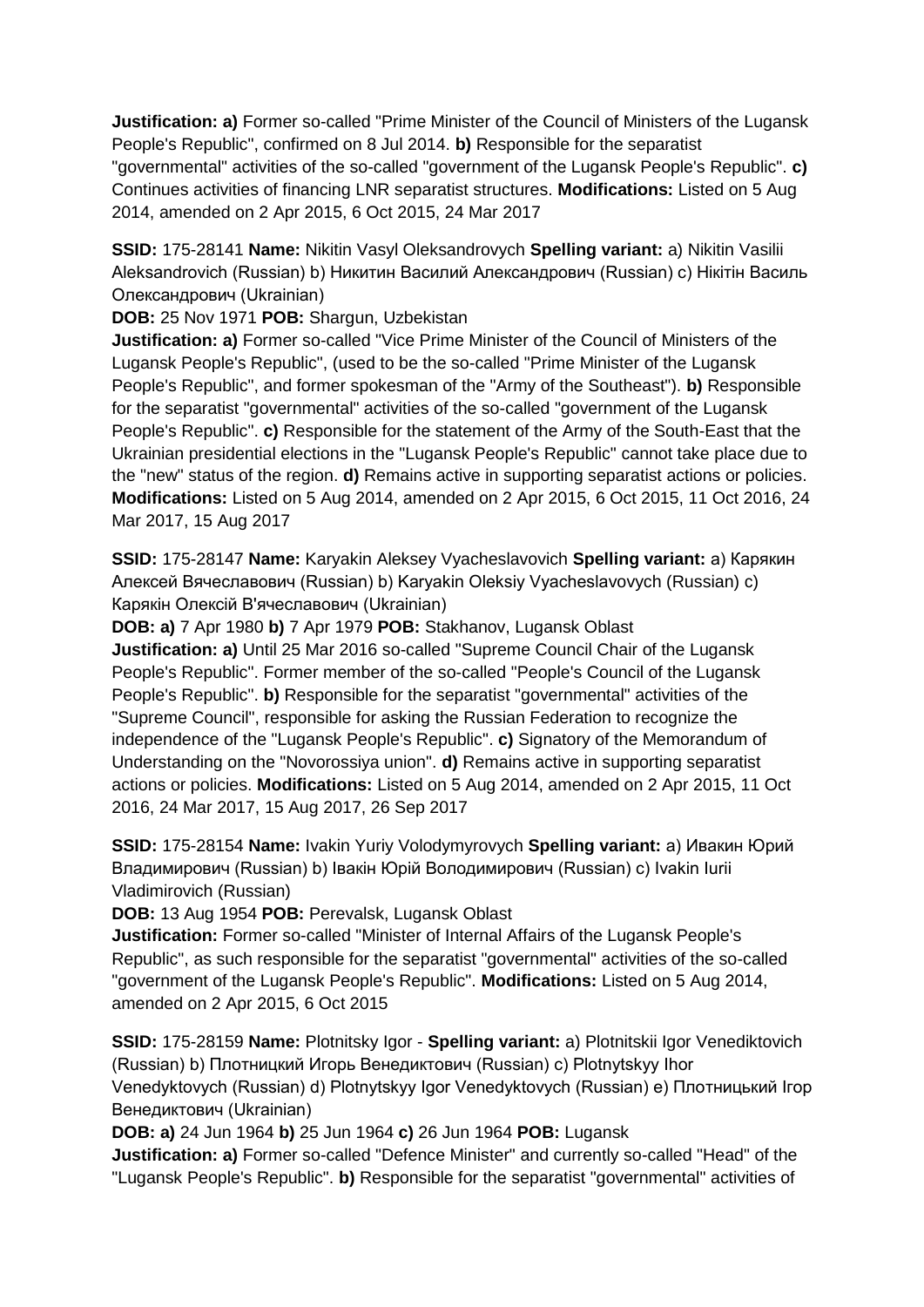the so-called "government of the Lugansk People's Republic". **Other information:** POB: possibly in Kelmentsi, Chernivtsi Oblast **Modifications:** Listed on 5 Aug 2014, amended on 2 Apr 2015, 6 Oct 2015, 24 Mar 2017, 15 Aug 2017

**SSID:** 175-28164 **Name:** Kozitsyn Nikolay Ivanovich **Spelling variant:** Козицын Николай Иванович (Russian)

**DOB: a)** 20 Jun 1956 **b)** 6 Oct 1956 **POB:** Djerzjinsk, Donetsk region **Justification: a)** Commander of Cossack forces. **b)** Responsible for commanding separatists in Eastern Ukraine fighting against the Ukrainian government forces. **Modifications:** Listed on 5 Aug 2014, amended on 23 Mar 2016, 11 Oct 2016

**SSID:** 175-28179 **Name:** Fradkov Mikhail Efimovich **Spelling variant:** Фрадков Михаил Ефимович (Russian)

**DOB:** 1 Sep 1950 **POB:** Kurumoch, Kuibyshev region

**Justification: a)** Former permanent member of the Security Council of the Russian Federation; Former Director of the Foreign Intelligence Service of the Russian Federation. As a member of the Security Council, which provides advice on and coordinates national security affairs, he was involved in shaping the policy of the Russian Government threatening the territorial integrity, sovereignty and independence of Ukraine. **b)** As of 4 Jan 2017, Director of the Russian Institute for Strategic Studies. He is also the Chairperson of the Board of Directors of "Almaz-Antey". **c)** Remains active in supporting separatist actions and policies. **Relation:** Chairman of OAO Almaz Antey (SSID 175-29467) **Modifications:**  Listed on 5 Aug 2014, amended on 24 Mar 2017, 26 Sep 2017

**SSID:** 175-28186 **Name:** Patrushev Nikolai Platonovich **Spelling variant:** Патрушев Николай Платонович (Russian)

**DOB:** 11 Jul 1951 **POB:** St. Petersburg

**Justification:** Permanent member and Secretary of the Security Council of the Russian Federation. As a member of the Security Council, which provides advice on and coordinates national security affairs, he was involved in shaping the policy of the Russian Government threatening the territorial integrity, sovereignty and independence of Ukraine. **Modifications:**  Listed on 5 Aug 2014, amended on 6 Oct 2015

**SSID:** 175-28193 **Name:** Bortnikov Aleksandr Vasilievich **Spelling variant:** Бортников Александр Васильевич (Russian)

**DOB:** 15 Nov 1951 **POB:** Perm

**Justification:** Permanent member of the Security Council of the Russian Federation; Director of the Federal Security Service (FSB). As a member of the Security Council, which provides advice on and coordinates national security affairs, he was involved in shaping the policy of the Russian Government threatening the territorial integrity, sovereignty and independence of Ukraine. **Modifications:** Listed on 5 Aug 2014

**SSID:** 175-28200 **Name:** Nurgaliev Rashid Gumarovich **Spelling variant:** Нургалиев Рашид Гумарович (Russian)

**DOB:** 8 Oct 1956 **POB:** Zhetikara, Kazakhstan

**Justification:** Permanent member and Deputy Secretary of the Security Council of the Russian Federation. As a member of the Security Council, which provides advice on and coordinates national security affairs, he was involved in shaping the policy of the Russian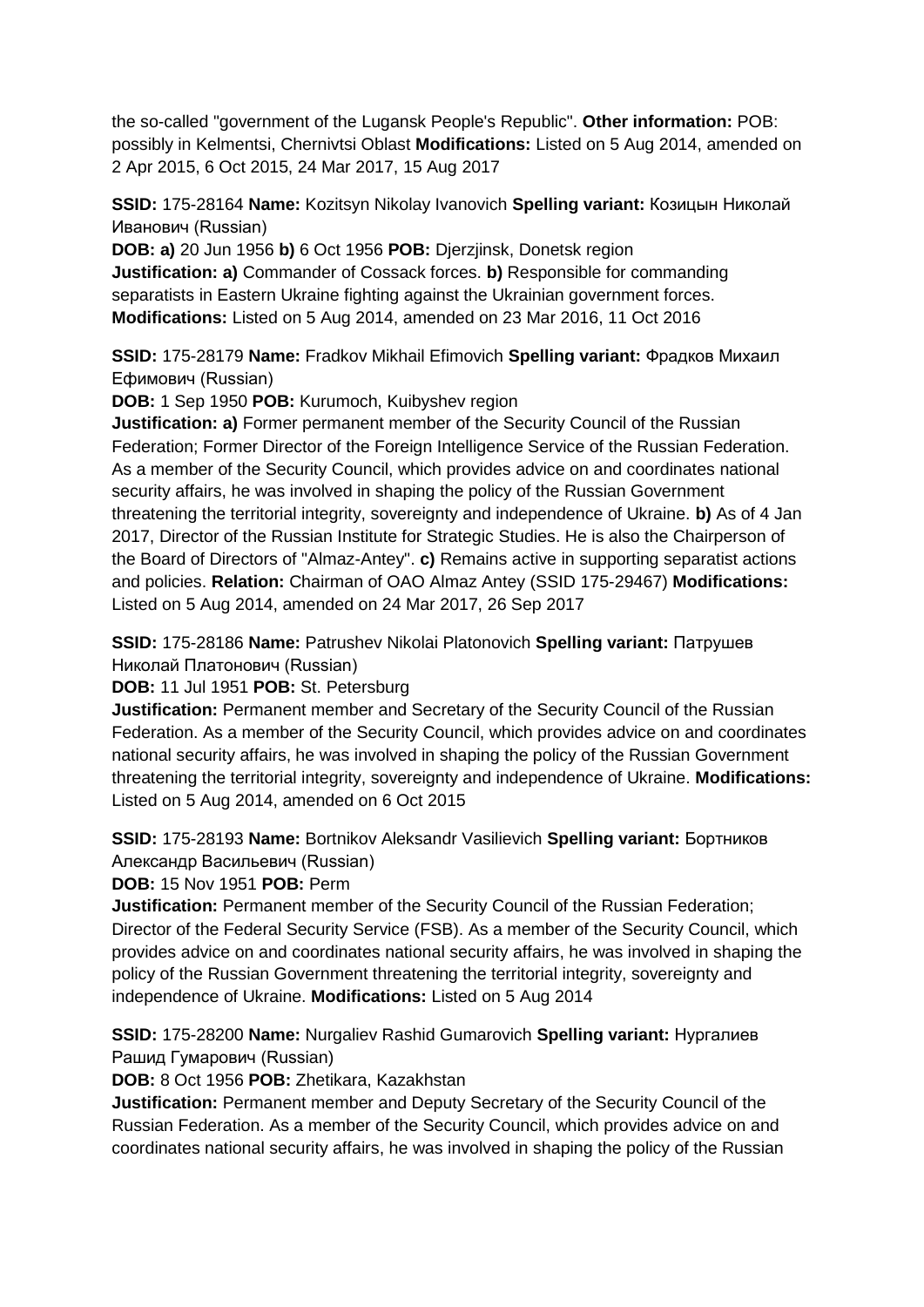Government threatening the territorial integrity, sovereignty and independence of Ukraine. **Modifications:** Listed on 5 Aug 2014

**SSID:** 175-28207 **Name:** Gryzlov Boris Vyacheslavovich **Spelling variant:** Грызлов Борис Вячеславович (Russian)

**DOB:** 15 Dec 1950 **POB:** Vladivostok

**Justification:** Former permanent member of the Security Council of the Russian Federation. As a member of the Security Council, which provides advice on and coordinates national security affairs, he was involved in shaping the policy of the Russian Government threatening the territorial integrity, sovereignty and independence of Ukraine. **Modifications:**  Listed on 5 Aug 2014, amended on 24 Mar 2017

**SSID:** 175-28214 **Name:** Beseda Sergei Orestovoch **Spelling variant:** Беседа Сергей Орестович (Russian)

**DOB:** 17 May 1954

**Justification: a)** Commander of the Fifth Service of the FSB, Federal Security Service of the Russian Federation. **b)** As a senior FSB officer (Colonel-General), he heads a service responsible for overseeing intelligence operations and international activity. **Modifications:**  Listed on 5 Aug 2014, amended on 2 Apr 2015, 6 Oct 2015, 11 Oct 2016

**SSID:** 175-28219 **Name:** Degtyarev Mikhail Vladimirovich **Spelling variant:** Дегтярёв Михаил Владимирович (Ukrainian)

**DOB:** 10 Jul 1981 **POB:** Kuibyshev (Samara)

**Justification: a)** Member of the State Duma. **b)** As a member of the Duma he announced the inauguration of the "de facto embassy" of the unrecognized, so-called, "Donetsk People's Republic" in Moscow, he contributes to undermining or threatening the territorial integrity, sovereignty and independence of Ukraine. **c)** Currently Chairman of the Russian State Duma Committee on Physical Education, Sport and Youth Affairs. **Modifications:**  Listed on 5 Aug 2014, amended on 6 Oct 2015, 24 Mar 2017, 15 Aug 2017

**SSID:** 175-28226 **Name:** Kadyrov Ramzan Akhmadovitch **Spelling variant:** Кадыров Рамзан Ахматович (Russian)

**DOB:** 5 Oct 1976 **POB:** Tsentaroy

**Justification:** President of the Republic of Chechnya. Kadyrov made statements in support of the illegal annexation of Crimea and in support of the armed insurgency in Ukraine. He stated inter alia on 14 Jun 2014 that he "will do anything to help revive Crimea". In that context, he was awarded the medal for "the liberation of Crimea" by the Acting Head of the "Autonomous Republic of Crimea" for the support he provided to the unlawful annexation of Crimea. In addition, on 1 June 2014 he expressed his readiness to send 74 000 Chechen volonteers to Ukraine if requested to do so. **Modifications:** Listed on 5 Aug 2014

**SSID:** 175-28233 **Name:** Tkachyov Alexander Nikolayevich **Spelling variant:** Ткачёв Александр Николаевич (Russian)

**DOB:** 23 Dec 1960 **POB:** Vyselki, Krasnodar Region

**Justification: a)** Former Governor of the Krasnodar Krai. **b)** He was awarded the medal "for the liberation of Crimea" by the Acting head of the "Autonomous Republic of Crimea" for the support he provided to the unlawful annexation of Crimea. On that occasion, the Acting Head of the "Autonomous Republic of Crimea" said that Tkachyov was one of the first to express his support to the new "leadership" of Crimea. **c)** Currently Minister of Agriculture of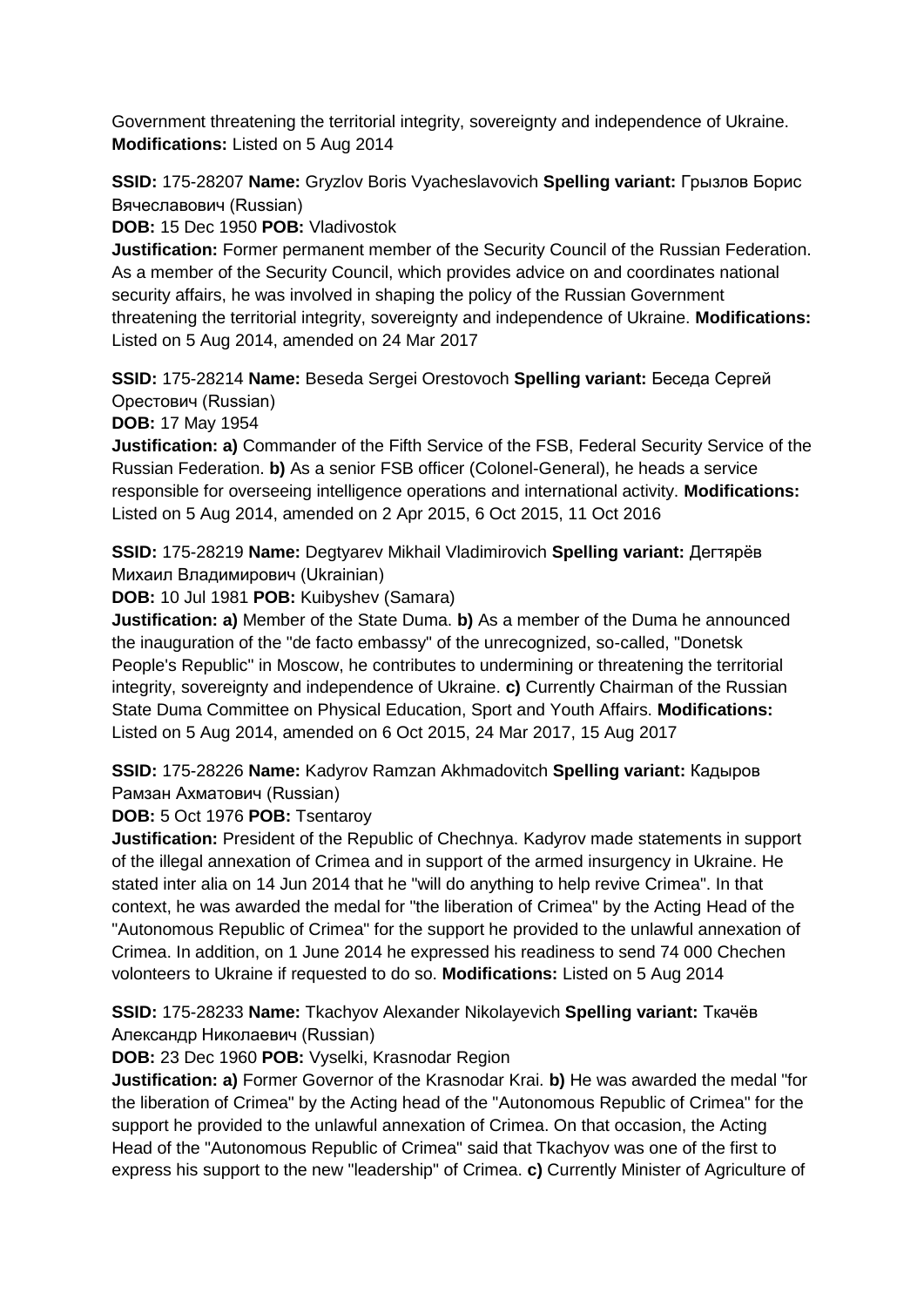the Russian Federation (since 22 Apr 2015). **Modifications:** Listed on 5 Aug 2014, amended on 6 Oct 2015, 23 Mar 2016

**SSID:** 175-28240 **Name:** Gubarev Pavel Yurievich **Spelling variant:** a) Губарев Павел Юрьевич (Russian) b) Gubariev Pavlo Yuriyovich (Russian) c) Hubariev Pavlo Yuriyovich (Russian) d) Губарєв Павло Юрійович (Ukrainian)

**DOB: a)** 10 Feb 1983 **b)** 10 Mar 1983 **POB:** Sievierodonetsk

**Justification: a)** One of the self-described leaders of the "People's Republic of Donetsk". He requested Russian intervention in eastern Ukraine, including through the deployment of Russian peacekeeping forces. He was associated with Igor Strelkov/Girkin who is responsible for actions which undermine or threaten the territorial integrity, sovereignty and independence of Ukraine. Gubarev was responsible for recruiting people for armed forces of separatists. **b)** Responsible for taking over the regional government building in Donetsk with pro-Russian forces and proclaimed himself the "People's governor". **c)** Despite being arrested for threatening the territorial integrity of Ukraine, and subsequently released, he has continued to play a prominent role in separatist activities, thus undermining the territorial integrity, sovereignty and independence of Ukraine. **Modifications:** Listed on 5 Aug 2014, amended on 6 Oct 2015, 11 Oct 2016, 24 Mar 2017, 15 Aug 2017

**SSID:** 175-28249 **Name:** Gubareva Ekaterina Yurievna **Spelling variant:** a) Губарева Екатерина Юрьевна (Russian) b) Gubarieva Kateryna Yuriyivna (Russian) c) Hubarieva Kateryna Yuriyivna (Russian) d) Губарева Катерина Юріївна (Ukrainian)

**DOB: a)** 5 Jul 1983 **b)** 10 Mar 1983 **POB:** Kakhovka, Kherson Oblast

**Justification: a)** In her capacity of former so-called "Minister of Foreign Affairs" she was responsible for defending the so-called "Donetsk People's Republic", thus undermining the territorial integrity, sovereignty and independence of Ukraine. In taking on and acting in this capacity she has therefore supported actions and policies which undermine the territorial integrity, sovereignty and independence of Ukraine. Remains active in supporting separatist actions and policies. **b)** Member of the so-called "People's Council" of the "Donetsk People's Republic". **Modifications:** Listed on 5 Aug 2014, amended on 2 Apr 2015, 6 Oct 2015, 23 Mar 2016, 11 Oct 2016, 24 Mar 2017, 15 Aug 2017

**SSID:** 175-28258 **Name:** Berezin Fyodor Dmitrievich **Spelling variant:** a) Березин Фёдор Дмитриевич (Russian) b) Berezin Fedir Dmytrovych (Russian) c) Березін Федір Дмитрович (Ukrainian)

**DOB:** 7 Feb 1960 **POB:** Donetsk

**Justification:** Former so-called "deputy defence minister" of the so-called "Donetsk People's Republic". He is associated with Igor Strelkov/Girkin, who is responsible for actions which undermine or threaten the territorial integrity, sovereignty and independence of Ukraine. In taking on and acting in this capacity Berezin has therefore supported actions and policies which undermine the territorial integrity, sovereignty and independence of Ukraine. Remains active in supporting separatist actions and policies. **Relation:** Associated with Girkin Igor Vsevolodovich (SSID 175-27607) **Modifications:** Listed on 5 Aug 2014, amended on 2 Apr 2015, 6 Oct 2015, 24 Mar 2017, 15 Aug 2017

**SSID:** 175-28265 **Name:** Kaurov Valery Vladimirovich **Spelling variant:** a) Кауров Валерий Владимирович (Russian) b) Kaurov Valeriy Volodymyrovych (Russian) c) Кауров Валерій Володимирович (Ukrainian)

**DOB:** 2 Apr 1956 **POB:** Odessa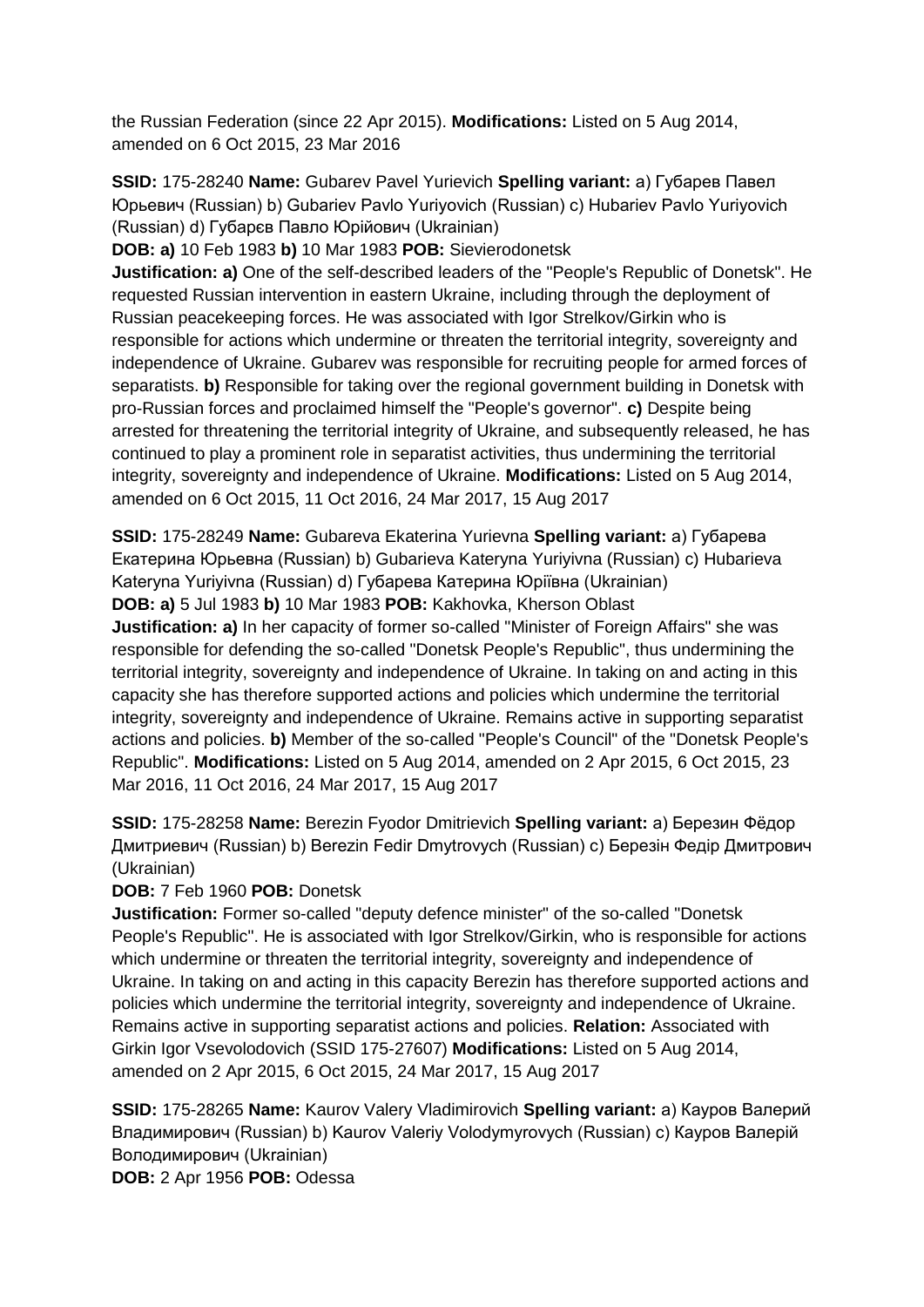**Justification: a)** The self-described "president" of the so-called "Republic of Novorossiya" who has called on Russia to deploy troops to Ukraine. In taking on and acting in this capacity he has therefore supported actions and policies which undermine the territorial integrity, sovereignty and independence of Ukraine. **b)** Remains active in supporting separatist actions and policies. **Modifications:** Listed on 5 Aug 2014, amended on 24 Mar 2017, 15 Aug 2017

**SSID:** 175-28272 **Name:** Zdriliuk Serhii Anatoliyovych **Spelling variant:** a) Здрилюк Сергей Анатольевич (Russian) b) Здрилюк Сергій Анатолійович (Ukrainian) **DOB: a)** 23 Jun 1972 **b)** 23 Jul 1972 **POB:** Vinnytsia region **Good quality a.k.a.:** Abwehr **Justification: a)** Senior aid to Igor Strelkov/Girkin who is responsible for actions which undermine or threaten the territorial integrity, sovereignty and independence of Ukraine. In taking on and acting in this capacity, Zdriliuk has therefore supported actions and policies which undermine the territorial integrity, sovereignty and independence of Ukraine. **b)**  Remains active in supporting separatist actions and policies. **Relation:** Senior aid to Girkin Igor Vsevolodovich (SSID 175-27607) **Modifications:** Listed on 5 Aug 2014, amended on 6 Oct 2015, 11 Oct 2016, 24 Mar 2017, 15 Aug 2017, 26 Sep 2017

**SSID:** 175-28279 **Name:** Antyufeyev Vladimir **Spelling variant:** Антюфеев Владимир (Russian)

**DOB:** 19 Feb 1951 **POB:** Novosibirsk **Good quality a.k.a.: a)** Vladimir Shevtsov **b)** Vladimir Iurievici Antiufeev **c)** Vladimir Gheorghievici Alexandrov **d)** Vadim Gheorghievici Shevtsov **Justification: a)** Former "Minister of State Security" in the separatist region of Transnistria. Former vice-prime minister of the "Donetsk People's Republic", responsible for security and law enforcement. In his capacity, he was responsible for the separatist "governmental" activities of the so-called "government of the Donetsk People's Republic". **b)** Remains active in supporting separatist actions and policies. **Modifications:** Listed on 5 Aug 2014, amended on 6 Oct 2015, 11 Oct 2016, 26 Sep 2017

**SSID:** 175-28521 **Name:** Gromov Alexeyevich Alexey **Spelling variant:** Громов Алексеевич Алексей (Russian)

**DOB:** 31 May 1960 **POB:** Zagorsk, Sergiev Posad, Russian Federation **Justification:** As first Deputy Chief of Staff of the Presidential Administration, he is responsible for instructing Russian media outlets to take a line favourable with the separatists in Ukraine and the annexation of Crimea, therefore supporting the destabilisation of Eastern Ukraine and the annexation of Crimea. **Modifications:** Listed on 27 Aug 2014, amended on 6 Oct 2015

**SSID:** 175-28527 **Name:** Tchigrina Oksana - **Spelling variant:** a) Чигрина Оксана Александровна (Russian) b) Chigrina Oksana Aleksandrovna (Russian) c) Chyhryna Oksana Aleksandrovna (Russian)

**DOB:** 23 Jul 1981 (approximately)

**Justification: a)** Spokesperson of the so-called "government" of the so-called "Lugansk People's Republic" who made declarations justifying, inter alia, the shooting down of a Ukrainian military airplane, the taking of hostages, fighting activities by the illegal armed groups, which have as a consequence undermined the territorial integrity, sovereignty and unity of Ukraine. **b)** Remains an active employee of the Press Service of LNR. **Modifications:** Listed on 27 Aug 2014, amended on 2 Apr 2015, 11 Oct 2016, 24 Mar 2017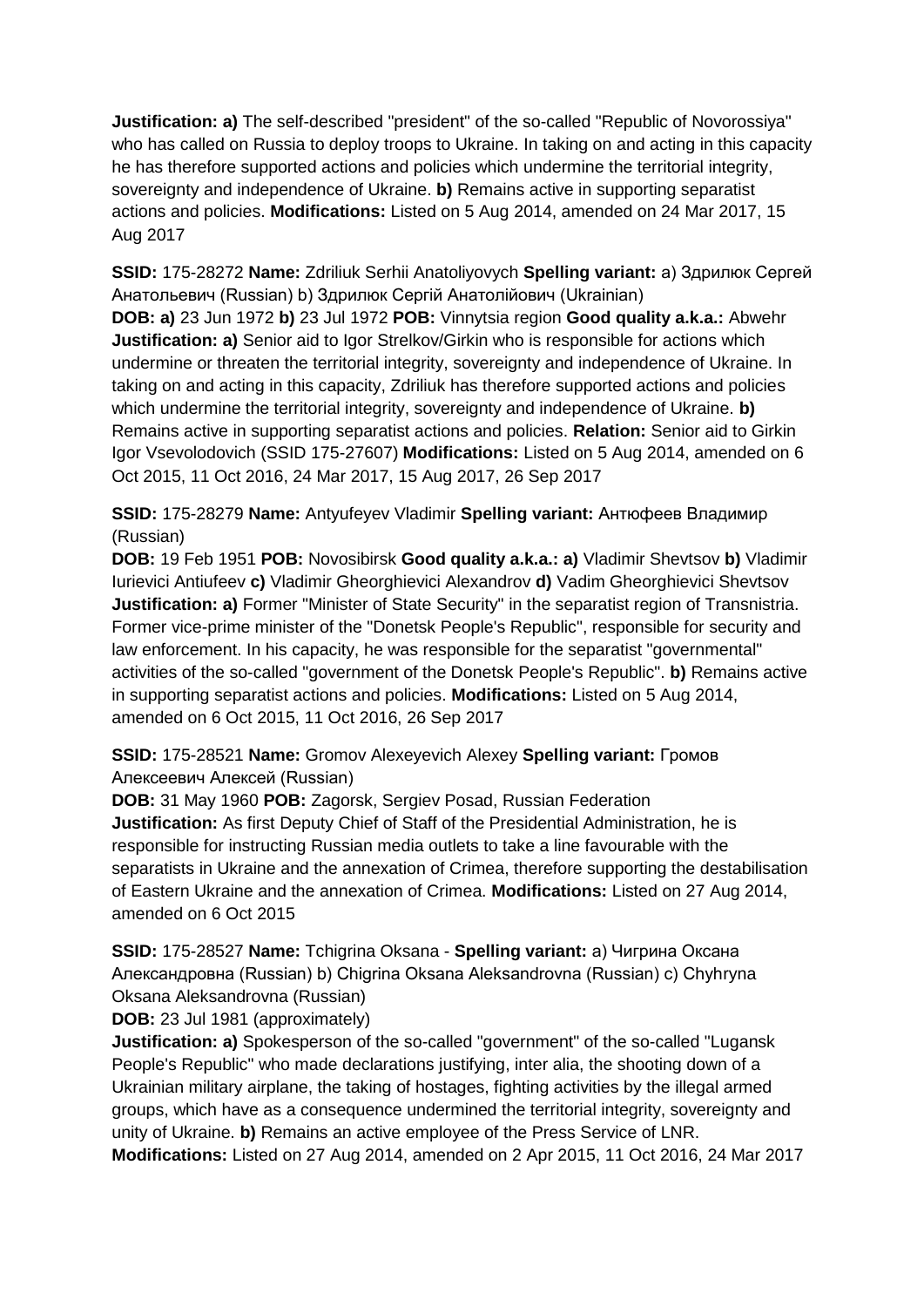**SSID:** 175-28531 **Name:** Litvinov Boris Alekseevich **Spelling variant:** a) Литвинов Борис Алексеевич (Russian) b) Lytvynov Borys Oleksiyovych (Russian) c) Литвинов Борис Олексійович (Ukrainian)

**DOB:** 13 Jan 1954 **POB:** Dzerzhynsk, Donetsk Oblast

**Justification: a)** Former member of the so-called "People's Council" and former chairman of the so-called "Supreme Council" of the so-called "Donetsk People's Republic" who was at the source of policies and the organisation of the illegal "referendum" leading to the proclamation of the so-called "Donetsk People's Republic", which constituted a breach of the territorial integrity, sovereignty and unity of Ukraine. **b)** Remains active in supporting separatist actions and policies. **Modifications:** Listed on 27 Aug 2014, amended on 2 Apr 2015, 6 Oct 2015, 24 Mar 2017, 15 Aug 2017

**SSID:** 175-28539 **Name:** Abisov Sergey Vadimovich **Spelling variant:** a) Абисов Сергей Вадимович (Russian) b) Abisov Sergiy Vadymovych (Russian) c) Abisov Serhiy Vadymovych (Russian) d) Абiсов Сергій Вадимович (Ukrainian) **DOB:** 21 Nov 1967 **POB:** Simferopol, Crimea

**Justification:** By accepting his appointment as so-called "Minister of Interior of the Republic of Crimea" by the President of Russia (decree No. 301) on 5 May 2014 and by his actions as so-called "Minister of Interior" he has undermined the territorial integrity, sovereignty and unity of Ukraine. **Modifications:** Listed on 27 Aug 2014, amended on 6 Oct 2015, 24 Mar 2017, 15 Aug 2017

**SSID:** 175-28544 **Name:** Rotenberg Arkady Romanovich **Spelling variant:** a) Rotenberg Arkadii Romanovich (Russian) b) Ротенберг Аркадий Романович (Russian) **DOB:** 15 Dec 1951 **POB:** St. Petersburg (f.k.a. Leningrad), Russian Federation **Justification: a)** Arkady Rotenberg is a prominent Russian businessman who has close personal ties to President Putin. Since March 2014, Rotenberg, or his companies, have received State contracts totalling over USD 7 billion. In 2015, Rotenberg led the annual list of government contracts in terms of value, after being awarded contracts worth 555 billion roubles from the Russian Government. Many of these contracts were awarded without formal competitive processes. On 30 Jan 2015, Prime Minister Dmitry Medvedev signed a decree that awarded to Rotenberg's company, Stroygazmontazh, a State contract for the construction of the Kerch bridge from Russia to the illegally annexed Autonomous Republic of Crimea. Through these contracts he has financially benefited from Russian decisionmakers responsible for the annexation of Crimea or the destabilisation of eastern Ukraine. **b)**  He is the owner of the company Stroygazmontazh, which has been awarded a State contract for the construction of the Kerch bridge from Russia to the illegally annexed Autonomous Republic of Crimea, therefore consolidating its integration into the Russian Federation, which in turn further undermines the territorial integrity of Ukraine. Similarly, in January 2017, Stroygazmontazh was awarded the State contract worth 17 billion roubles for the construction of a railway line on the Kerch bridge, which again further undermines the territorial integrity of Ukraine. **c)** He is the chairman of the board of directors of publishing house Prosvescheniye, which has notably implemented the project "To the Children of Russia: Address — Crimea", a public relations campaign that was designed to persuade Crimean children that they are now Russian citizens living in Russia, and thereby supporting the Russian Government's policy to integrate Crimea into Russia. **Modifications:** Listed on 27 Aug 2014, amended on 2 Apr 2015, 6 Oct 2015, 15 Aug 2017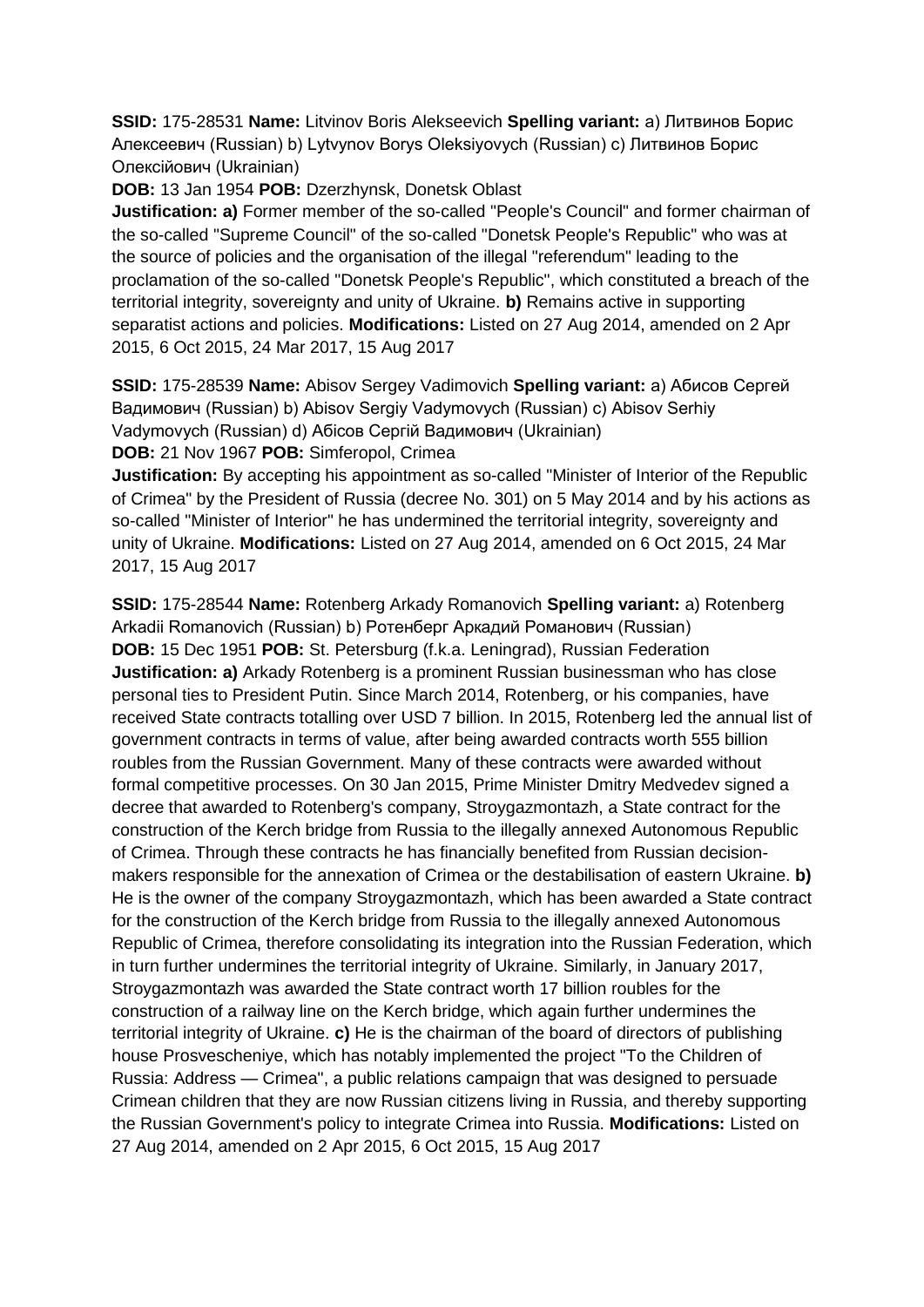**SSID:** 175-28550 **Name:** Malofeev Konstantin Valerevich **Spelling variant:** Малофеев Константин Валерьевич (Russian)

**DOB:** 3 Jul 1974 **POB:** Puschino, Moscow region

**Justification: a)** Mr Malofeev is closely linked to Ukrainian separatists in Eastern Ukraine and Crimea. He is a former employer of Mr Borodai, former so-called "Prime Minister" of the "Donetsk People's Republic" and met with Mr Aksyonov, so-called "Prime Minister" of the socalled "Republic of Crimea", during the period of the Crimean annexation process. The Ukrainian Government has opened a criminal investigation into his alleged material and financial support to separatists. In addition, he gave a number of public statements supporting the annexation of Crimea and the incorporation of Ukraine into Russia and notably stated in June 2014 that "You can't incorporate the whole of Ukraine into Russia. The East (of Ukraine) maybe". **b)** Therefore Mr Malofeev is acting in support of the destabilisation of Eastern Ukraine. **Modifications:** Listed on 27 Aug 2014, amended on 6 Oct 2015, 11 Oct 2016, 26 Sep 2017

**SSID:** 175-28557 **Name:** Kovalchuk Valentinovich Yuriy **Spelling variant:** Ковальчук Валентинович Юрий (Russian)

**DOB:** 25 Jul 1951 **POB:** St. Petersburg (f.k.a. Leningrad), Russian Federation **Justification: a)** Mr. Kovalchuk is a long-time acquaintance of President Putin. He is a cofounder of the so-called Ozero Dacha, a cooperative society bringing together an influential group of individuals around President Putin. **b)** He is benefiting from his links with Russian decision-makers. He is the chairman and largest shareholder of Bank Rossiya, of which he owned around 38 % in 2013, and which is considered the personal bank of Senior Officials of the Russian Federation. Since the illegal annexation of Crimea, Bank Rossiya has opened branches across Crimea and Sevastopol, thereby consolidating their integration into the Russian Federation. **c)** Furthermore, Bank Rossiya has important stakes in the National Media Group which in turn controls television stations which actively support the Russian government's policies of destabilisation of Ukraine. **Modifications:** Listed on 27 Aug 2014, amended on 6 Oct 2015

**SSID:** 175-28563 **Name:** Shamalov Terentievich Nikolay **Spelling variant:** Шамалов Терентьевич Николай (Russian)

**DOB:** 24 Jan 1950 **POB:** Belarus

**Justification: a)** Mr. Shamalov is a long-time acquaintance of President Putin. He is a cofounder of the so-called Ozero Dacha, a cooperative society bringing together an influential group of individuals around President Putin. **b)** He benefits from his links with Russian decision-makers. He is the second largest shareholder of Bank Rossiya, of which he owned around 10 % in 2013, and which is considered the personal bank of Senior Officials of the Russian Federation. Since the illegal annexation of Crimea, Bank Rossiya has opened branches across Crimea and Sevastopol, thereby consolidating their integration into the Russian Federation. **c)** Furthermore, Bank Rossiya has important stakes in the National Media Group which, in turn, controls television stations which actively support the Russian government's policies of destabilisation of Ukraine. **Modifications:** Listed on 27 Aug 2014, amended on 2 Apr 2015, 6 Oct 2015

**SSID:** 175-29275 **Name:** Zakharchenko Alexander Vladimirovich **Spelling variant:** a) Захарченко Александр Владимирович (Russian) b) Zakharchenko Oleksandr Volodymyrovych (Russian) c) Захарченко Олександр Володимирович (Russian) **DOB:** 26 Jun 1976 **POB:** Donetsk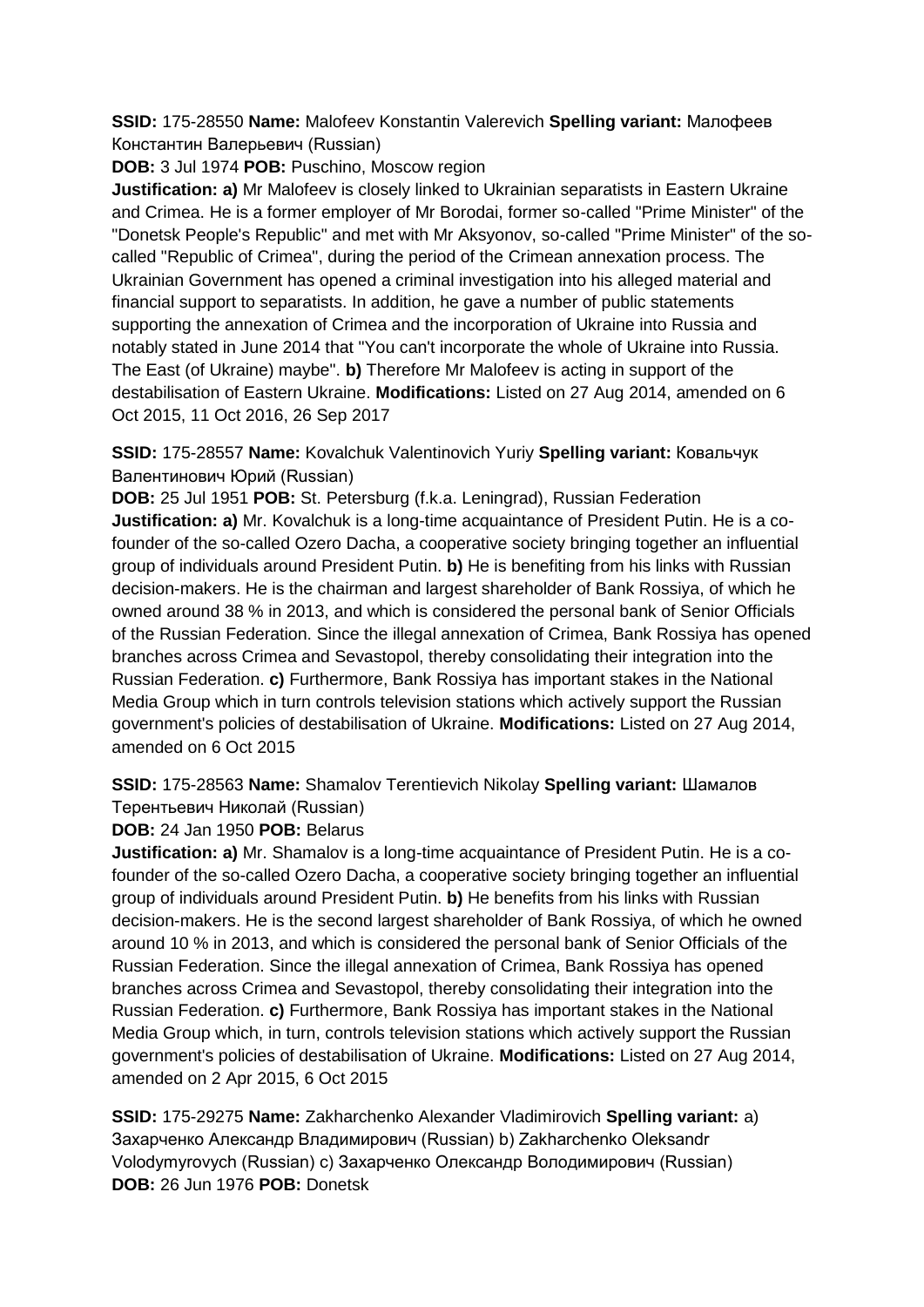**Justification:** As of 7 Aug 2014, he replaced Alexander Borodai as the so-called "Prime minister" of the "Donetsk People's Republic". Currently so-called "Head" of the "Donetsk People's Republic". In taking on and acting in this capacity, Zakharchenko has supported actions and policies which undermine the territorial integrity, sovereignty and independence of Ukraine. **Modifications:** Listed on 12 Nov 2014, amended on 2 Apr 2015, 6 Oct 2015, 11 Oct 2016, 24 Mar 2017

**SSID:** 175-29281 **Name:** Kononov Vladimir Petrovich **Spelling variant:** a) Кононов Владимир Петровнч (Russian) b) Kononov Volodymyr Petrovych (Russian) c) Кононов Володимир Петрович (Russian)

# **DOB:** 14 Oct 1974 **POB:** Gorsky **Good quality a.k.a.:** Tsar

**Justification:** As of 14 Aug 2014, he replaced Igor Strelkov/Girkin, as the so-called "Defence minister" of the "Donetsk People's Republic". He has reportedly commanded a division of separatist fighters in Donetsk since April 2014 and has promised to solve the strategic task of repelling Ukraine's military aggression. Kononov has therefore supported actions and policies which undermine the territorial integrity, sovereignty and independence of Ukraine. **Modifications:** Listed on 12 Nov 2014, amended on 6 Oct 2015, 11 Oct 2016, 24 Mar 2017

**SSID:** 175-29289 **Name:** Rudenko Miroslav Vladimirovich **Spelling variant:** a) Руденко Мирослав Владимирович (Russian) b) Rudenko Myroslav Volodymyrovych (Russian) c) Руденко Мирослав Володимирович (Russian)

**DOB:** 21 Jan 1983 **POB:** Debaltsevo

**Justification:** Associated with the "Donbass People's Militia". He has, inter alia, stated that they will continue their fighting in the rest of the country. Rudenko has therefore supported actions and policies which undermine the territorial integrity, sovereignty and independence of Ukraine. Member of the so-called "People's Council of the Donetsk People's Republic". **Modifications:** Listed on 12 Nov 2014, amended on 2 Apr 2015, 23 Mar 2016, 11 Oct 2016, 24 Mar 2017

**SSID:** 175-29301 **Name:** Pinchuk Andrey Yurevich **Spelling variant:** a) Пинчук Андрей Юрьевич (Russian) b) Pinchuk Andriy Yuriyovych (Russian) c) Пiнчук Андрій Юрійович (Ukrainian)

**DOB:** 27 Dec 1977 (approximately)

**Justification:** Former "State security minister" of the so-called "Donetsk People's Republic". Associated with Vladimir Antyufeyev, who is responsible for the separatist "governmental" activities of the so-called "government of the Donetsk People's Republic". He has therefore supported actions and policies which undermine the territorial integrity, sovereignty and independence of Ukraine. Remains active in supporting separatist actions or policies. Head of the "Union of Donbas volunteers". **Relation:** Associated with Antyufeyev Vladimir (SSID 175-28279) **Modifications:** Listed on 12 Nov 2014, amended on 2 Apr 2015, 23 Mar 2016, 24 Mar 2017, 15 Aug 2017

**SSID:** 175-29305 **Name:** Bereza Oleg Vladimirovich **Spelling variant:** Берëза Олег Владимирович (Russian)

**DOB:** 1 Mar 1977

**Justification:** Former so-called "Internal affairs minister" of the "Donetsk People's Republic". Associated with Vladimir Antyufeyev, who is responsible for the separatist "governmental" activities of the so-called "Government of the Donetsk People's Republic".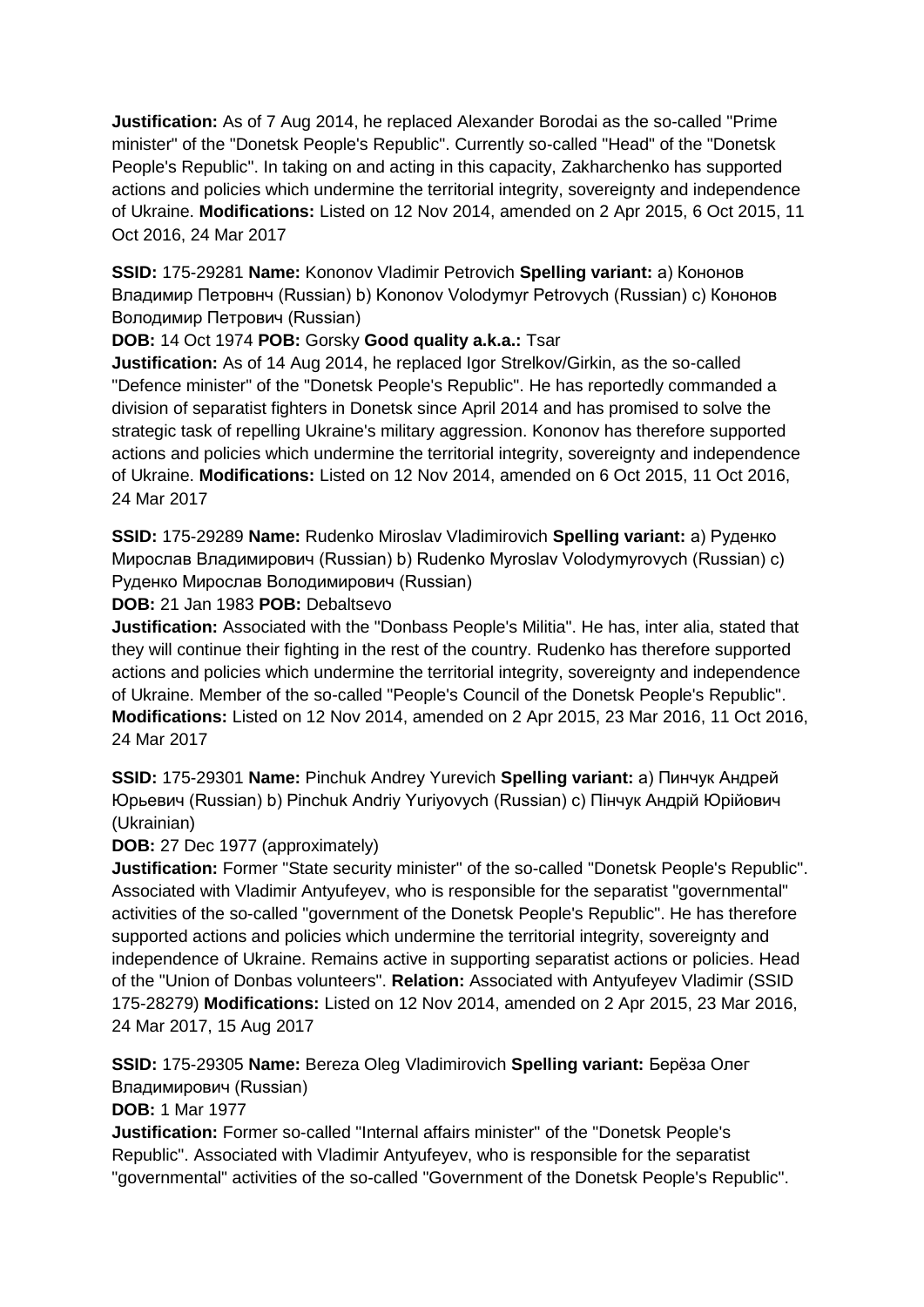He has therefore supported actions and policies which undermine the territorial integrity, sovereignty and independence of Ukraine. **Relation:** Associated with Antyufeyev Vladimir (SSID 175-28279) **Modifications:** Listed on 12 Nov 2014, amended on 2 Apr 2015, 6 Oct 2015, 11 Oct 2016

**SSID:** 175-29309 **Name:** Rodkin Andrei Nikolaevich **Spelling variant:** Родкин Андрей Николаевич (Russian)

**DOB:** 23 Sep 1976 **POB:** Moscow

**Justification: a)** Moscow Representative of the so-called "Donetsk People's Republic". In his statements he has, inter alia, talked about the militias' readiness to conduct a guerrilla war and their seizure of weapon systems from the Ukrainian armed forces. He has therefore supported actions and policies which undermine the territorial integrity, sovereignty and independence of Ukraine. **b)** One of the leaders of the "Union of Donbas volunteers". **Modifications:** Listed on 12 Nov 2014, amended on 2 Apr 2015, 6 Oct 2015, 23 Mar 2016

**SSID:** 175-29313 **Name:** Karaman Aleksandr Akimovich **Spelling variant:** a) Караман Александр Акимович (Russian) b) Caraman Alexandru - (Russian)

**DOB:** 26 Jul 1956 **POB:** Cioburciu, Slobozia district, Moldova

**Justification:** Former so-called "Deputy Prime Minister for Social Issues" of the "Donetsk People's Republic". Associated with Vladimir Antyufeyev, who was responsible for the separatist "governmental" activities of the so-called "Government of the Donetsk People's Republic". He has therefore supported actions and policies which undermine the territorial integrity, sovereignty and independence of Ukraine. Protégé of Russia's Deputy Prime Minister Dmitry Rogozin. Head of the Administration of the Council of Ministers of the "Donetsk People's Republic". **Relation: a)** Associated with Antyufeyev Vladimir (SSID 175- 28279) **b)** Protégé of Rogozin Dmitry Olegovich (SSID 175-27418) **Modifications:** Listed on 12 Nov 2014, amended on 2 Apr 2015, 6 Oct 2015, 11 Oct 2016, 24 Mar 2017

**SSID:** 175-29317 **Name:** Muradov Georgiy L'vovich **Spelling variant:** Мурадов Георгий Львович (Russian)

**DOB:** 19 Nov 1954 **POB:** Kochmes, Komi Republic

**Justification:** So-called "Deputy Prime Minister" of Crimea and Plenipotentiary Representative of Crimea to President Putin. Muradov has played an important role in consolidating Russian institutional control over Crimea since the illegal annexation. He has therefore supported actions and policies which undermine the territorial integrity, sovereignty and independence of Ukraine. **Modifications:** Listed on 12 Nov 2014, amended on 2 Apr 2015, 6 Oct 2015

**SSID:** 175-29322 **Name:** Sheremet Mikhail Sergeyevich **Spelling variant:** a) Шеремет Михаил Сергеевич (Russian) b) Sheremet Mykhaylo Serhiyovych (Russian) c) Шеремет Михайло Сергійович (Ukrainian)

**DOB:** 23 May 1971 **POB:** Dzhankoy

**Justification: a)** Former so-called "First Deputy Prime Minister" of Crimea. Sheremet played a key role in the organisation and implementation of the 16 March referendum in Crimea on unification with Russia. At the time of the referendum, Sheremet reportedly commanded the pro-Moscow "self-defence forces" in Crimea. He has therefore supported actions and policies which undermine the territorial integrity, sovereignty and independence of Ukraine. **b)** Member of the State Duma, elected from the illegally annexed Autonomous Republic of Crimea. **c)** Elected on 18 Sep 2016 as a Duma deputy from illegally annexed Crimean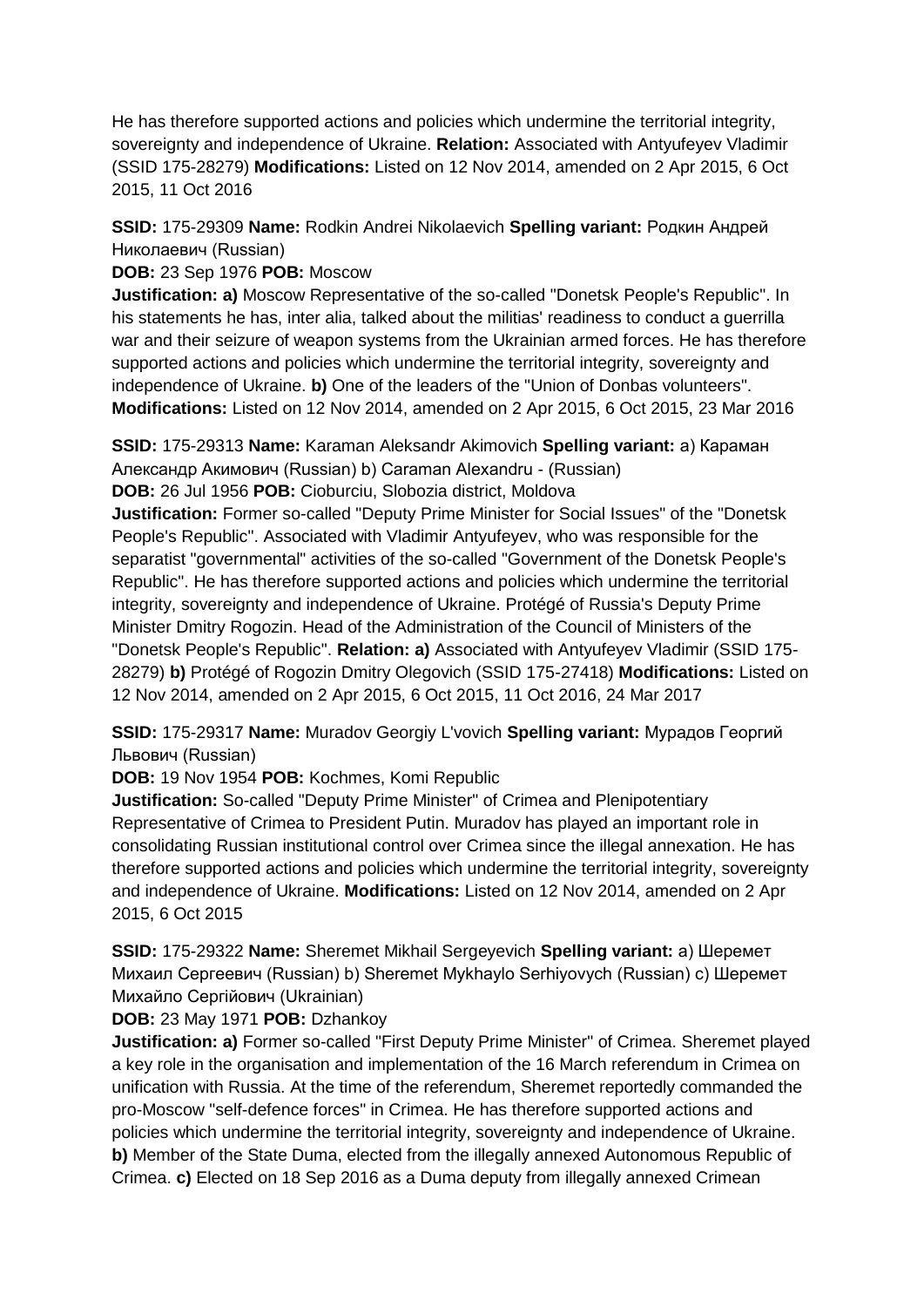Peninsula. **Modifications:** Listed on 12 Nov 2014, amended on 6 Oct 2015, 23 Mar 2016, 24 Mar 2017, 15 Aug 2017

**SSID:** 175-29329 **Name:** Vorobiov Yuri Leonidovich **Spelling variant:** Воробьев Юрий Леонидович (Russian)

**DOB:** 2 Feb 1948 **POB:** Krasnoyarsk

**Justification:** Deputy Speaker of the Federation Council of the Russian Federation. On 1 Mar 2014 Vorobiov publicly supported in the Federation Council the deployment of Russian forces in Ukraine. He subsequently voted in favour of the related decree. **Modifications:**  Listed on 12 Nov 2014

**SSID:** 175-29336 **Name:** Zhirinovsky Vladimir Volfovich **Spelling variant:** Жириновски Владимир Вольфович (Russian)

**DOB:** 25 Apr 1946 **POB:** Almaty (f.k.a. Alma-Ata), Kazakhstan

**Justification:** Member of the Council of the State Duma; leader of the LDPR party. He actively supported the use of Russian Armed Forces in Ukraine and annexation of Crimea. He has actively called for the split of Ukraine. He signed on behalf of the LDPR party he chairs, an agreement with the so-called "Donetsk People's Republic". **Modifications:** Listed on 12 Nov 2014, amended on 16 Dec 2014, 6 Oct 2015

**SSID:** 175-29343 **Name:** Vasilyev Vladimir Abdualiyevich **Spelling variant:** Васильев Владимир Абдуалиевич (Russian)

**DOB:** 11 Aug 1949 **POB:** Klin

**Justification:** Deputy Speaker of the State Duma. On 20 Mar 2014 he voted in favour of the draft Federal Constitutional Law "on the acceptance into the Russian Federation of the Republic of Crimea and the formation within the Russian Federation of new federal subjects – the republic of Crimea and the City of Federal Status Sevastopol". **Modifications:** Listed on 12 Nov 2014

**SSID:** 175-29350 **Name:** Vodolatsky Viktor Petrovich **Spelling variant:** Водолацкий Виктор Петрович (Russian)

**DOB:** 19 Aug 1957 **POB:** Stefanidin Dar, Rostov Region

**Justification:** Chairman ("ataman") of the Union of the Russian and Foreign Cossack Forces, and deputy of the State Duma. He supported the annexation of Crimea and admitted that Russian Cossacks were actively engaged in the Ukrainian conflict on the side of the Moscow-backed separatists. On 20 Mar 2014 he voted in favour of the draft Federal Constitutional Law "on the acceptance into the Russian Federation of the Republic of Crimea and the formation within the Russian Federation of new federal subjects – the republic of Crimea and the City of Federal Status Sevastopol". **Modifications:** Listed on 12 Nov 2014, amended on 6 Oct 2015

**SSID:** 175-29357 **Name:** Kalashnikov Leonid Ivanovich **Spelling variant:** Калашников Леонид Иванович (Russian)

**DOB:** 6 Aug 1960 **POB:** Stepnoy Dvorets

**Justification: a)** Former First deputy Chairman of the Committee on Foreign Affairs of the State Duma. On 20 Mar 2014 he voted in favour of the draft Federal Constitutional Law "on the acceptance into the Russian Federation of the Republic of Crimea and the formation within the Russian Federation of new federal subjects – the republic of Crimea and the City of Federal Status Sevastopol". **b)** Currently Chairman of the Russian State Duma Committee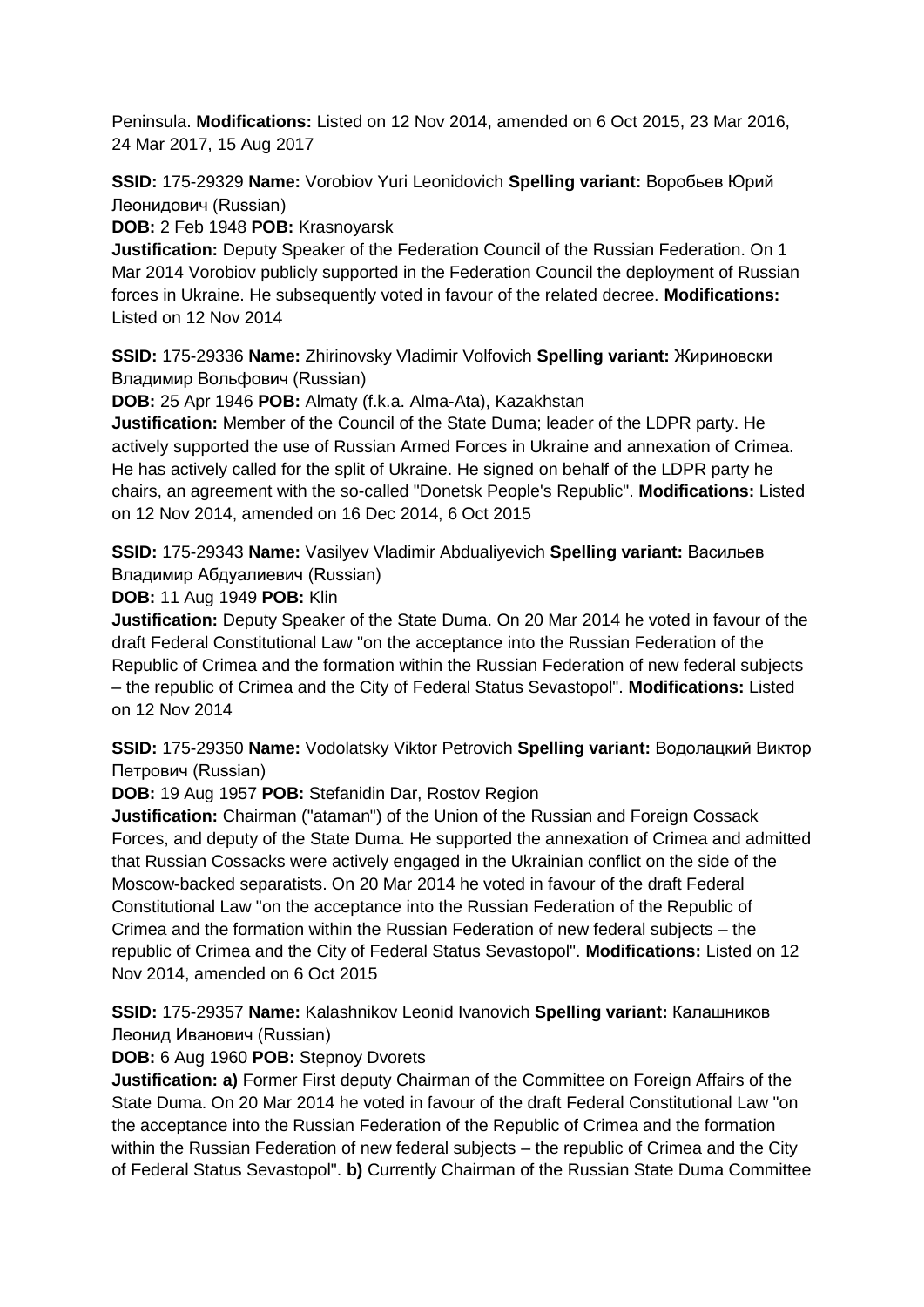for CIS Affairs, Eurasian Integration and Relations with Compatriots. **Modifications:** Listed on 12 Nov 2014, amended on 24 Mar 2017

**SSID:** 175-29364 **Name:** Nikitin Vladimir Stepanovich **Spelling variant:** Никитин Владимир Степанович (Russian)

**DOB:** 5 Apr 1948 **POB:** Opochka

**Justification:** Former member of the State Duma and former First Deputy Chairman of the Committee for CIS Affairs, Eurasian Integration and Relations with Compatriots of the State Duma. On 20 Mar 2014 he voted in favour of the draft Federal Constitutional Law "on the acceptance into the Russian Federation of the Republic of Crimea and the formation within the Russian Federation of new federal subjects – the republic of Crimea and the City of Federal Status Sevastopol". **Modifications:** Listed on 12 Nov 2014, amended on 6 Oct 2015, 24 Mar 2017

**SSID:** 175-29371 **Name:** Lebedev Oleg Vladimirovich **Spelling variant:** Лебедев Олег Владимирович (Russian)

**DOB:** 21 Mar 1964 **POB:** Rudny, Kostanai Region, Kazakhstan

**Justification:** Former member of the State Duma and former First Deputy Chairman of the Committee for CIS Affairs, Eurasian Integration and Relations with Compatriots of the State Duma. On 20 Mar 2014 he voted in favour of the draft Federal Constitutional Law "on the acceptance into the Russian Federation of the Republic of Crimea and the formation within the Russian Federation of new federal subjects – the republic of Crimea and the City of Federal Status Sevastopol". **Modifications:** Listed on 12 Nov 2014, amended on 6 Oct 2015, 24 Mar 2017

**SSID:** 175-29378 **Name:** Melnikov Ivan Ivanovich **Spelling variant:** Мельников Иван Иванович (Russian)

**DOB:** 7 Aug 1950 **POB:** Bogoroditsk

**Justification:** First Deputy Speaker, State Duma. On 20 Mar 2014 he voted in favour of the draft Federal Constitutional Law "on the acceptance into the Russian Federation of the Republic of Crimea and the formation within the Russian Federation of new federal subjects - the republic of Crimea and the City of Federal Status Sevastopol". **Modifications:** Listed on 12 Nov 2014, amended on 6 Oct 2015

**SSID:** 175-29385 **Name:** Lebedev Igor Vladimirovich **Spelling variant:** Лебедев Игорь Владимирович (Russian)

**DOB:** 27 Sep 1972 **POB:** Moscow

**Justification:** Deputy Speaker, State Duma. On 20 Mar 2014 he voted in favour of the draft Federal Constitutional Law "on the acceptance into the Russian Federation of the Republic of Crimea and the formation within the Russian Federation of new federal subjects – the republic of Crimea and the City of Federal Status Sevastopol". **Modifications:** Listed on 12 Nov 2014

**SSID:** 175-29392 **Name:** Levichev Nikolai Vladimirovich **Spelling variant:** Левичев Николай Владимирович (Russian)

**DOB:** 28 May 1953 **POB:** Pushkin

**Justification: a)** Former member of the State Duma. Former Deputy Speaker, State Duma. On 20 Mar 2014 he voted in favour of the draft Federal Constitutional Law "on the acceptance into the Russian Federation of the Republic of Crimea and the formation within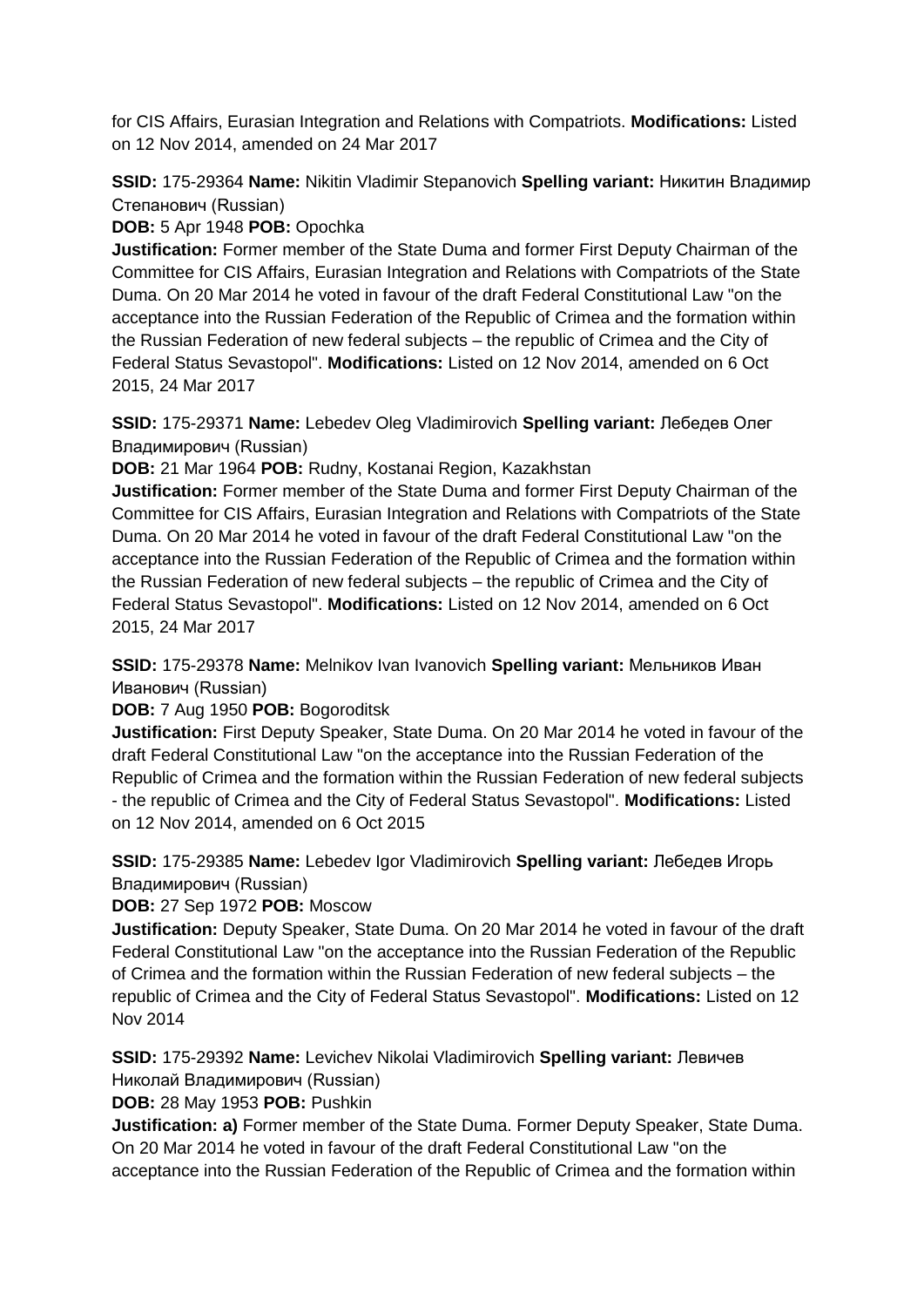the Russian Federation of new federal subjects – the republic of Crimea and the City of Federal Status Sevastopol". **b)** Currently a member of the Central Election Commission. **Modifications:** Listed on 12 Nov 2014, amended on 24 Mar 2017

**SSID:** 175-29399 **Name:** Zhurova Svetlana Sergeevna **Spelling variant:** Журова Светлана Сергеевна (Russian)

**DOB:** 7 Jan 1972 **POB:** Pavlov-on-the-Neva

**Justification:** First Deputy Chairman of the Committee on Foreign Affairs, State Duma. On 20 Mar 2014 she voted in favour of the draft Federal Constitutional Law "on the acceptance into the Russian Federation of the Republic of Crimea and the formation within the Russian Federation of new federal subjects – the republic of Crimea and the City of Federal Status Sevastopol". **Modifications:** Listed on 12 Nov 2014

**SSID:** 175-29406 **Name:** Naumets Aleksey Vasilevich **Spelling variant:** Hаумец Алексей Васильевич (Russian)

**DOB:** 11 Feb 1968

**Justification:** Major-general of the Russian Army. He is the commander of the 76th airborne division which has been involved in the Russian military presence on the territory of Ukraine, notably during the illegal annexation of Crimea. **Modifications:** Listed on 12 Nov 2014

**SSID:** 175-29411 **Name:** Chemezov Sergey Viktorovich **Spelling variant:** Чемезов Сергей Викторович (Russian)

**DOB:** 20 Aug 1952 **POB:** Cheremkhovo

**Justification: a)** Sergei Chemezov is one of President Putin's known close associates, both were KGB officers posted in Dresden and he is a member of the Supreme Council of "United Russia". He is benefiting from his links with the Russian President by being promoted to senior positions in state-controlled firms. He chairs the Rostec conglomerate, the leading Russian state-controlled defence and industrial manufacturing corporation. Further to a decision of the Russian government, Technopromexport, a subsidiary of Rostec, is planning to build energy plants in Crimea thereby supporting its integration into the Russian Federation. **b)** Furthermore, Rosoboronexport, a subsidiary of Rostec, has supported the integration of Crimean defence companies into Russia's defence industry, thereby consolidating the illegal annexation of Crimea into the Russian Federation. **Modifications:**  Listed on 12 Nov 2014, amended on 6 Oct 2015

**SSID:** 175-29419 **Name:** Babakov Alexander Mikhailovich **Spelling variant:** Бабаков Aлександр Михайлович (Russian)

**DOB:** 8 Feb 1963 **POB:** Chisinau

**Justification: a)** Former member of the State Duma. Former State Duma Deputy, Chair of the State Duma Commission on Legislative Provisions for Development of the Military-Industrial Complex of the Russian Federation. He is a prominent member of "United Russia" and a businessman with heavy investments in Ukraine and in Crimea. **b)** On the 20 Mar 2014 he voted in favour of the draft Federal Constitutional Law "on the acceptance into the Russian Federation of the Republic of Crimea and the formation within the Russian Federation of new federal subjects - the Republic of Crimea and the city of federal status of Sevastopol". **c)** Currently member of the Federation Council of the Russian Federation. **Modifications:** Listed on 12 Nov 2014, amended on 6 Oct 2015, 24 Mar 2017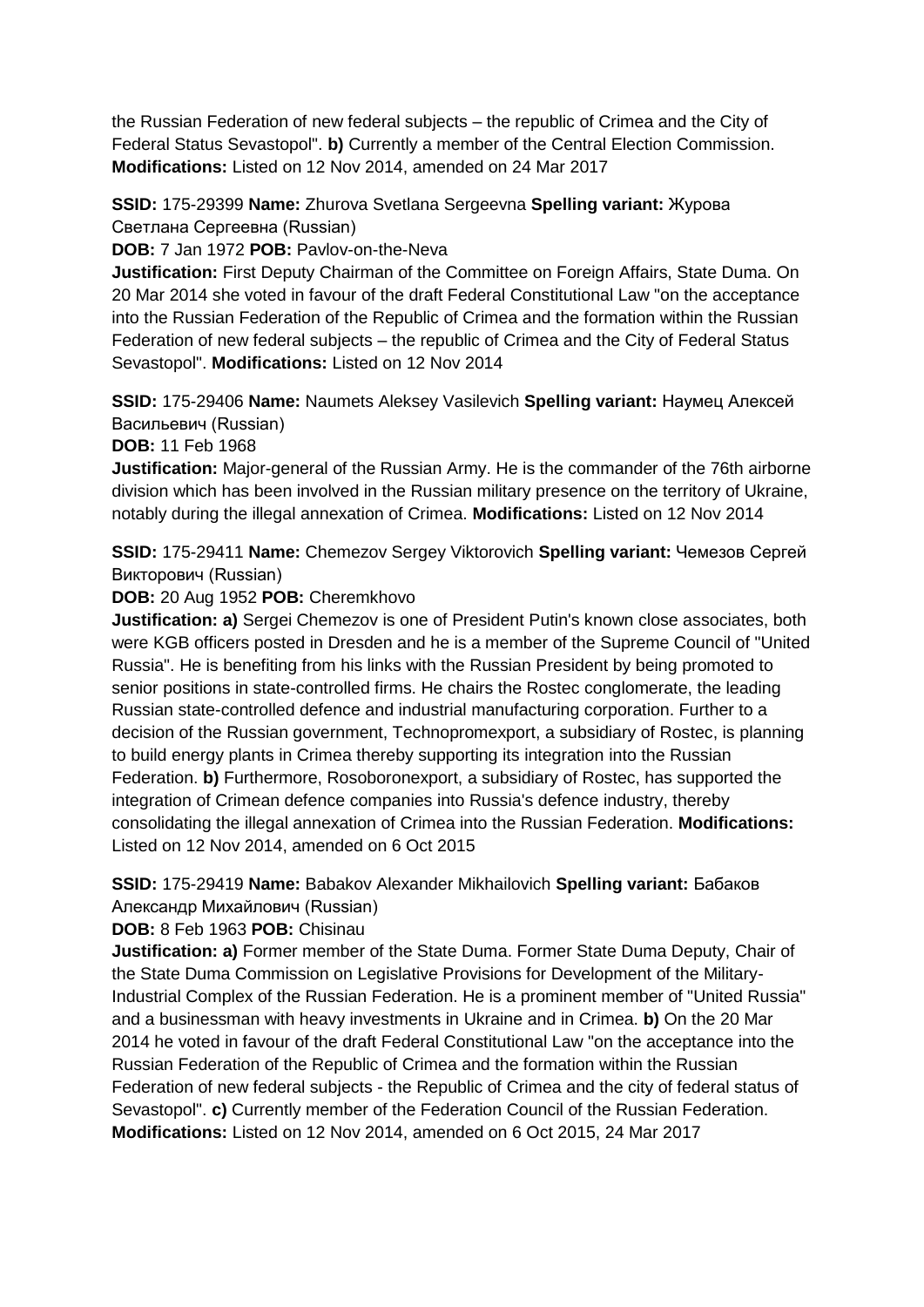**SSID:** 175-29700 **Name:** Kozyakov Sergey Yurievich **Spelling variant:** a) Козьяков Сергей Юрьевич (Russian) b) Kozyakov Serhiy Yuriyovych (Russian) c) Козьяков Сергій Юрійович (Ukrainian)

**DOB: a)** 29 Sep 1982 **b)** 23 Sep 1982

**Justification: a)** In his former capacity as so-called "Head of the Luhansk Central Election Commission" he was responsible for organising the so-called "elections" of 2 Nov 2014 in the "Luhansk People's Republic". These "elections" were in breach of Ukrainian law and therefore illegal. In October 2015 he was appointed as so-called "Minister of Justice" of the "Luhansk People's Republic". **b)** In taking on and acting in these capacities, and in organising the illegal "elections", he has therefore actively supported actions and policies which undermine the territorial integrity, sovereignty and independence of Ukraine, and further destabilised Ukraine. **Modifications:** Listed on 16 Dec 2014, amended on 6 Oct 2015, 23 Mar 2016, 11 Oct 2016, 24 Mar 2017, 15 Aug 2017

**SSID:** 175-29705 **Name:** Akimov Oleg Konstantinovich **Spelling variant:** a) Акимов Олег Константинович (Russian) b) Akimov Oleh - (Russian) c) Akimov Oleh Kostiantynovych (Russian) d) Акiмов Олег Костянтинович (Ukrainian)

**DOB:** 15 Sep 1981 **POB:** Lugansk

**Justification: a)** Deputy of the "Lugansk Economic Union" in the "National Council" of the "Lugansk People's Republic". Stood as a candidate in the so-called "elections", of 2 Nov 2014 to the post of so-called "Head" of the "Lugansk People's Republic". These "elections" were in breach of Ukrainian law and therefore illegal. Since 2014 he is the "Head" of the socalled "Federation of Trade Unions" and a member of the so-called "People's Council" of the "Lugansk People's Republic". **b)** In taking on and acting in this capacity, and in participating formally as a candidate in the illegal "elections", he has therefore actively supported actions and policies which undermine the territorial integrity, sovereignty and independence of Ukraine, and further destabilised Ukraine. **c)** Supports actively actions and policies undermining the territorial integrity, sovereignty and independence of Ukraine. **Modifications:** Listed on 16 Dec 2014, amended on 2 Apr 2015, 6 Oct 2015, 23 Mar 2016, 11 Oct 2016, 24 Mar 2017, 15 Aug 2017

**SSID:** 175-29709 **Name:** Airapetyan Larisa Leonidovna **Spelling variant:** a) Айрапетян Лариса Леонидовна (Russian) b) Ayrapetyan Larysa - (Russian) c) Airapetyan Larisa - (Russian) d) Airapetyan Larysa - (Russian) e) Айрапетян Лариса Леонідівна (Ukrainian) **DOB:** 21 Feb 1970

**Justification: a)** Former so-called "Health Minister" of the so-called "Lugansk People's Republic". Stood as a candidate in the so-called "elections" of 2 Nov 2014 to the post of the "Head" of the so-called "Lugansk People's Republic". **b)** These "elections" are in breach of Ukrainian law and therefore illegal. **c)** In taking on and acting in this capacity, and in participating formally as a candidate in the illegal "elections", she has therefore actively supported actions and policies which undermine the territorial integrity, sovereignty and independence of Ukraine, and further destabilised Ukraine. **Modifications:** Listed on 16 Dec 2014, amended on 2 Apr 2015, 6 Oct 2015, 24 Mar 2017, 15 Aug 2017

**SSID:** 175-29713 **Name:** Sivokonenko Yuriy Viktorovich **Spelling variant:** a) Сивоконенко Юрий Викторович (Russian) b) Sivokonenko Yury - (Russian) c) Syvokonenko Yury - (Russian) d) Sivokonenko Yuriy - (Russian)

**DOB:** 7 Aug 1957 **POB:** Donetsk

**Justification: a)** Member of the "Parliament" of the so-called "Donetsk People's Republic"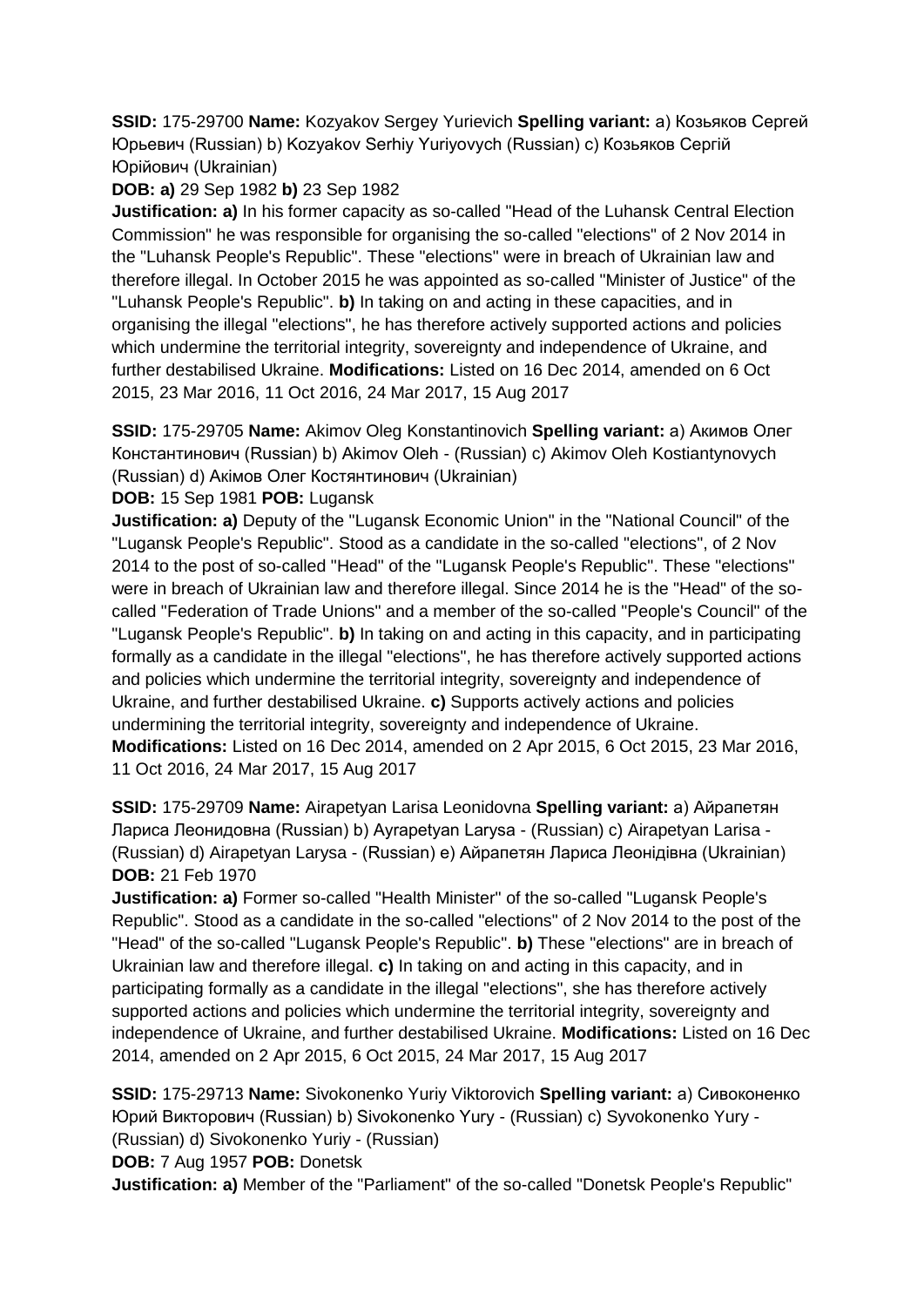and Chairman of the public association Union of veterans of the Donbass Berkut. Stood as a candidate in the so-called "elections" of 2 Nov 2014 to the post of the Head of the so-called "Donetsk People's Republic". These elections were in breach of Ukrainian law and therefore illegal. **b)** In taking on and acting in this capacity, and in participating formally as a candidate in the illegal "elections", he has therefore actively supported actions and policies which undermine the territorial integrity, sovereignty and independence of Ukraine, and further destabilised Ukraine. **Modifications:** Listed on 16 Dec 2014, amended on 2 Apr 2015, 6 Oct 2015, 24 Mar 2017

**SSID:** 175-29717 **Name:** Kofman Aleksandr Igorevich **Spelling variant:** a) Кофман Александр Игоревич (Russian) b) Kofman Oleksandr - (Russian) c) Кофман Олександр Iгорович (Ukrainian)

**DOB:** 30 Aug 1977 **POB:** Makiivka, Donetsk Oblast

**Justification: a)** Former so-called "Foreign Minister" and so-called "First deputy speaker" of the "Parliament" of the "Donetsk People's Republic". Stood as a candidate in the so-called illegal "elections" of 2 Nov 2014 to the post of so-called "Head" of the "Donetsk People's Republic". These elections were in breach of Ukrainian law and therefore illegal. **b)** In taking part and acting in this capacity, and in participating formally as a candidate in the illegal "elections", he has therefore actively supported actions and policies which undermine the territorial integrity, sovereignty and independence of Ukraine, and further destabilised Ukraine. Remains active in supporting separatist actions or policies. **Modifications:** Listed on 16 Dec 2014, amended on 2 Apr 2015, 6 Oct 2015, 11 Oct 2016, 24 Mar 2017, 15 Aug 2017

**SSID:** 175-29721 **Name:** Khalikov Ravil Zakarievich **Spelling variant:** a) Халиков Равиль Закариевич (Russian) b) Khalikov Ravil Zakariyovych (Russian) c) Халiков Равіль Закарійович (Ukrainian)

**DOB:** 23 Feb 1969 **POB:** Belozernoe village, Romodanovskiy rayon, Russian Federation **Justification: a)** Former so-called "First Deputy Prime Minister" and previous "Prosecutor-General" of the "Donetsk People's Republic". **b)** In taking on and acting in this capacity, he has therefore actively supported actions and policies which undermine the territorial integrity, sovereignty and independence of Ukraine, and further destabilised Ukraine. **Modifications:**  Listed on 16 Dec 2014, amended on 2 Apr 2015, 6 Oct 2015, 11 Oct 2016, 24 Mar 2017, 15 Aug 2017

**SSID:** 175-29725 **Name:** Semyonov Dmitry Aleksandrovich **Spelling variant:** a) Семенов Дмитрий Александрович (Russian) b) Semenov Dmitrii Aleksandrovich (Russian) **DOB:** 3 Feb 1963 **POB:** Moscow

**Justification: a)** Former "Deputy Prime Minister for Finances" of the so-called "Lugansk People's Republic". **b)** In taking on and acting in this capacity, he has actively supported actions and policies which undermine the territorial integrity, sovereignty and independence of Ukraine, and further destabilised Ukraine. **c)** Remains active in financing LNR separatist structures. **Modifications:** Listed on 16 Dec 2014, amended on 2 Apr 2015, 6 Oct 2015, 23 Mar 2016, 24 Mar 2017

**SSID:** 175-29729 **Name:** Bugrov Oleg Evgenevich **Spelling variant:** a) Бугров Олег Евгеньевич (Russian) b) Buhrov Oleh Yevhenovych (Russian) c) Бугров Олег Євгенович (Ukrainian)

**DOB: a)** 29 Aug 1969 **b)** 1973 **POB:** Sverdlovsk, Luhansk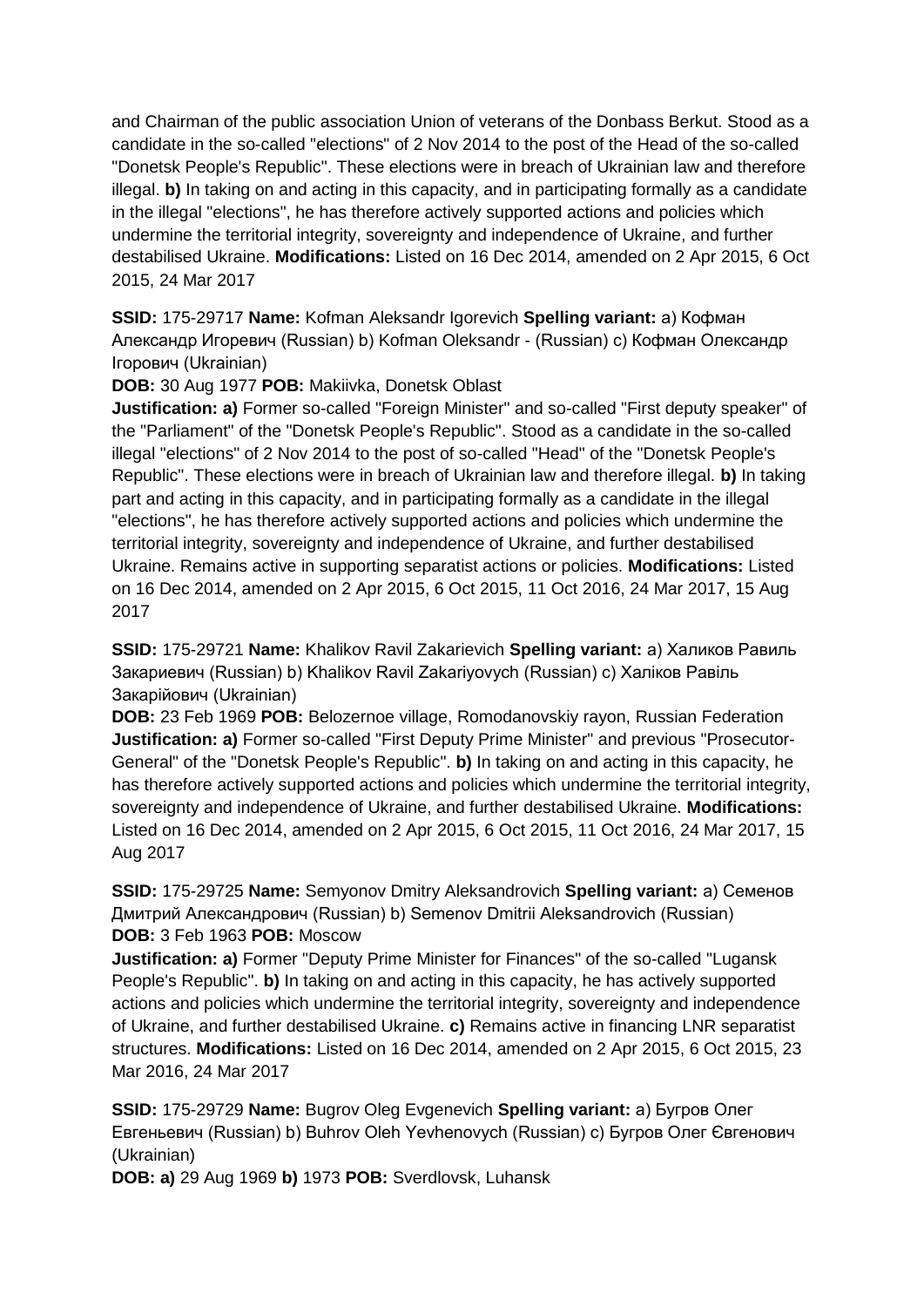**Justification: a)** Former "Defence Minister" of the so-called "Lugansk People's Republic". **b)**  In taking on and acting in this capacity, he has therefore actively supported actions and policies which undermine the territorial integrity, sovereignty and independence of Ukraine, and further destabilised Ukraine. **Modifications:** Listed on 16 Dec 2014, amended on 2 Apr 2015, 6 Oct 2015, 23 Mar 2016, 11 Oct 2016, 24 Mar 2017, 15 Aug 2017, 26 Sep 2017

**SSID:** 175-29733 **Name:** Lapteva Lesya Mikhaylovna **Spelling variant:** a) Лаптева Леся Михайловна (Russian) b) Laptieva Lesya Mykhaylivna (Russian) c) Лаптєва Леся Михайлівна (Ukrainian)

**DOB:** 11 Mar 1976 **POB:** Dzhambul (a.k.a. Taraz, Jambul), Kazakhstan **Justification: a)** Former "Minister of Education, Science, Culture and Religion" of the socalled "Lugansk People's Republic". **b)** In taking on and acting in this capacity, she has therefore actively supported actions and policies which undermine the territorial integrity, sovereignty and independence of Ukraine, and further destabilised Ukraine. **Modifications:** 

Listed on 16 Dec 2014, amended on 6 Oct 2015, 11 Oct 2016, 24 Mar 2017, 15 Aug 2017

**SSID:** 175-29737 **Name:** Mikhaylov Yevgeniy Eduardovich **Spelling variant:** a) Михайлов Евгений Эдуардович (Russian) b) Mychaylov Yevhen Eduardovych (Russian) c) Михайлов Євген Едуардович (Ukrainian)

**DOB:** 17 Mar 1963 **POB:** Arkhangelsk

**Justification: a)** Former so-called "Minister of the Council of Ministers" (head of the administration for governmental affairs) of the "Donetsk People's Republic". **b)** In taking on and acting in this capacity, he has therefore actively supported actions and policies which undermine the territorial integrity, sovereignty and independence of Ukraine, and further destabilised Ukraine. **Modifications:** Listed on 16 Dec 2014, amended on 6 Oct 2015, 11 Oct 2016, 24 Mar 2017, 15 Aug 2017

**SSID:** 175-29744 **Name:** Kostenok Ihor Vladymyrovych **Spelling variant:** a) Костенок Игорь Владимирович (Russian) b) Kostenok Igor Vladimirovich (Russian) **DOB:** 15 Mar 1961 **POB:** Vodyanske (Водянское), Dobropillia Rayon, Donetks oblast (Добропольский район Донецкой области)

**Justification: a)** Former so-called "Minister of Education" of the "Donetsk People's Republic". **b)** In taking on and acting in this capacity, he has therefore actively supported actions and policies which undermine the territorial integrity, sovereignty and independence of Ukraine, and further destabilised Ukraine. **c)** Currently personal advisor to the PM of DNR. **Modifications:** Listed on 16 Dec 2014, amended on 2 Apr 2015, 11 Oct 2016, 24 Mar 2017

**SSID:** 175-29748 **Name:** Orlov Yevgeniy Vyacheslavovich **Spelling variant:** a) Орлов Евгений Вячеславович (Russian) b) Orlov Yevhen Vyacheslavovych (Russian) **DOB: a)** 10 May 1980 **b)** 21 Oct 1983 **POB:** Snezhnoye (г. Снежное), Donetsk Oblast (Донецкой области)

**Justification: a)** Member of the "National Council" of the so-called "Donetsk's People's Republic". Chairman of the public movement "Free Donbass". **b)** In taking on and acting in this capacity, he has therefore actively supported actions and policies which undermine the territorial integrity, sovereignty and independence of Ukraine, and further destabilised Ukraine. **Modifications:** Listed on 16 Dec 2014, amended on 11 Oct 2016, 24 Mar 2017, 26 Sep 2017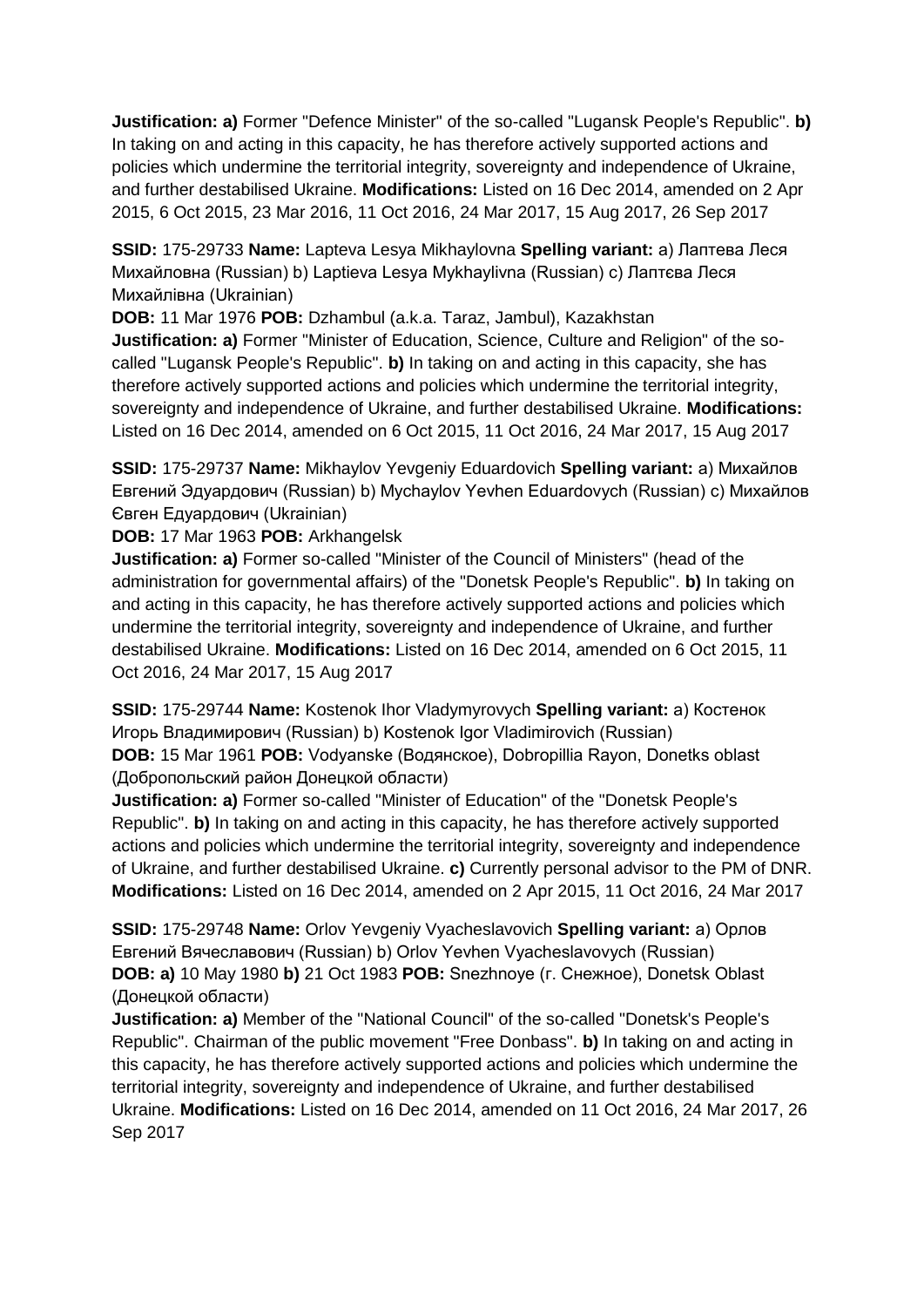**SSID:** 175-29752 **Name:** Deynego Vladyslav Mykolayovych **Spelling variant:** a) Дейнего Владислав Миколайович (Russian) b) Deynego Vladislav Nikolayevich (Russian) c) Дейнего Владислав Николаевич (Russian)

**DOB:** 12 Mar 1964 **POB:** Romny (Ромны), Sumy Oblast (Сумская область) **Justification: a)** "Deputy Head" of the "People's Council" of the so-called "Lugansk People's Republic". **b)** In taking on and acting in this capacity, he has therefore actively supported actions and policies which undermine the territorial integrity, sovereignty and independence of Ukraine, and further destabilised Ukraine. **Modifications:** Listed on 16 Dec 2014, amended on 2 Apr 2015, 6 Oct 2015, 24 Mar 2017

**SSID:** 175-30388 **Name:** Milchakov Alexey Yurevich **Spelling variant:** Мильчаков Алексей Юрьевич (Russian)

**DOB:** 30 Apr 1991 **POB:** St. Petersburg **Good quality a.k.a.: a)** Fritz **b)** Serbian **Justification: a)** Commander of the "Rusich" unit, an armed separatist group involved in the fighting in eastern Ukraine. **b)** In this capacity, he has actively supported actions and policies which undermine the territorial integrity, sovereignty and independence of Ukraine, and further destabilised Ukraine. **Modifications:** Listed on 6 Mar 2015, amended on 6 Oct 2015, 23 Mar 2016, 11 Oct 2016

**SSID:** 175-30412 **Name:** Basurin Eduard Aleksandrovich **Spelling variant:** a) Басурин Эдуард Александрович (Russian) b) Basurin Eduard Oleksandrovych (Russian) c) Басурiн Едуард Олександрович (Ukrainian)

**DOB:** 27 Jun 1966 **POB:** Donetsk

**Justification: a)** Spokesperson of the Ministry of Defence of the so-called "Donetsk People's Republic". **b)** In taking on and acting in this capacity, he has therefore actively supported actions and policies which undermine the territorial integrity, sovereignty and independence of Ukraine, and further destabilised Ukraine. **c)** Remains an active military commander in so-called "DNR". **Modifications:** Listed on 6 Mar 2015, amended on 2 Apr 2015, 6 Oct 2015, 23 Mar 2016, 11 Oct 2016, 24 Mar 2017, 15 Aug 2017, 26 Sep 2017

**SSID:** 175-30416 **Name:** Shubin Alexandr Vasilievich **Spelling variant:** Шубин Александр Васильевич (Russian)

**DOB: a)** 20 May 1972 **b)** 30 May 1972 **POB:** Lugansk

**Justification: a)** Former so-called "Minister of Justice", of the illegal so-called "Luhansk People's Republic". Chairman of the "Central Election Commission" of the so-called "Luhansk People's Republic" since October 2015. **b)** In taking on and acting in this capacity, he has therefore actively supported actions and policies which undermine the territorial integrity, sovereignty and independence of Ukraine, and further destabilised Ukraine. **c)**  Currently Chairman of the so-called "Central Election Commission" of the so-called "Luhansk People's Republic". **Modifications:** Listed on 6 Mar 2015, amended on 6 Oct 2015, 23 Mar 2016, 24 Mar 2017

**SSID:** 175-30420 **Name:** Ignatov Sergey Yurevich **Spelling variant:** Игнатов Сергей Юрьевич (Russian)

**DOB:** 7 Jan 1967 **POB:** Michurinsk (Мичуринск), Tambov Oblast (Тамбовская область) **Good quality a.k.a.:** Kuzovlev (Кузовлев)

**Justification: a)** So-called Commander in Chief of the People's Militia of the "Luhansk People's Republic". **b)** In taking on and acting in this capacity, he has therefore actively supported actions and policies which undermine the territorial integrity, sovereignty and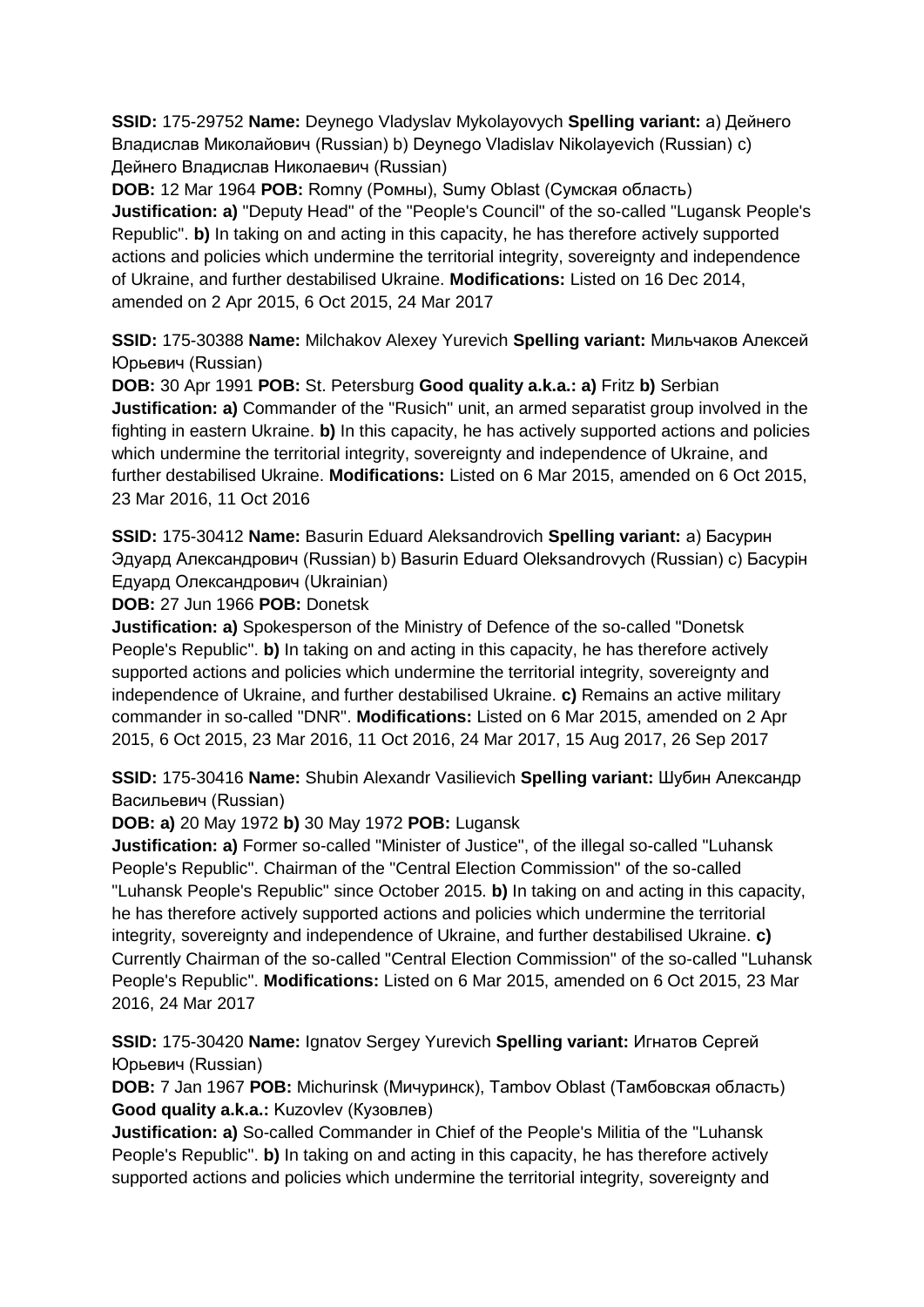independence of Ukraine, and further destabilised the country. **Modifications:** Listed on 6 Mar 2015, amended on 23 Mar 2016, 11 Oct 2016, 24 Mar 2017

**SSID:** 175-30428 **Name:** Filippova Ekaterina - **Spelling variant:** a) Филиппова Екатерина Владимировна (Russian) b) Filippova Kateryna Volodymyrivna (Russian) c) Фiлiппова Катерина Володимирівна (Ukrainian)

**DOB:** 20 Nov 1988 **POB:** Krasnoarmëisk

**Justification: a)** Former so-called "Minister of Justice" of the so-called "Donetsk People's Republic". **b)** In taking on and acting in this capacity, she has therefore actively supported actions and policies which undermine the territorial integrity, sovereignty and independence of Ukraine, and further destabilised Ukraine. **c)** Currently personal assistant to Alexander Vladimirovich Zakharchenko. **Relation:** Personal assistant to Zakharchenko Alexander Vladimirovich (SSID 175-29275) **Modifications:** Listed on 6 Mar 2015, amended on 6 Oct 2015, 23 Mar 2016, 24 Mar 2017, 15 Aug 2017

**SSID:** 175-30435 **Name:** Timofeev Aleksandr Yurievich **Spelling variant:** a) Тимофеев Александр Юрьевич (Russian) b) Tymofeyev Oleksandr Yuriyovych (Russian) c) Тимофеєв Олександр Юрійович (Ukrainian)

**DOB:** 15 May 1971 **POB:** Nevinnomyssk (Невинномысск), Stavropol Krai (Ставропольский край)

**Justification: a)** So-called "Minister of Revenue and Taxes" of the "Donetsk People's Republic". **b)** In taking on and acting in this capacity, he has therefore actively supported actions and policies which undermine the territorial integrity, sovereignty and independence of Ukraine, and further destabilised the country. **Modifications:** Listed on 6 Mar 2015, amended on 6 Oct 2015, 11 Oct 2016, 24 Mar 2017, 15 Aug 2017

**SSID:** 175-30440 **Name:** Manuylov Evgeny Vladimirovich **Spelling variant:** a) Мануйлов Евгений Владимирович (Russian) b) Manuylov Yevhen Volodymyrovych (Russian) c) Мануйлов Євген Володимирович (Ukrainian)

**DOB:** 5 Jan 1967 **POB:** Baranykivka (с. Бараниковка), Bilovodsk Raion, Luhansk Oblast (Беловодского района Луганской области)

**Justification: a)** So-called "Minister of Finance" of the so-called "Lugansk People's Republic". **b)** In taking on and acting in this capacity, he has therefore actively supported actions and policies which undermine the territorial integrity, sovereignty and independence of Ukraine, and further destabilised Ukraine. **Modifications:** Listed on 6 Mar 2015, amended on 2 Apr 2015, 6 Oct 2015, 23 Mar 2016, 24 Mar 2017, 15 Aug 2017, 26 Sep 2017

**SSID:** 175-30444 **Name:** Yatsenko Viktor Vyacheslavovich **Spelling variant:** a) Яценко Виктор Вячеславович (Russian) b) Yatsenko Viktor Viacheslavovych (Russian) c) Яценко Віктор В'ячеславович (Ukrainian)

**DOB:** 22 Apr 1985 **POB:** Kherson

**Justification: a)** So-called "Minister of Communications" of the so-called "Donetsk People's Republic". **b)** In taking on and acting in this capacity, he has therefore actively supported actions and policies which undermine the territorial integrity, sovereignty and independence of Ukraine, and further destabilised Ukraine. **Modifications:** Listed on 6 Mar 2015, amended on 6 Oct 2015, 11 Oct 2016, 24 Mar 2017, 15 Aug 2017

**SSID:** 175-30451 **Name:** Besedina Olga Igoreva **Spelling variant:** a) Беседина Ольга Игорева (Russian) b) Besedina Olha Ihorivna (Russian) c) Беседiна Ольга Iгорівна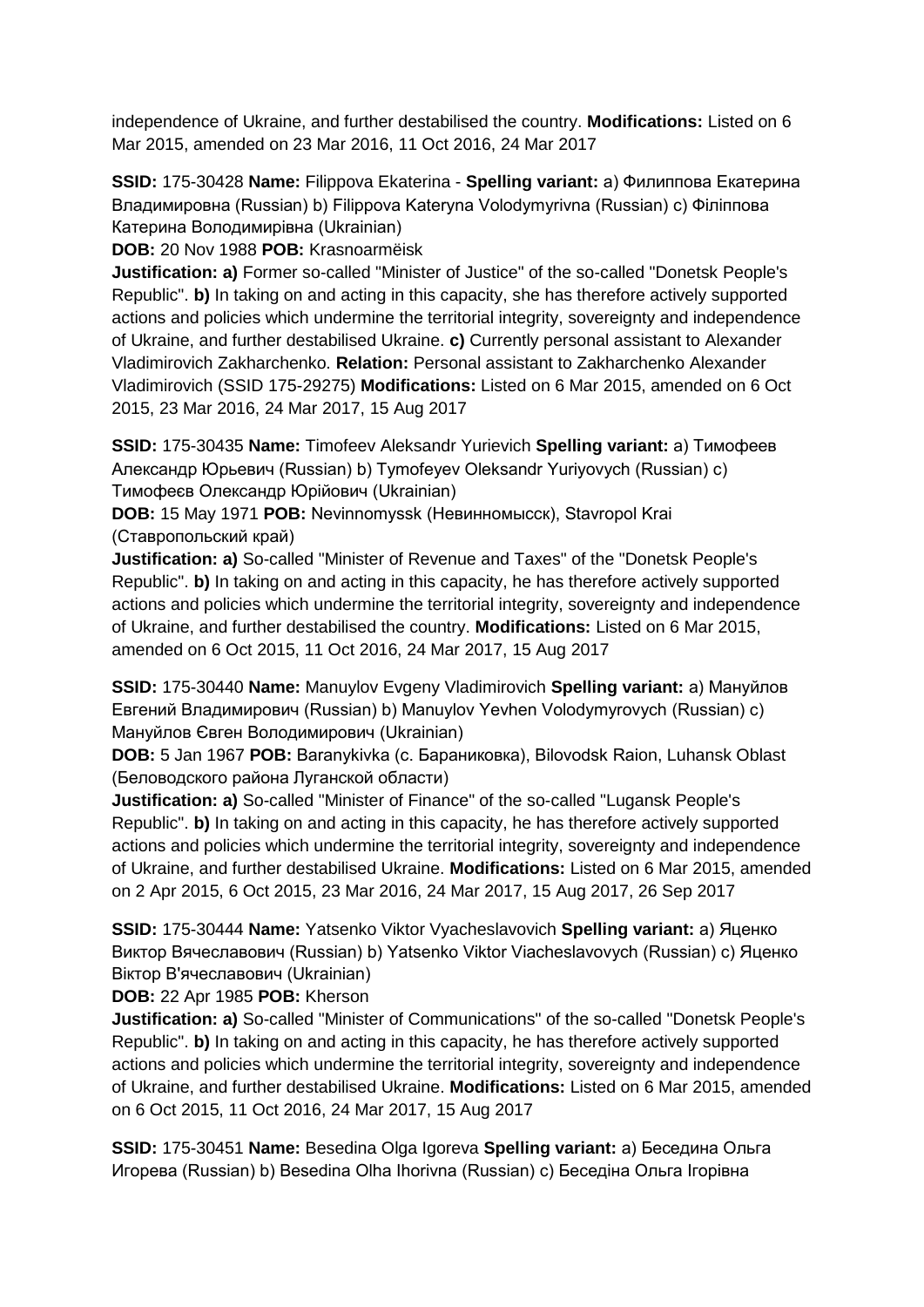#### (Ukrainian)

**DOB:** 10 Dec 1976 **POB:** Lugansk

**Justification: a)** Former so-called "Minister of Economic Development and Trade" of the socalled "Lugansk People's Republic". **b)** In taking on and acting in this capacity, she has therefore actively supported actions and policies which undermine the territorial integrity, sovereignty and independence of Ukraine, and further destabilised Ukraine. **Modifications:**  Listed on 6 Mar 2015, amended on 23 Mar 2016, 11 Oct 2016, 24 Mar 2017, 15 Aug 2017

**SSID:** 175-30455 **Name:** Ismailov Zaur Raufovich **Spelling variant:** a) Исмаилов Заур Рауфович (Russian) b) Ismayilov Zaur Raufovych (Russian) c) Iсмаїлов Заур Рауфович (Ukrainian)

**DOB: a)** 25 Jul 1978 **b)** 23 Mar 1975 **POB:** Krasny Luch, Voroshilovgrad, Lugansk region **Justification: a)** So-called "General Prosecutor" of the so-called "Lugansk People's Republic". **b)** In taking on and acting in this capacity, he has therefore actively supported actions and policies which undermine the territorial integrity, sovereignty and independence of Ukraine, and further destabilised Ukraine. **Modifications:** Listed on 6 Mar 2015, amended on 2 Apr 2015, 6 Oct 2015, 11 Oct 2016, 24 Mar 2017, 15 Aug 2017

**SSID:** 175-30462 **Name:** Antonov Anatoly Ivanovich **Spelling variant:** Антонов Анатолий Иванович (Russian)

### **DOB:** 15 May 1955 **POB:** Omsk

**Justification: a)** Former Deputy Minister of Defence and, in that capacity, involved in supporting the deployment of Russian troops in Ukraine. **b)** According to the present Russian Ministry of Defence structure, in that capacity he participates in shaping and implementing the policy of the Russian Government. These policies threaten the territorial integrity, sovereignty and independence of Ukraine. **c)** As of 28 Dec 2016, Deputy Minister of Foreign Affairs. **Modifications:** Listed on 6 Mar 2015, amended on 6 Oct 2015, 26 Sep 2017

**SSID:** 175-30469 **Name:** Bakhin Arkady Viktorovich **Spelling variant:** Бахин Аркадий Викторович (Russian)

**DOB:** 8 May 1956 **POB:** Kaunas, Lithuania

**Justification: a)** Former First Deputy Minister of Defence (until 17 Nov 2015) and was, in that capacity, involved in supporting the deployment of Russian troops in Ukraine. **b)**  According to the present Russian Ministry of Defence structure, in that capacity he participates in shaping and implementing the policy of the Russian Government. These policies threaten the territorial integrity, sovereignty and independence of Ukraine. **c)**  Currently employed by Rosatom. **Modifications:** Listed on 6 Mar 2015, amended on 6 Oct 2015, 23 Mar 2016, 24 Mar 2017

**SSID:** 175-30476 **Name:** Kartapolov Andrei Valeryevich **Spelling variant:** Картaполов Андрей Валерьевич (Russian)

**DOB:** 9 Nov 1963 **POB:** Germany, Democratic Republic (GDR)

**Justification: a)** Commander of the Western Military District since 10 Nov 2015. Former Director of the Main Operations Department and deputy chief of the General Staff of the Armed Forces of the Russian Federation. Actively involved in shaping and implementing the military campaign of the Russian forces in Ukraine. **b)** According to the stated activities of the general staff, by exercising operational control over the armed forces, he is actively involved in shaping and implementing the Russian government policy threatening the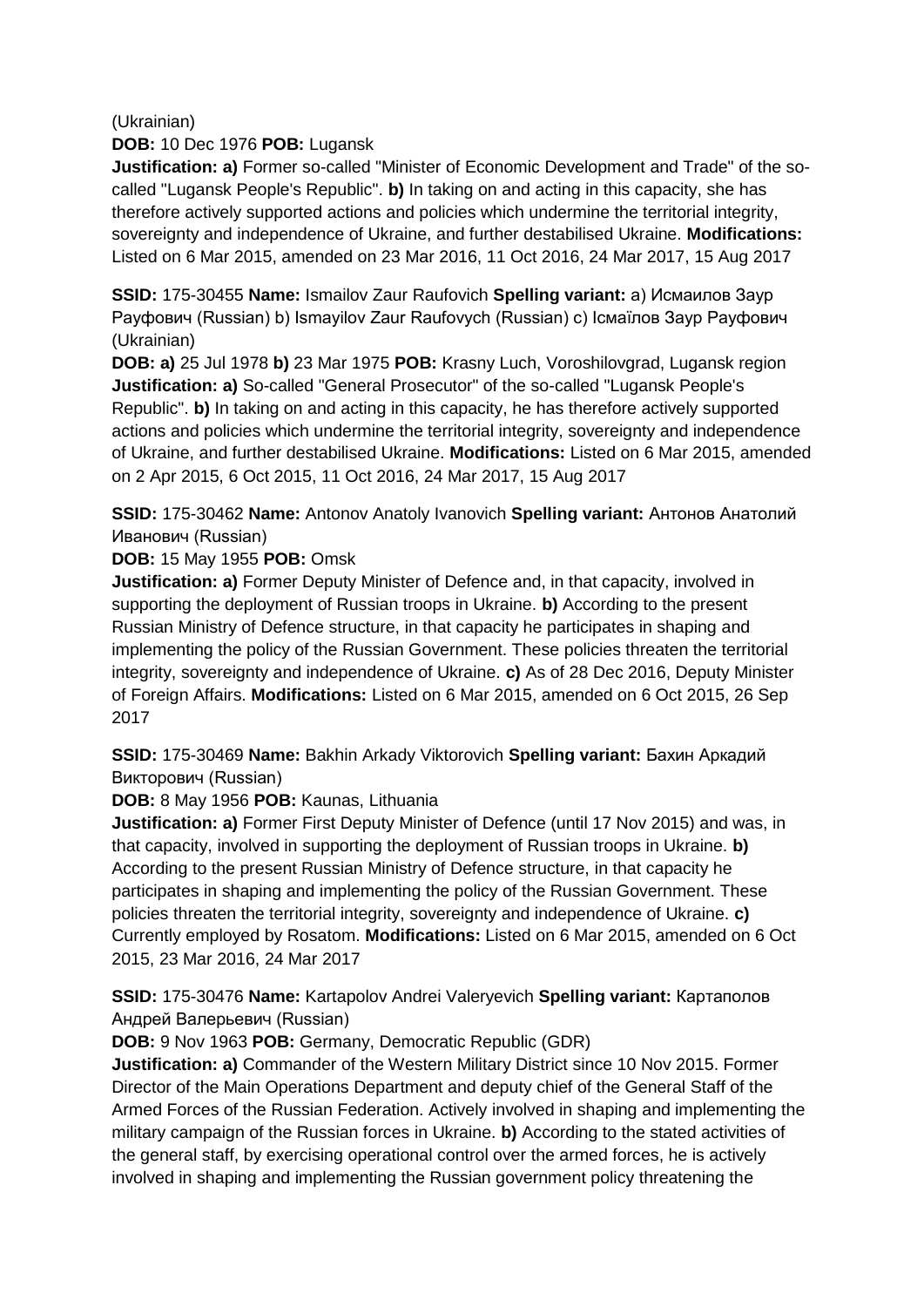territorial integrity, sovereignty and independence of Ukraine. **Modifications:** Listed on 6 Mar 2015, amended on 6 Oct 2015, 23 Mar 2016

**SSID:** 175-30482 **Name:** Kobzon Iosif Davydovich **Spelling variant:** a) Кобзон Иосиф Дaвыдович (Russian) b) Kobzon Joseph Davydovich (Russian) **DOB:** 11 Sep 1937 **POB:** Tchassov Yar, Ukraine

**Justification: a)** Member of the State Duma. **b)** He visited the so-called "Donetsk People's Republic" and during his visit made statements supporting separatists. He was also appointed Honorary Consul of the so-called "Donetsk People's Republic" in the Russian Federation. **c)** On 20 Mar 2014 he voted in favour of the draft Federal Constitutional Law "on the acceptance into the Russian Federation of the Republic of Crimea and the formation within the Russian Federation of new federal subjects - the republic of Crimea and the City of Federal Status Sevastopol". **d)** Currently First Deputy Chairman of the State Duma Committee on Culture. **Modifications:** Listed on 6 Mar 2015, amended on 6 Oct 2015, 24 Mar 2017

**SSID:** 175-30489 **Name:** Rashkin Valery Fedorovich **Spelling variant:** Рашкин Валерий Фёдорович (Russian)

**DOB:** 14 Mar 1955 **POB:** Zhilino, Kaliningrad Region

**Justification: a)** First Deputy Chairman of the State Duma Committee on Ethnicity issues. **b)** He is the founder of the civil movement "Krassnaya Moskva - Red Moscow - Patriotic Front Aid" which organised public demonstrations supporting separatists, thereby supporting policies which undermine the territorial integrity, sovereignty and independence of Ukraine. On 20 Mar 2014 he voted in favour of the draft Federal Constitutional Law "on the acceptance into the Russian Federation of the Republic of Crimea and the formation within the Russian Federation of new federal subjects - the republic of Crimea and the City of Federal Status Sevastopol". **Modifications:** Listed on 6 Mar 2015, amended on 6 Oct 2015

**SSID:** 175-35242 **Name:** Balbek Ruslan Ismailovich **Spelling variant:** Бальбек Руслан Исмаилович (Russian)

**DOB:** 28 Aug 1977 **POB:** Bekabad, Uzbekistan

**Justification: a)** Member of the State Duma, elected from the illegally annexed Autonomous Republic of Crimea. **b)** Deputy Chairperson of the Duma Committee on ethnic affairs. **c)** In 2014 Balbek was appointed as a Deputy Chairperson of the Council of Ministers of the socalled "Republic of Crimea" and worked in this capacity for the integration of the illegally annexed Crimean peninsula into the Russian Federation, for which he has been awarded with a medal "For the Defence of Republic of Crimea". He has supported the annexation of Crimea in public statements, including on his profile on the United Russia (Crimean branch) website and a press article published on NTV website on 3 Jul 2016. **Modifications:** Listed on 17 Nov 2016

**SSID:** 175-35251 **Name:** Bakharev Konstantin Mikhailovich **Spelling variant:** Бахарев Константин Михайлович (Russian)

**DOB:** 20 Oct 1972 **POB:** Simferopol, Ukraine

**Justification: a)** Member of the State Duma, elected from the illegally annexed Autonomous Republic of Crimea. **b)** Member of the Duma Committee on Financial Markets. **c)** In March 2014 Bakharev was appointed as a Deputy Chairperson of the State Council of the so-called "Republic of Crimea", and in August 2014 as First Deputy Chairperson of that body. He has admitted his personal involvement in the events of 2014 that led to the illegal annexation of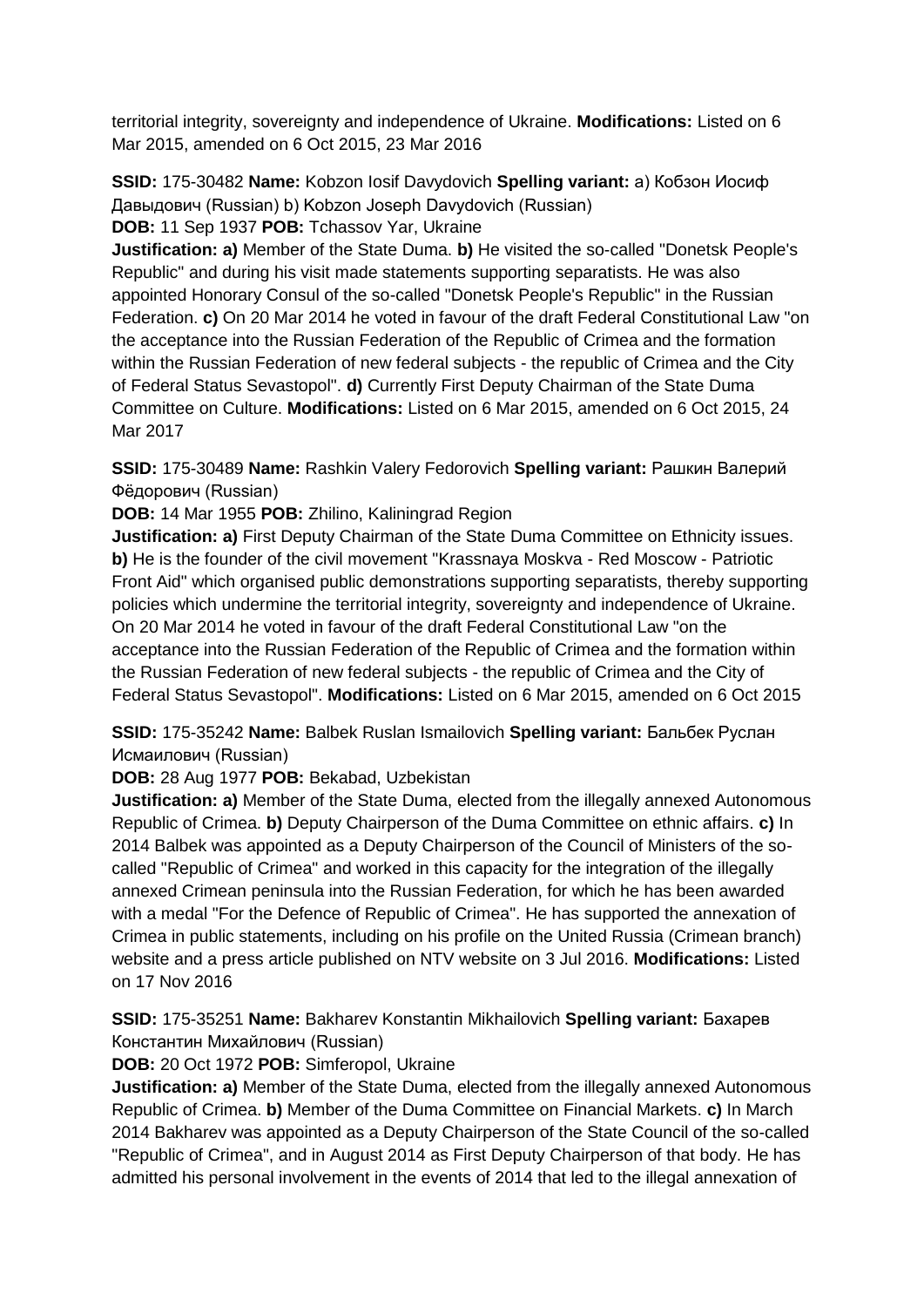Crimea and Sevastopol, which he has publicly supported, including in an interview published on gazetakrimea.ru website on 22 Mar 2016 and c-pravda.ru website on 23 Aug 2016. He has been awarded with the order "For loyalty to duty" by the "authorities" of "Republic of Crimea". **Modifications:** Listed on 17 Nov 2016

**SSID:** 175-35259 **Name:** Belik Dmitry Anatolievich **Spelling variant:** Белик Дмитрий Анатольевич (Russian)

**DOB:** 17 Oct 1969 **POB:** Kular Ust-Yansky District, Yakut Autonomous SSR, Russian **Federation** 

**Justification: a)** Member of the State Duma, elected from the illegally annexed city of Sevastopol. **b)** Member of the Duma Committee on Taxation. **c)** As a member of the Sevastopol municipal administration in February–March 2014 he supported the activities of the so-called "People's Mayor" Alexei Chaliy. He has publicly admitted his involvement in the events of 2014 that led to the illegal annexation of Crimea and Sevastopol, which he has publicly defended, including on his personal website and in an interview published on 21 Feb 2016 on nation-news.ru website. **d)** For his involvement in the annexation process he has been awarded with Russian state order "For duties to the motherland" — II degree. **Modifications:** Listed on 17 Nov 2016

**SSID:** 175-35269 **Name:** Kozenko Andrei Dmitrievich **Spelling variant:** Козенко Андрей Дмитриевич (Russian)

**DOB:** 3 Aug 1981 **POB:** Simferopol, Ukraine

**Justification: a)** Member of the State Duma, elected from the illegally annexed Autonomous Republic of Crimea. **b)** Member of Duma Committee on Financial Markets. **c)** In March 2014 Kozenko was appointed as a Deputy Chairperson of the State Council of the so-called "Republic of Crimea". He has publicly admitted his involvement in the events of 2014 that led to the illegal annexation of Crimea and Sevastopol, which he has publicly defended, including in an interview published on gazetacrimea.ru website on 12 Mar 2016. For his involvement in the annexation process he has been awarded with a medal "For the defence of Republic of Crimea" by the local "authorities". **Modifications:** Listed on 17 Nov 2016

**SSID:** 175-35277 **Name:** Savchenko Svetlana Borisovna **Spelling variant:** Савченко Светлана Борисовна (Russian)

#### **DOB:** 24 Jun 1965 **POB:** Belogorsk, Ukraine

**Justification: a)** Member of the State Duma, elected from the illegally annexed Autonomous Republic of Crimea. **b)** Member of the Duma Committee on Culture. **c)** She has been a member of the Supreme Council of the Autonomous Republic of Crimea since 2012 and as of March 2014 supported the integration of the illegally annexed Crimea and Sevastopol into the Russian Federation. In September 2014 Savchenko was elected to the State Council of the so-called "Republic of Crimea". She has defended the illegal annexation of Crimea and Sevastopol on numerous occasions in public statements, including interviews published on c-pravda.ru website on 2 Apr 2016 and 20 Aug 2016. She has been awarded with Russian state order "For duties to the motherland" — II degree in 2014 and with the order "For loyalty to duty" by the "authorities" of "Republic of Crimea" in 2015. **Modifications:** Listed on 17 Nov 2016

**SSID:** 175-35286 **Name:** Shperov Pavel Valentinovich **Spelling variant:** Шперов Павел Валентинович (Russian)

**DOB:** 4 Jul 1971 **POB:** Simferopol, Ukraine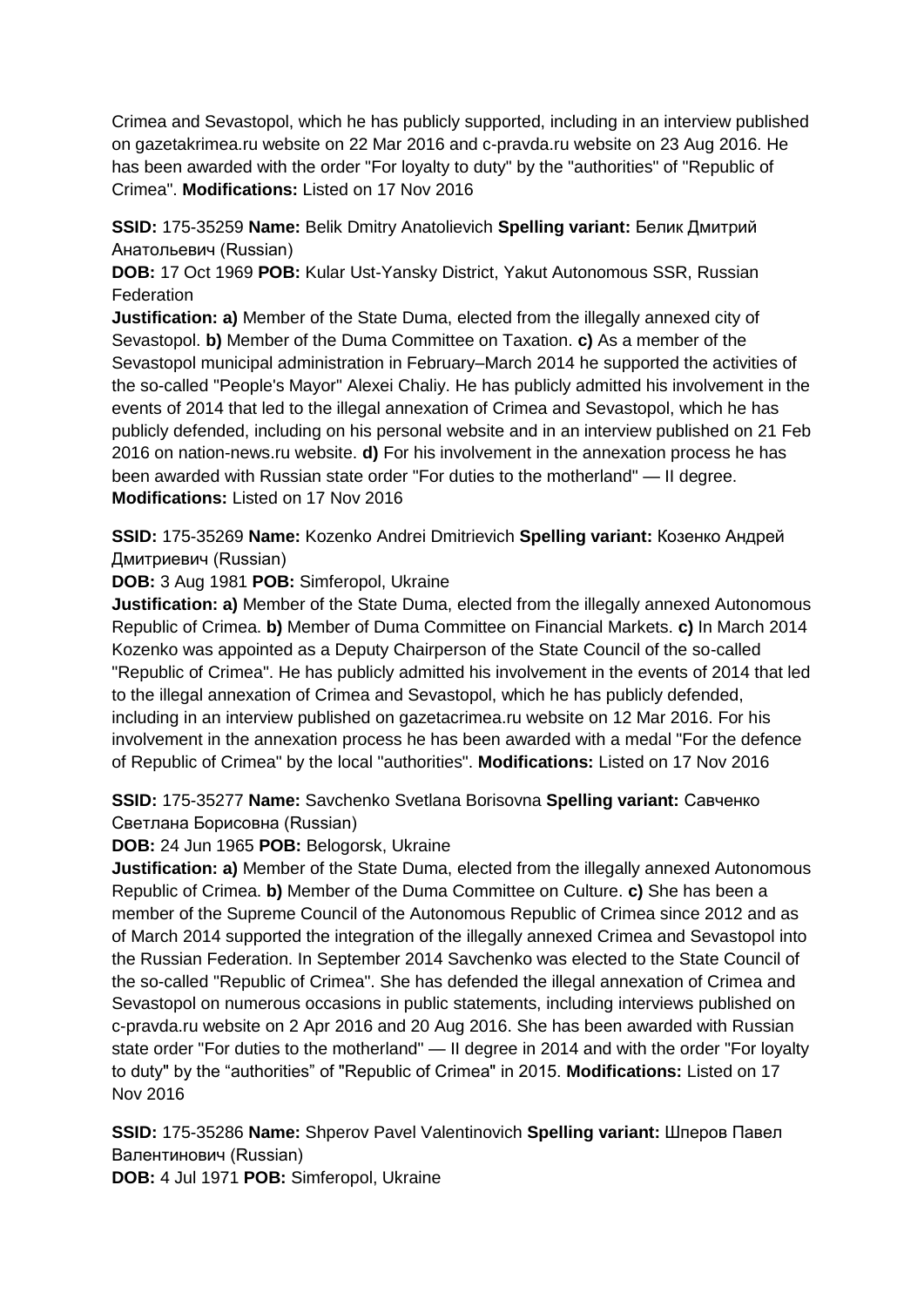**Justification: a)** Member of the State Duma, elected from the illegally annexed Autonomous Republic of Crimea. **b)** Member of the Duma Committee for CIS Affairs, Eurasian Integration and Relations with Compatriots. **c)** In September 2014 Shperov was elected to the State Council of the so-called "Republic of Crimea". **d)** He has publicly admitted, including in an interview published on ldpr-rk.ru website on 3 Sep 2016, his role in the events of 2014 that led to the illegal annexation of Crimea and Sevastopol and in particular his role in the organisation of the illegal referendum on the illegal annexation of the peninsula. **Modifications:** Listed on 17 Nov 2016, amended on 24 Mar 2017

**SSID:** 175-37050 **Name:** Cherezov Andrey Vladimirovich **Spelling variant:** a) Tscheresow Andrey Vladimirovich (English) b) Черезов Андрей Владимирович (Russian) **DOB:** 12 Oct 1967 **POB:** Salair, Kemerovskaya Oblast, Russian Federation **Justification:** Shares responsibility for the decision to transfer gas turbines that had been delivered by Siemens Gas Turbine Technologies OOO to OAO VO Technopromexport, to be installed in Crimea. This decision contributes to establishing an independent power supply for Crimea and Sevastopol as a means of supporting their separation from Ukraine, and undermines the territorial integrity, sovereignty and independence of Ukraine. **Other information:** Vice-Minister for Energy of the Russian Federation. **Modifications:** Listed on 15 Aug 2017

**SSID:** 175-37058 **Name:** Grabchak Evgeniy Petrovich **Spelling variant:** Грабчак Евгений Петрович (Russian)

**DOB:** 18 Jul 1981 **POB:** Ust-Labinsk, Krasnodar Region, Russian Federation **Justification:** Responsible within the Ministry of Energy of the Russian Federation for the development of electro-energetic projects in Crimea. These projects contribute to establishing an independent power supply for Crimea and Sevastopol as a means of supporting their separation from Ukraine, and undermine the territorial integrity, sovereignty and independence of Ukraine. **Other information:** Head of Department in the Energy Ministry of the Russian Federation. **Modifications:** Listed on 15 Aug 2017

**SSID:** 175-37066 **Name:** Topor-Gilka Sergey Anatolevich **Spelling variant:** Топор-Гилка Сергей Анатольевич (Russian)

## **DOB:** 17 Feb 1970

**Justification:** In his capacity as Director General of OOO "VO TPE", he led the negotiations with Siemens Gas Turbine Technologies OOO regarding the purchase and delivery of the gas turbines for a power plant in Taman, Krasnodar region, Russian Federation. He was responsible for the transfer of the gas turbines to Crimea. This contributes to establishing an independent power supply for Crimea and Sevastopol as a means of supporting their separation from Ukraine, and undermines the territorial integrity, sovereignty and independence of Ukraine. **Other information:** Director General of OAO "VO TPE" until its insolvency, Director General of OOO "VO TPE". **Modifications:** Listed on 15 Aug 2017

## **Entities**

**SSID:** 175-27753 **Name:** State Unitary Enterprise of the "Republic of Crimea" "Chernomorneftegaz"

**F.k.a.:** PJSC Chernomorneftegaz **Address:** Prospekt Kirov 52, Simferopol, 295000, Crimea (пр.Кирова 52, г. Симферополь, Крым, 295000)

**Justification:** On 17 Mar 2014 the "Parliament of Crimea" adopted a resolution declaring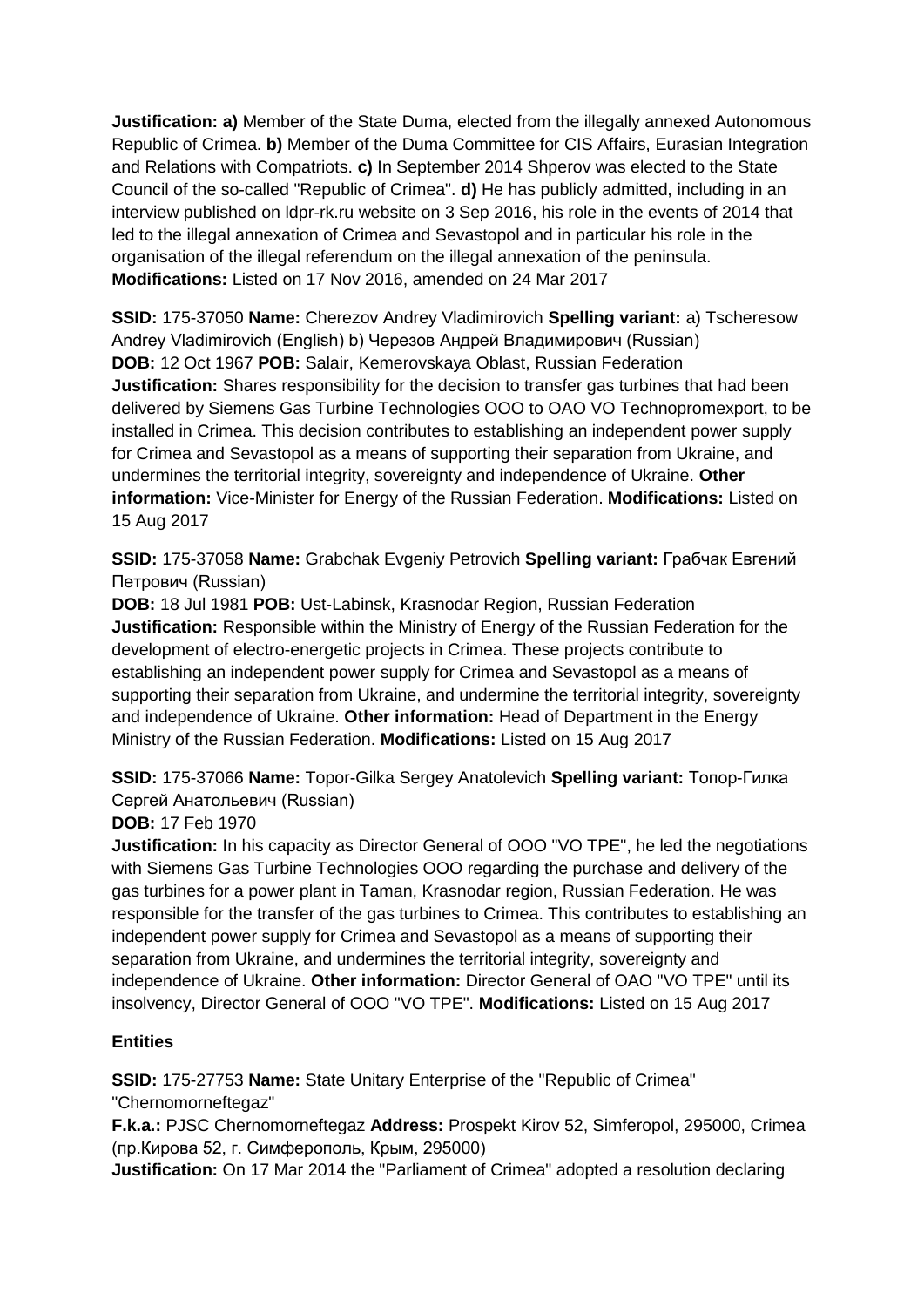the appropriation of assets belonging to Chernomorneftegaz enterprise on behalf of the "Republic of Crimea". The enterprise is thus effectively confiscated by the Crimean "authorities". Re-registered on 29 Nov 2014 as State Unitary Enterprise of the "Republic of Crimea" "Chernomorneftegaz" (Государственное унитарное предприятие Республики Крым "Черноморнефтегаз"). Founder: The Ministry of Fuel and Energy of the Republic of Crimea (Министерство топлива и энергетики Республики Крым). **Other information:** Phone number: +7 (3652) 66-70-00, +7 (3652) 66-78-00 **Modifications:** Listed on 20 May 2014, amended on 23 Mar 2016, 26 Sep 2017

**SSID:** 175-28290 **Name:** So-called "Lugansk People's Republic" **Spelling variant:** a) "Luganskaya narodnaya respublika" (Russian) b) "Луганская народная республика" (Russian)

**Justification: a)** The so-called "Lugansk People's Republic" was established on 27 Apr 2014. **b)** Responsible for organising the illegal referendum on 11 May 2014. Declaration of independence on 12 May 2014. **c)** On 22 May 2014, the so-called "People's Republics" of Donetsk and Lugansk created the so called "Federal State of Novorossiya". **d)** This is in breach of Ukrainian constitutional law, and, as a consequence, of international law, thus undermining the territorial integrity, sovereignty and independence of Ukraine. **e)** It is also involved in the recruitment to the separatist "Army of Southeast" and other illegal armed separatist groups, thus undermining the stability or security of Ukraine. **Other information: a)** Official website: http://lugansk-online.info **b)** Phone number: +38-099-160-74-14 **Modifications:** Listed on 5 Aug 2014, amended on 26 Sep 2017

**SSID:** 175-28300 **Name:** "Donetsk People's Republic" **Spelling variant:** a) "Донецкая народная республика" (Russian) b) "Donétskaya naródnaya respúblika" (Russian) **Justification: a)** The so called "Donetsk People's Republic" was declared on 7 Apr 2014. **b)**  Responsible for organizing the illegal referendum on 11 May 2014. Declaration of independence on 12 May 2014. **c)** On 24 May 2014, the so called "People's Republics" of Donetsk and Lugansk signed an agreement on the creation of the so called"'Federal State of Novorossiya". **d)** This is in breach of Ukrainian constitutional law, and, as a consequence, of international law, thus undermining the territorial integrity, sovereignty and independence of Ukraine. **e)** It is also involved in the recruitment to illegal armed separatist groups, thus threatening the stability or security of Ukraine. **Other information: a)** Official information, including the Constitution of "Donetsk People's Republic"and the composition of the Supreme Council: http://dnr-news.com **b)** Social media: https://twitter.com/dnrpress, http://vk.com/dnrnews **Modifications:** Listed on 5 Aug 2014

**SSID:** 175-28310 **Name:** So-called "Federal State of Novorossiya" **Spelling variant:** a) "Федеративное государство Новороссия" (Russian) b) "Federativnoye Gosudarstvo Novorossiya" (Russian)

**Justification: a)** On 24 May 2014, the so-called "People's Republics" of Donetsk and Lugansk signed an agreement on the creation of the unrecognized so-called "Federal State of Novorossiya". **b)** This is in breach of Ukrainian constitutional law, and, as a consequence, of international law, thus threatening the territorial integrity, sovereignty and independence of Ukraine. **Other information:** Official press releases: http://novorossia.su/official; http://frn2016.netdo.ru/; https://www. novorosinform.org/ **Modifications:** Listed on 5 Aug 2014, amended on 26 Sep 2017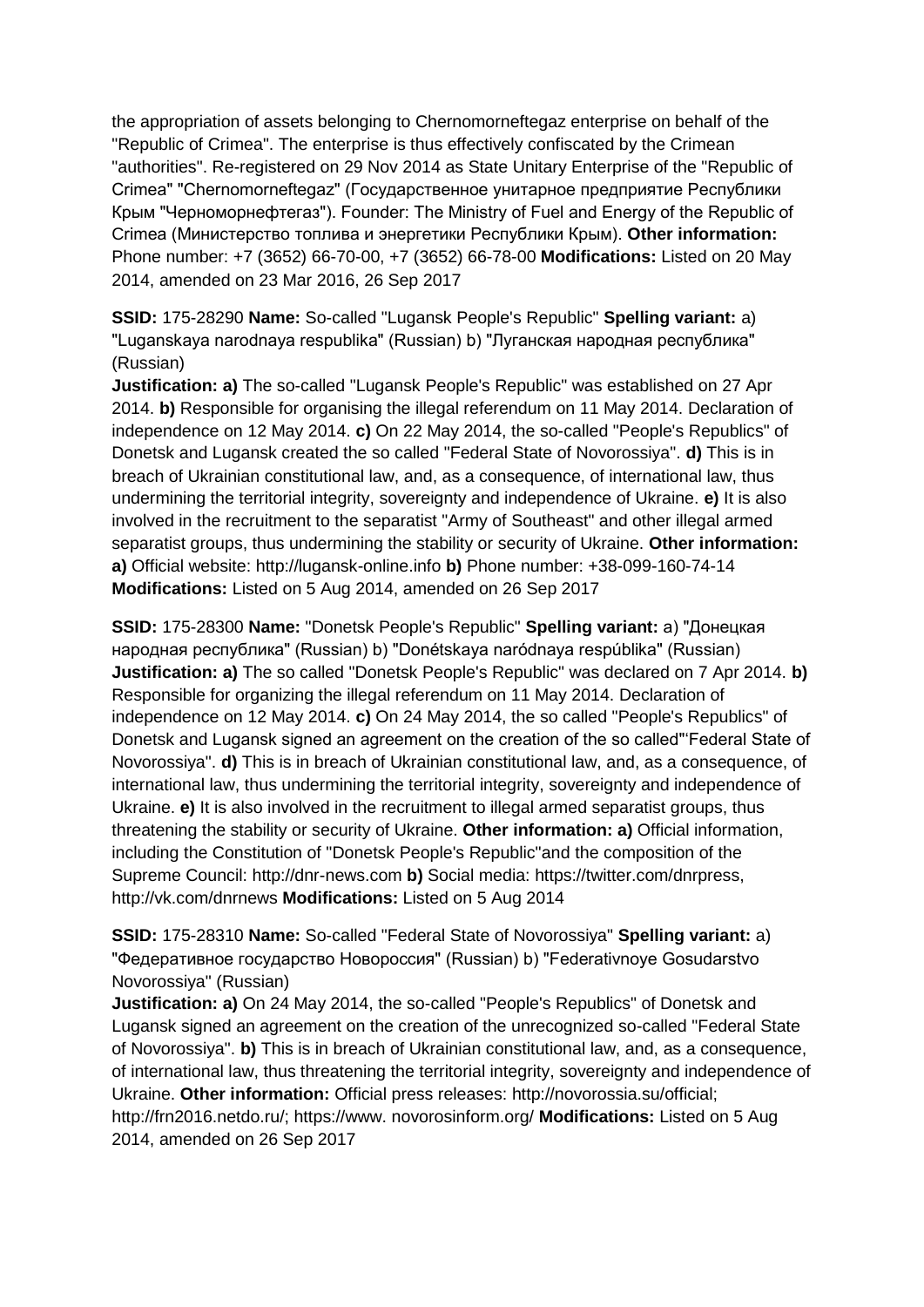**SSID:** 175-28316 **Name:** International Union of Public Associations "Great Don Army" **Spelling variant:** Международный Союз Общественных Объединений "Всевеликое Войско Донское" (Russian)

**Address: a)** Str. Shosseynaya 1, St Zaplavskaya, 346465, October District, Russia Rostov Region **b)** Voroshilovskiy Prospekt 12/85-87/13, Rostovon-Don

**Justification: a)** The "Great Don army" established the "Cossack National Guard", responsible for fighting against the Ukrainian government forces in Eastern Ukraine, thus undermining the territorial integrity, sovereignty and independence of Ukraine as well as threatening the stability or security of Ukraine. **b)** Associated with Mr. Nikolay Kozitsyn, who is Commander of Cossack forces and responsible for commanding separatists in Eastern Ukraine fighting against the Ukrainian government forces. **Other information: a)** Official website: http://xn--80aaaajfjszd7a3b0e.xn--p1ai/ **b)** Phone number: +7-8-908-178-65-57 **c)**  Social media: Cossack National Guard http://vk.com/kazak\_ nac\_guard **Modifications:**  Listed on 5 Aug 2014, amended on 11 Oct 2016, 26 Sep 2017

**SSID:** 175-28326 **Name:** "Sobol" **Spelling variant:** "Соболь" (Russian)

**Address:** Str. Kiev, 4, Simferopol, Crimea (area bus station "Central")

**Justification: a)** Radical paramilitary organisation, responsible for openly supporting using force to end Ukraine's control over Crimea, thus undermining the territorial integrity, sovereignty and independence of Ukraine. **b)** Responsible for training separatists to fight against the Ukrainian government forces in Eastern Ukraine, thus threatening the stability or security of Ukraine. **Other information: a)** Official web site: http://soboli.net **b)** Social media: http://vk.com/sobolipress **c)** Phone number: (0652) 60-23-93 **d)** Email:

SoboliPress@gmail.com **Modifications:** Listed on 5 Aug 2014, amended on 26 Sep 2017

**SSID:** 175-28343 **Name:** "Army of the Southeast" **Spelling variant:** "Армии Юго-Востока" (Russian)

**Justification: a)** Illegal armed separatist group which is considered to be one of the most important in Eastern Ukraine. **b)** Responsible for occupying the building of the Security Service in the Lugansk region. Retired officer. **c)** Associated with Mr. Valeriy Bolotov, listed as one of the leaders of the group. **d)** Associated with Mr. Vasyl Nikitin, responsible for the separatist "governmental" activities of the so called "government of the People's Republic of Luhansk". **Other information: a)** Recruitment: http://lugansk-online.info/statements **b)**  Social media: http://vk.com/lugansksbu **Modifications:** Listed on 5 Aug 2014

**SSID:** 175-28352 **Name:** "Donbas People's Militia" **Spelling variant:** "Нарóдное ополчéние Донбáсса" (Russian)

**Address:** Prospect Zasyadko.13, Donetsk

**Justification: a)** Illegal armed separatist group responsible for fighting against the Ukrainian government forces in Eastern Ukraine, thus threatening the stability or security of Ukraine. **b)**  Inter alia, the militant group seized control of several government buildings in Eastern Ukraine in early April 2014, thus undermining the territorial integrity, sovereignty and independence of Ukraine. **c)** It is associated with Mr. Pavel Gubarev, who is responsible for the taking over of the regional government building in Donetsk with pro-Russian forces and proclaiming himself the "people's governor". **Relation:** Associated with Gubarev Pavel Yurievich (SSID 175-28240) **Other information: a)** Social media:

http://vk.com/polkdonbassa; Tel.: 0038-099-445-63-78; 0038-063-688-60-01; 0038-067-145- 14-99; 0038-094-912-96-60; 0038-062-213-26-60. , Tel. volunteers in Russia: 007 (926) 428-99-51 00 7 (967) 171-27-09 **b)** E-Mail: voenkom.dnr@mail.ru;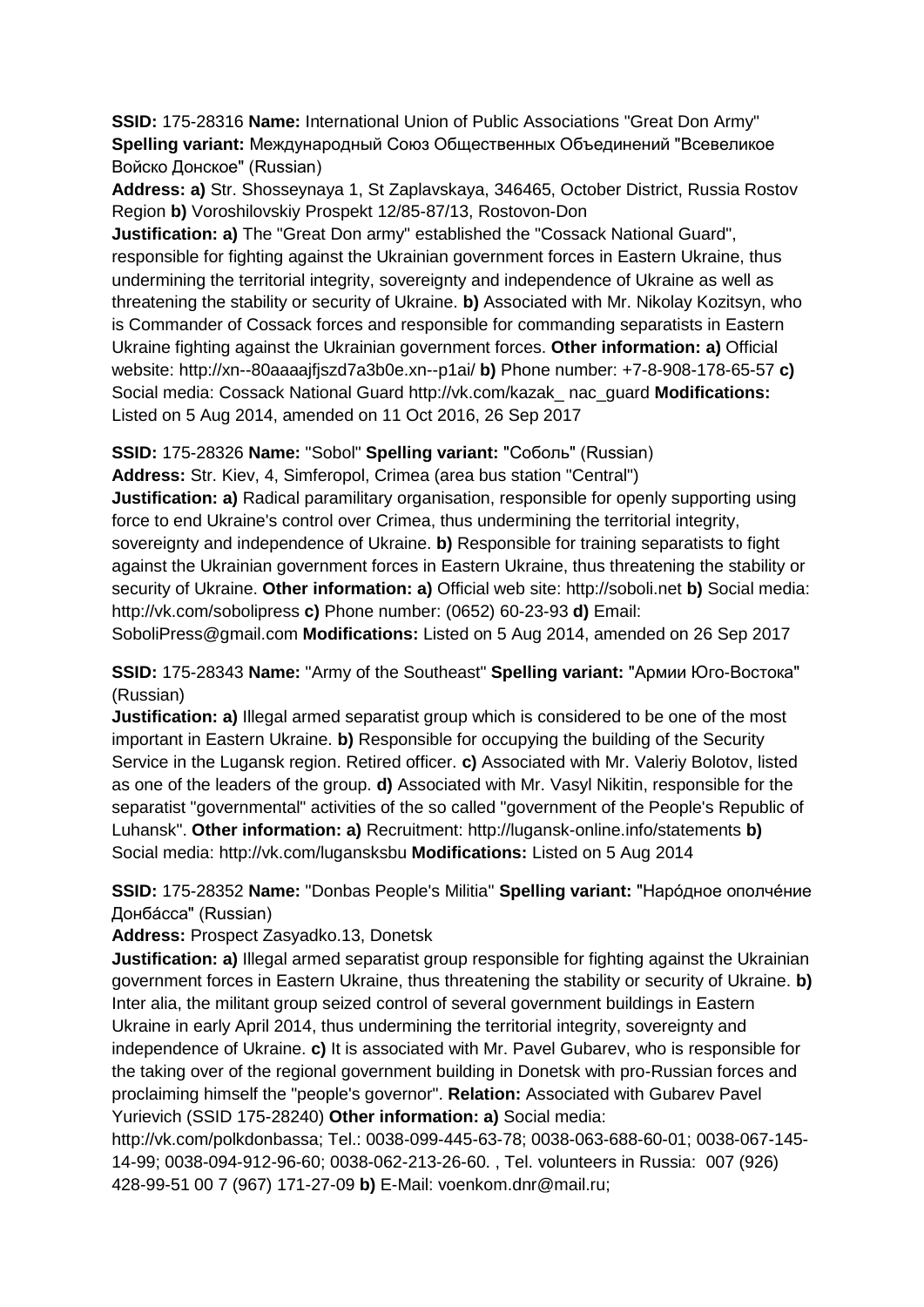mobilisation@novorossia.co, novoross24@mail.ru **Modifications:** Listed on 5 Aug 2014, amended on 23 Mar 2016, 24 Mar 2017

**SSID:** 175-28363 **Name:** "Vostok battalion" **Spelling variant:** "Батальон Восток" (Russian) **Justification: a)** Illegal armed separatist group which is considered to be one of the most important in Eastern Ukraine. Responsible for fighting against the Ukrainian government forces in Eastern Ukraine, thus threatening the stability or security of Ukraine. **b)** Actively participated in the military operations resulting in the seizure of Donetsk Airport. **c)** Part of the so-called "1st Army Corps" of the Armed Forces of "Donetsk People's Republic". **Other information:** Social media: http://vk.com/patriotic\_forces\_of\_donbas **Modifications:** Listed on 5 Aug 2014, amended on 11 Oct 2016, 24 Mar 2017

**SSID:** 175-28376 **Name:** State Unitary Enterprise of the City of Sevastopol, "Sevastopol seaport" **Spelling variant:** ГУП ГС "Севастопольский морской порт" (Russian) **F.k.a.:** State enterprise "Sevastopol commercial seaport" (Государственное предприятие "Севастопольский морской торговый порт", Gosudarstvenoye predpriyatiye Sevastopolski morskoy torgovy port) **Address:** Nakhimov Square 5, Sevastopol, 299011 (пл. Нахимова, 5, г. Севастополь, 299011, Code: 1149204004707)

**Justification:** The ownership of the entity was transferred contrary to the Ukrainian law. On 17 Mar 2014 the "Parliament of Crimea" adopted resolution No 1757-6/14 "On nationalisation of some companies belonging to the Ukrainian ministries of infrastructure or agriculture" declaring the appropriation of assets belonging to the state enterprise "Sevastopol commercial seaport" on behalf of the "Republic of Crimea". The enterprise is thus effectively confiscated by the Crimean "authorities". In terms of volume of trade, it is the biggest commercial seaport in Crimea. Re-registered on 6 Jun 2014 as State Unitary Enterprise of the City of Sevastopol, "Sevastopol seaport" (ГОСУДАРСТВЕННОЕ УНИТАРНОЕ ПРЕДПРИЯТИЕ ГОРОДА СЕВАСТОПОЛЯ "СЕВАСТОПОЛЬСКИЙ МОРСКОЙ ПОРТ"). Founder: The Government of Sevastopol (Правительство Севастополя). **Modifications:** Listed on 5 Aug 2014, amended on 23 Mar 2016, 26 Sep 2017

**SSID:** 175-28388 **Name:** State Unitary Enterprise of the "Republic of Crimea" "Universal-Avia" **Spelling variant:** Государственное унитарное предприятие Республики Крым "Универсал-Авиа" (Russian)

**F.k.a.:** State enterprise "Universal-Avia" (Государственном предприятии "Универсал-Авиа", Gosudarstvenoye predpriyatiye "Universal-Avia") **Address:** Aeroflotskaya Street 5, Simferopol, 295024 (ул. Аэрофлотская, дом 5, 295024, г. Симферополь) **Justification:** The ownership of the entity was transferred contrary to the Ukrainian law. On 24 Mar 2014 the "Presidium of the Parliament of Crimea" adopted a decision "On Stateowned Enterprise "Gosudarstvenoye predpriyatiye Universal-Avia"" ("О Государственном предприятии "Универсал-Авиа"") No 1794-6/14 declaring the appropriation of assets belonging to the state enterprise "Universal-Avia" on behalf of the "Republic of Crimea". The enterprise is thus effectively confiscated by the Crimean "authorities". Re-registered on 15 Jan 2015 as State Unitary Enterprise of the "Republic of Crimea" "Universal-Avia" (ГОСУДАРСТВЕННОЕ УНИТАРНОЕ ПРЕДПРИЯТИЕ РЕСПУБЛИКИ КРЫМ "УНИВЕРСАЛ-АВИА"). Founder: The Ministry of Transportation of the "Republic of Crimea" (МИНИСТЕРСТВО ТРАНСПОРТА РЕСПУБЛИКИ КРЫМ). **Modifications:** Listed on 5 Aug 2014, amended on 23 Mar 2016, 26 Sep 2017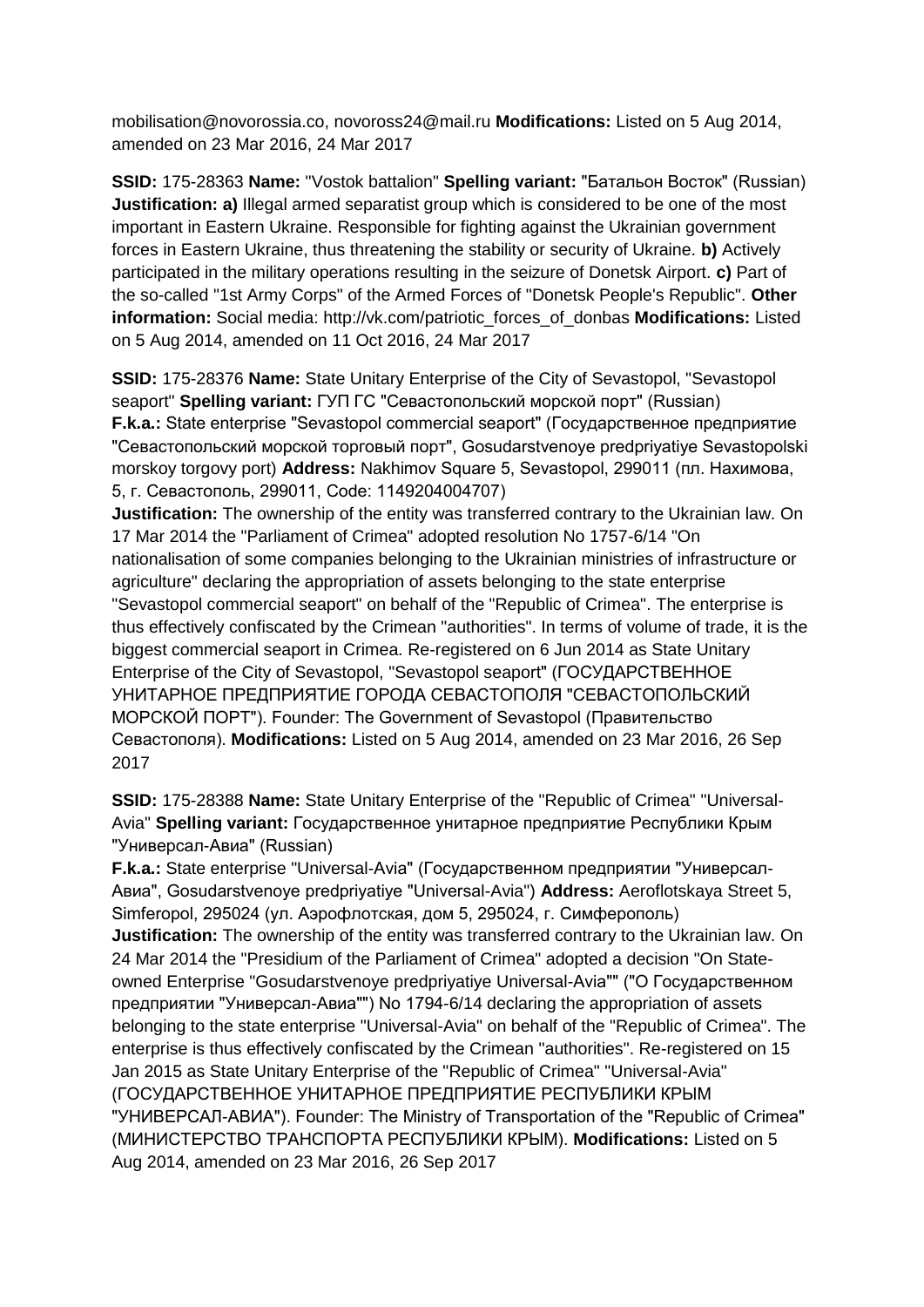**SSID:** 175-28394 **Name:** Federal State Budgetary Enterprise "Sanatorium Nizhnyaya Oreanda" of the Administration of the President of the Russian Federation **F.k.a.:** Resort "Nizhnyaya Oreanda" (Санаторий "Нижняя Ореанда") **Justification:** The ownership of the entity was transferred contrary to the Ukrainian law. On 21 Mar 2014 the "Presidium of the Parliament of Crimea" adopted a decision "On the questions of creation of the Association of sanatoria and resorts" No. 1767-6/14 declaring the appropriation of assets belonging to the resort "Nizhnyaya Oreanda" on behalf of the "Republic of Crimea". The enterprise is thus effectively confiscated by the Crimean "authorities". Re-registered on 9 Oct 2014 as Federal State Budgetary Enterprise "Sanatorium Nizhnyaya Oreanda" of the Administration of the President of the Russian Federation (ФЕДЕРАЛЬНОЕ ГОСУДАРСТВЕННОЕ БЮДЖЕТНОЕ УЧРЕЖДЕНИЕ "САНАТОРИЙ "НИЖНЯЯ ОРЕАНДА" УПРАВЛЕНИЯ ДЕЛАМИ ПРЕЗИДЕНТА РОССИЙСКОЙ ФЕДЕРАЦИИ"). Founder: The Administration of the President of the Russian Federation (УПРАВЛЕНИЯ ДЕЛАМИ ПРЕЗИДЕНТА РОССИЙСКОЙ ФЕДЕРАЦИИ). **Modifications:** Listed on 5 Aug 2014, amended on 23 Mar 2016

**SSID:** 175-28400 **Name:** Crimean Republican Enterprise "Azov distillery plant" **Spelling variant:** a) Крымское республиканское предприятие "Азовский ликёроводочннй завод" (Russian) b) Azovsky likerovodochny zavod (Russian)

**Address:** 40 Zeleznodorozhnaya Str., Azovskoye, 296178, Jankoysky district (Джанкойский район, 296178 пгт. Азовское, ул. Железнодорожная, 40, code: 01271681) **Justification: a)** The ownership of the entity was transferred contrary to the Ukrainian law. On 9 Apr 2014, the "Presidium of the Parliament of Crimea" adopted a decision No 1991- 6/14 "On the amendments to the Resolution of the State Council of the "Republic of Crimea" of 26 Mar 2014 No. 1836-6/14 "On nationalization of the property of enterprises, institutions and organizations of agro-industrial complex, located in the territory of the "Republic of Crimea" declaring the appropriation of assets belonging to the "Azovsky likerovodochny zavod" on behalf of the "Republic of Crimea". The enterprise is thus effectively confiscated by the Crimean "authorities". **b)** Reportedly declared bankrupt. Managed by Sinergiya. **Modifications:** Listed on 5 Aug 2014, amended on 26 Sep 2017

**SSID:** 175-28406 **Name:** Federal State Budgetary Enterprise "Production-Agrarian Union "Massandra" of the Administration of the President of the Russian Federation" **Spelling variant:** Производственно-аграрное объединение "Массандра" Управления делами Президента Российской Федерации (Russian)

**F.k.a.:** State concern "National Association of producers "Massandra"" (Национальное производственно-аграрное объединение "Массандра", Nacionalnoye proizvodstvenno agrarnoye obyedinenye Massandra) **Address:** Massandra, str. Vinodela Egorova 9, Yalta, 298650, Crimea (298650, Крым, г.Ялта, пгт. Массандра, ул. Винодела Егорова, д. 9) **Justification:** The ownership of the entity was transferred contrary to the Ukrainian law. On 9 Apr 2014 the "Presidium of the Parliament of Crimea" adopted a decision No 1991-6/14 "On the amendments to the Resolution of the State Council of the "Republic of Crimea" of 26 Mar 2014 No. 1836-6/14 "On nationalisation of the property of enterprises, institutions and organisations of agro-industrial complex, located in the territory of the "Republic of Crimea" declaring the appropriation of assets belonging to the state concern "National Association of producers "Massandra"" on behalf of the "Republic of Crimea". The enterprise is thus effectively confiscated by the Crimean "authorities". Re-registered on 1 Aug 2014 Federal State Budgetary Enterprise "Proizvodstvenno agrarnoye obyedinenye "Massandra"' of the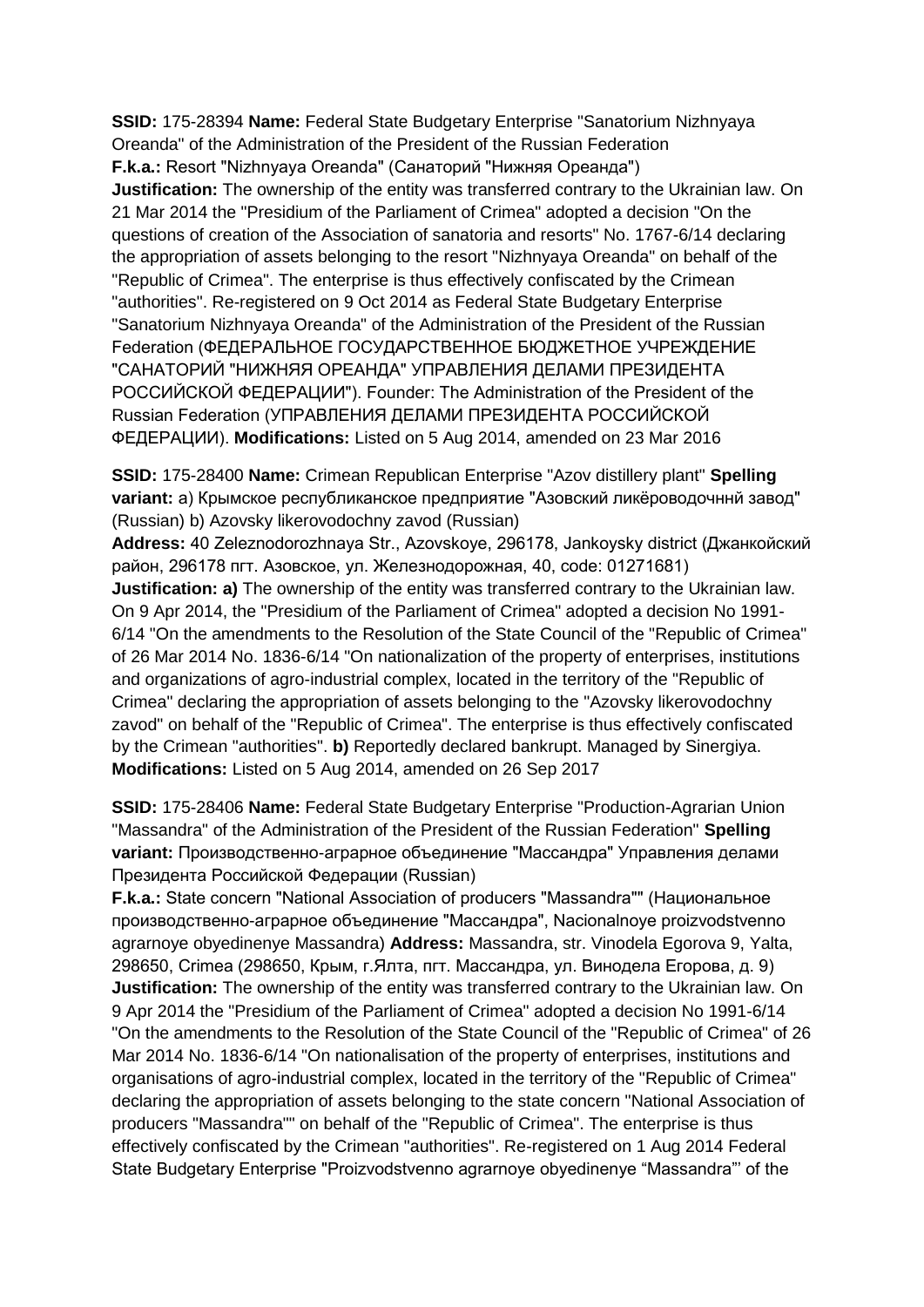Administration of the President of the Russian Federation" (ФЕДЕРАЛЬНОЕ ГОСУДАРСТВЕННОЕ УНИТАРНОЕ ПРЕДПРИЯТИЕ "ПРОИЗВОДСТВЕННО-АГРАРНОЕ ОБЪЕДИНЕНИЕ "МАССАНДРА" УПРАВЛЕНИЯ ДЕЛАМИ ПРЕЗИДЕНТА РОССИЙСКОЙ ФЕДЕРАЦИИ"). Founder: The Administration of the President of the Russian Federation (УПРАВЛЕНИЯ ДЕЛАМИ ПРЕЗИДЕНТА РОССИЙСКОЙ ФЕДЕРАЦИИ). **Other information:** Website: http://massandra.su **Modifications:** Listed on 5 Aug 2014, amended on 23 Mar 2016, 26 Sep 2017

**SSID:** 175-28412 **Name:** Federal state budget institution for science and research "All-Russia national scientific research institute for wine growing and wine making "Magarach" Russian Academy of Sciences" **Spelling variant:** Федеральное государственное бюджетное учреждение науки "Всероссийский национальный научноисследовательский институт виноградарства и виноделия "Магарач" РАН" (Russian) **F.k.a.: a)** State Unitary Enterprise of the "Republic of Crimea" "National Institute of Wine "Magarach"" (Государственное предприятие Агрофирма "Магарач" Национального института винограда и вина "Магарач", Gosudarstvenoye predpriyatiye Agrofirma "Magarach" nacionalnogo instituta vinograda i vina "Magarach") **b)** State concern "National Association of producers "Massandra"" **Address:** Kirov Street 31, Yalta, 298600, Crimea (298600, Крым, г. Ялта, ул. Кирова, 31)

**Justification: a)** The ownership of the entity was transferred contrary to the Ukrainian law. On 9 Apr 2014 the "Presidium of the Parliament of Crimea" adopted a decision No 1991- 6/14 "On the amendments to the Resolution of the State Council of the "Republic of Crimea" of 26 Mar 2014 No. 1836-6/14 "On nationalisation of the property of enterprises, institutions and organisations of agro-industrial complex, located in the territory of the "Republic of Crimea" declaring the appropriation of assets belonging to the state enterprise "Gosudarstvenoye predpriyatiye "Agrofirma Magarach" nacionalnogo instituta vinograda i vina "Magarach"" on behalf of the "Republic of Crimea". The enterprise is thus effectively confiscated by the Crimean "authorities". Re-registered on 15 Jan 2015 as State Unitary Enterprise of the "Republic of Crimea" "National Institute of Wine "Magarach"" (ГОСУДАРСТВЕННОЕ БЮДЖЕТНОЕ УЧРЕЖДЕНИЕ РЕСПУБЛИКИ КРЫМ "НАЦИОНАЛЬНЫЙ НАУЧНО-ИССЛЕДОВАТЕЛЬСКИЙ ИНСТИТУТ ВИНОГРАДА И ВИНА "МАГАРАЧ""). Founder: The Ministry of Agriculture of the Republic of Crimea (МИНИСТЕРСТВО СЕЛЬСКОГО ХОЗЯЙСТВА РЕСПУБЛИКИ КРЫМ). **b)** On 7 Feb 2017, State Unitary Enterprise of the "Republic of Crimea" "National Institute of Wine "Magarach"" was transformed into Federal Budgetary scientific facility "All-Russia scientific-research institute of viticulture and winemaking "Magarach"", Russian Academy of Sciences. **Modifications:** Listed on 5 Aug 2014, amended on 23 Mar 2016, 11 Oct 2016, 26 Sep 2017

**SSID:** 175-28418 **Name:** State enterprise of the "Republic of Crimea" Sparkling wine plant "Novy Svet" **Spelling variant:** Государственное унитарное предприятие Республики Крым "Завод шампанских вин "Новый Свет"" (Russian)

**F.k.a.: a)** State enterprise sparkling wine plant "Novy Svet" (Государственное предприятиеЗавод шампанских вин "Новый свет", Gosudarstvenoye predpriyatiye "Zavod shampanskykh vin Novy Svet") **b)** State Unitary Enterprise of the "Republic of Crimea" "Factory of sparkling wine "Novy Svet"" **Address:** urban village Novy Svet, str. Shalapina 1, Sudak, 298032, Novy Svet, Crimea (298032, Крым, г. Судак, пгт. Новый Свет, ул. Шаляпина, д.1)

**Justification:** The ownership of the entity was transferred contrary to Ukrainian law. On 9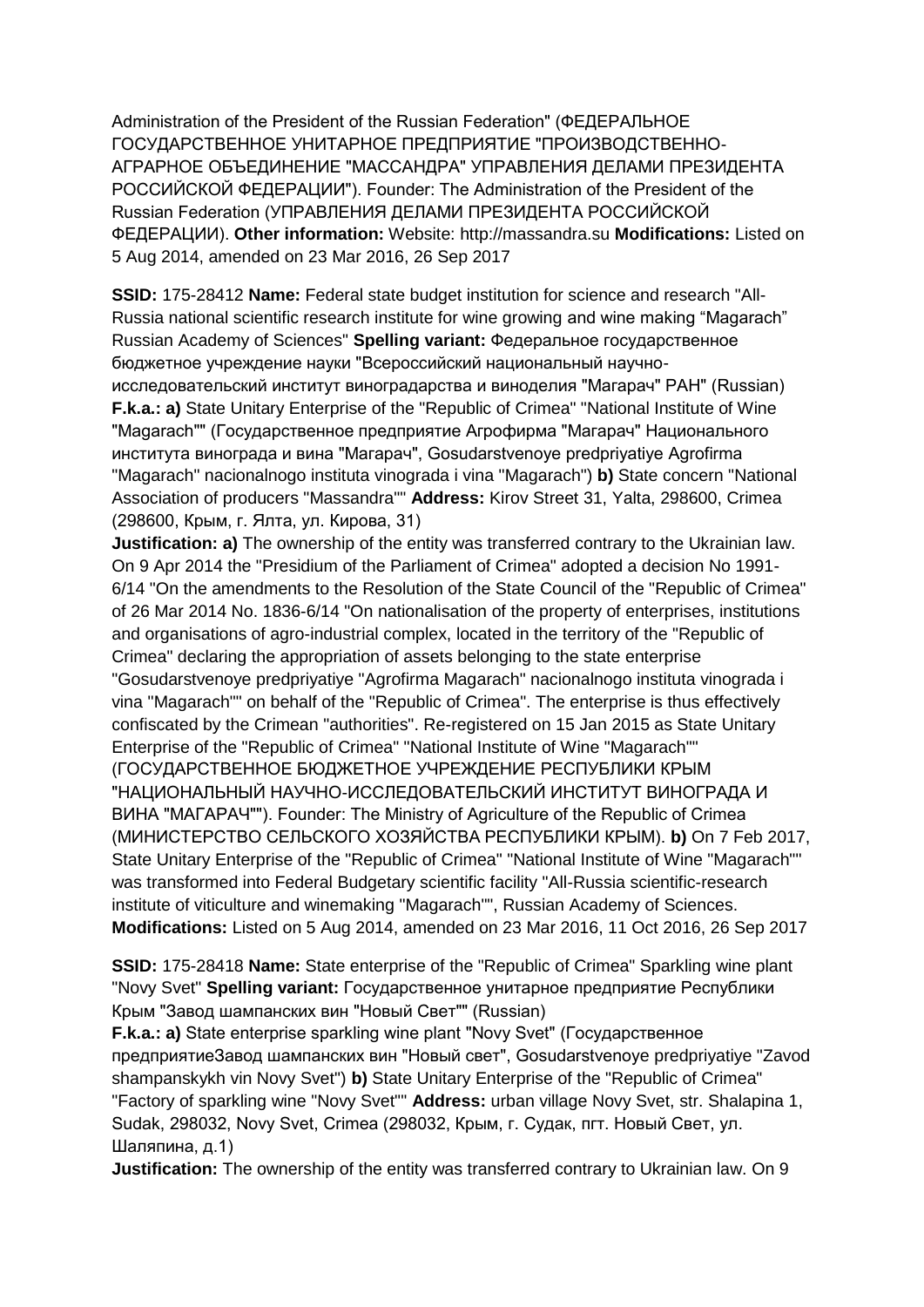Apr 2014 the "Presidium of the Parliament of Crimea" adopted a decision No 1991-6/14 "On the amendments to the Resolution of the State Council of the "Republic of Crimea" of 26 Mar 2014 No 1836-6/14 "On nationalisation of the property of enterprises, institutions and organisations of agro-industrial complex, located in the territory of the "Republic of Crimea" declaring the appropriation of assets belonging to the state enterprise "Zavod shampanskykh vin Novy Svet" on behalf of the "Republic of Crimea". The enterprise is thus effectively confiscated by the Crimean "authorities". Re-registered on 4 Jan 2015 as State Unitary Enterprise of the "Republic of Crimea" "Factory of sparkling wine "Novy Svet"" (ГОСУДАРСТВЕННОЕ УНИТАРНОЕ ПРЕДПРИЯТИЕ РЕСПУБЛИКИ КРЫМ "ЗАВОД ШАМПАНСКИХ ВИН "НОВЫЙ СВЕТ""). Founder: The Ministry of Agriculture of the Republic of Crimea (МИНИСТЕРСТВО СЕЛЬСКОГО ХОЗЯЙСТВА РЕСПУБЛИКИ КРЫМ). **Modifications:** Listed on 5 Aug 2014, amended on 23 Mar 2016, 26 Sep 2017

## **SSID:** 175-28424 **Name:** "Lugansk Guard" **Spelling variant:** "Луганская гвардия" (Russian)

**Justification: a)** Self-defence militia of Lugansk, responsible for training separatists to fight against the Ukrainian government forces in Eastern Ukraine, thus threatening the stability or security of Ukraine. **b)** Associated with Mr. German Propokiv, active leader who is responsible for taking part in the seizure of the building of the Lugansk regional office of the Ukrainian Security Service and recorded a video address to President Putin and Russia from the occupied building. **Other information:** Social media: https://vk.com/luguard, http://vk.com/club68692201 **Modifications:** Listed on 5 Aug 2014

**SSID:** 175-28568 **Name:** Joint-Stock Company Almaz-Antey Air and Space Defence Corporation **Spelling variant:** Акционерное общество "Концерн воздушно- космической обороны 'Алмаз-Антей" (Russian)

**Good quality a.k.a.: a)** Almaz-Antey Corp **b)** Almaz-Antey Defense Corporation **c)** Almaz-Antey JSC (Концерн ВКО Алмаз-Антей) **d)** Concern Almaz-Antey **Address:** 41 ul.Vereiskaya, Moscow, 121471, Russian Federation

**Justification:** Almaz-Antey is a Russian State-owned company. It manufactures anti-aircraft weaponry including surface-to-air missiles which it supplies to the Russian army. The Russian authorities have been providing heavy weaponry to separatists in Eastern Ukraine, contributing to the destabilization of Ukraine. These weapons are used by the separatists, including for shooting down airplanes. As a state-owned company, Almaz-Antey therefore contributes to the destabilization of Ukraine. **Other information: a)** Website: almaz-antey.ru **b)** Email Address: antey@almaz-antey.ru **Modifications:** Listed on 27 Aug 2014, amended on 24 Mar 2017

#### **SSID:** 175-28578 **Name:** Dobrolet **Spelling variant:** Добролет (Russian)

**Good quality a.k.a.:** Dobrolyot (Добролёт) **Address:** International Highway, House 31, building 1, Moscow, 141411, Russian Federation

**Justification:** Dobrolet is a subsidiary of a Russian state-owned airline. Since the illegal annexation of Crimea Dobrolet has so far exclusively operated flights between Moscow and Simferopol. It therefore facilitates the integration of the illegally annexed "Autonomous Republic of Crimea" into the Russian Federation and undermines Ukrainian sovereignty and territorial integrity. **Other information: a)** Airline code QD **b)** Website: www.dobrolet.com **Modifications:** Listed on 27 Aug 2014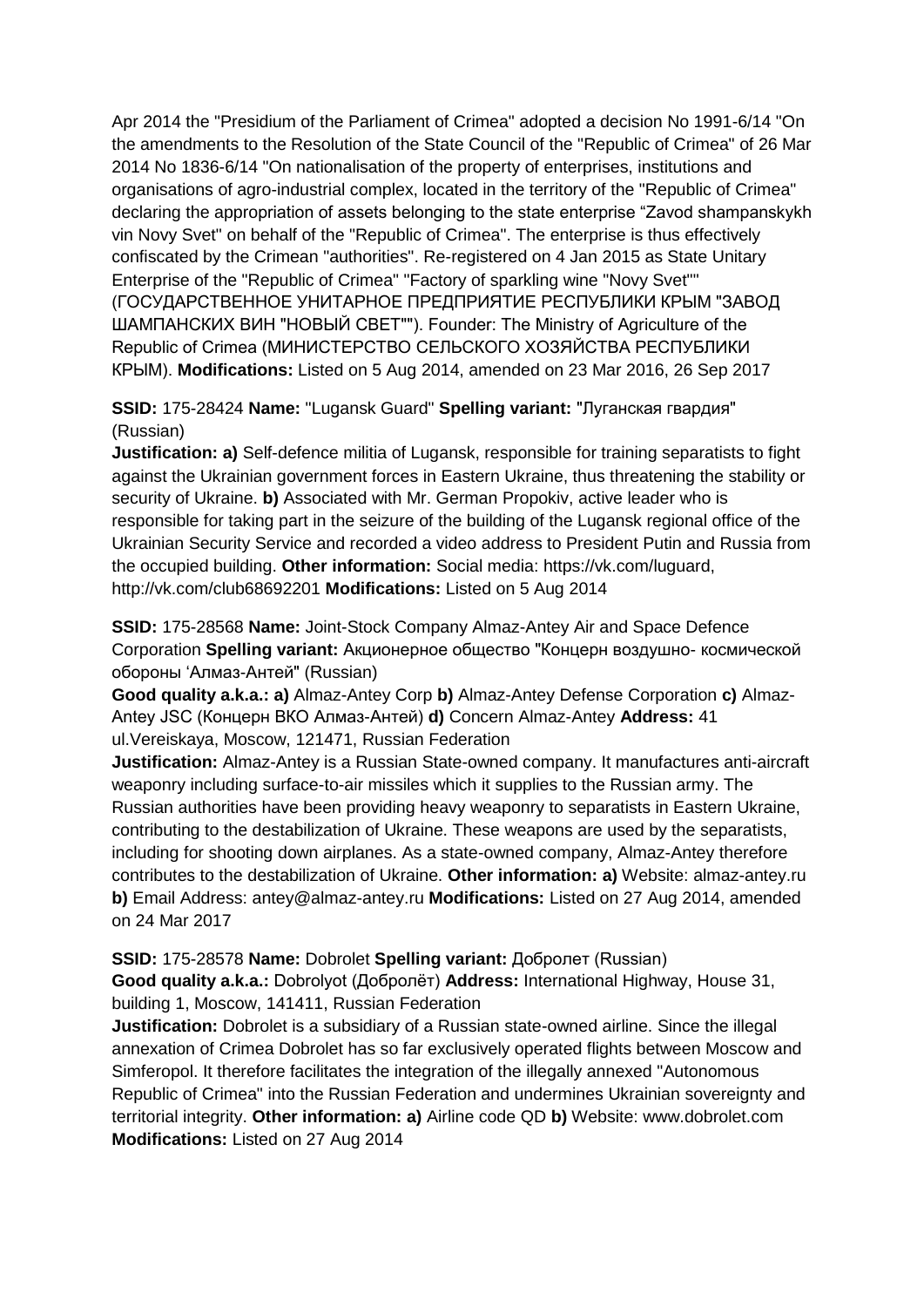**SSID:** 175-28586 **Name:** Russian National Commercial Bank **Spelling variant:** Российский Национальный Коммерческий Банк (Russian)

**Address:** Naberezhnaja str named after 60th anniversary of USSR, 34, Simferopol, 295000 (295000, Симферополь, ул. Набережная имени 60–летия СССР, д. 34) **Justification: a)** After the illegal annexation of Crimea, Russian National Commercial Bank (RNCB) became fully owned by the so-called "Republic of Crimea". In January 2016 became a property of Federal Agency for State Property Management, also known as Rosimushchestvo (Федеральное агентство по управлению государственным имуществом (Росимущество)). **b)** It has become the dominant player in the market, while it had no presence in Crimea before the annexation. By buying or taking over from branches of retreating banks operating in Crimea, RNCB supported materially and financially the actions of the Russian government to integrate Crimea into the Russian Federation, thus undermining Ukraine's territorial integrity. **Other information:** Website: http://www.rncb.ru **Modifications:** Listed on 27 Aug 2014, amended on 23 Mar 2016, 26 Sep 2017

**SSID:** 175-29756 **Name:** "Donetsk Republic" **Spelling variant:** "Донецкая республика" (Russian)

**Justification:** Public "organisation" that presented candidates in the so called "elections" of the so called "Donetsk People's Republic" on 2 Nov 2014. These "elections" are in breach of Ukrainian law and therefore illegal. In participating formally in the illegal "elections" it has therefore actively supported actions and policies which undermine the territorial integrity, sovereignty and independence of Ukraine, and to further destabilise Ukraine. Headed by Alexander Zakharchenko and founded by Andriy Purgin. **Relation: a)** Headed by Zakharchenko Alexander Vladimirovich (SSID 175-29275) **b)** Founded by Purhin Andriy Yevhenovych (SSID 175-27593) **Modifications:** Listed on 16 Dec 2014

**SSID:** 175-29762 **Name:** Peace to Luhansk Region **Spelling variant:** a) Мир Луганщине (Russian) b) Mir Luganschine (Russian)

**Justification: a)** Public "organisation" that presented candidates in the so-called "elections" of the so-called "Luhansk People's Republic" 2 Nov 2014. These "elections" are in breach of Ukrainian law and therefore illegal. **b)** In participating formally in the illegal "elections" it has therefore actively supported actions and policies which undermine the territorial integrity, sovereignty and independence of Ukraine, and to further destabilise Ukraine. Headed by Igor Plotnitsky. **Relation:** Headed by Plotnitsky Igor - (SSID 175-28159) **Other information:** https://mir-lug.info/ **Modifications:** Listed on 16 Dec 2014, amended on 26 Sep 2017

**SSID:** 175-29767 **Name:** Free Donbass **Spelling variant:** a) "Свободный Донбасс" (Russian) b) "Svobodny Donbass" (Russian) c) Free Donbas (English)

**Justification: a)** Public "organisation" that presented candidates in the so-called "elections" of the so-called "Donetsk People's Republic" 2 Nov 2014. These elections are in breach of Ukrainian law and therefore illegal. **b)** In participating formally in the illegal "elections" it has therefore actively supported actions and policies which undermine the territorial integrity, sovereignty and independence of Ukraine, and to further destabilise Ukraine. **Other information:** http://www.odsd.ru/ **Modifications:** Listed on 16 Dec 2014, amended on 26 Sep 2017

**SSID:** 175-29772 **Name:** "People's Union" **Spelling variant:** a) "Народный союз" (Russian) b) "Narodny Soyuz" (Russian)

**Justification:** Public "organisation" that presented candidates in the so called "elections" of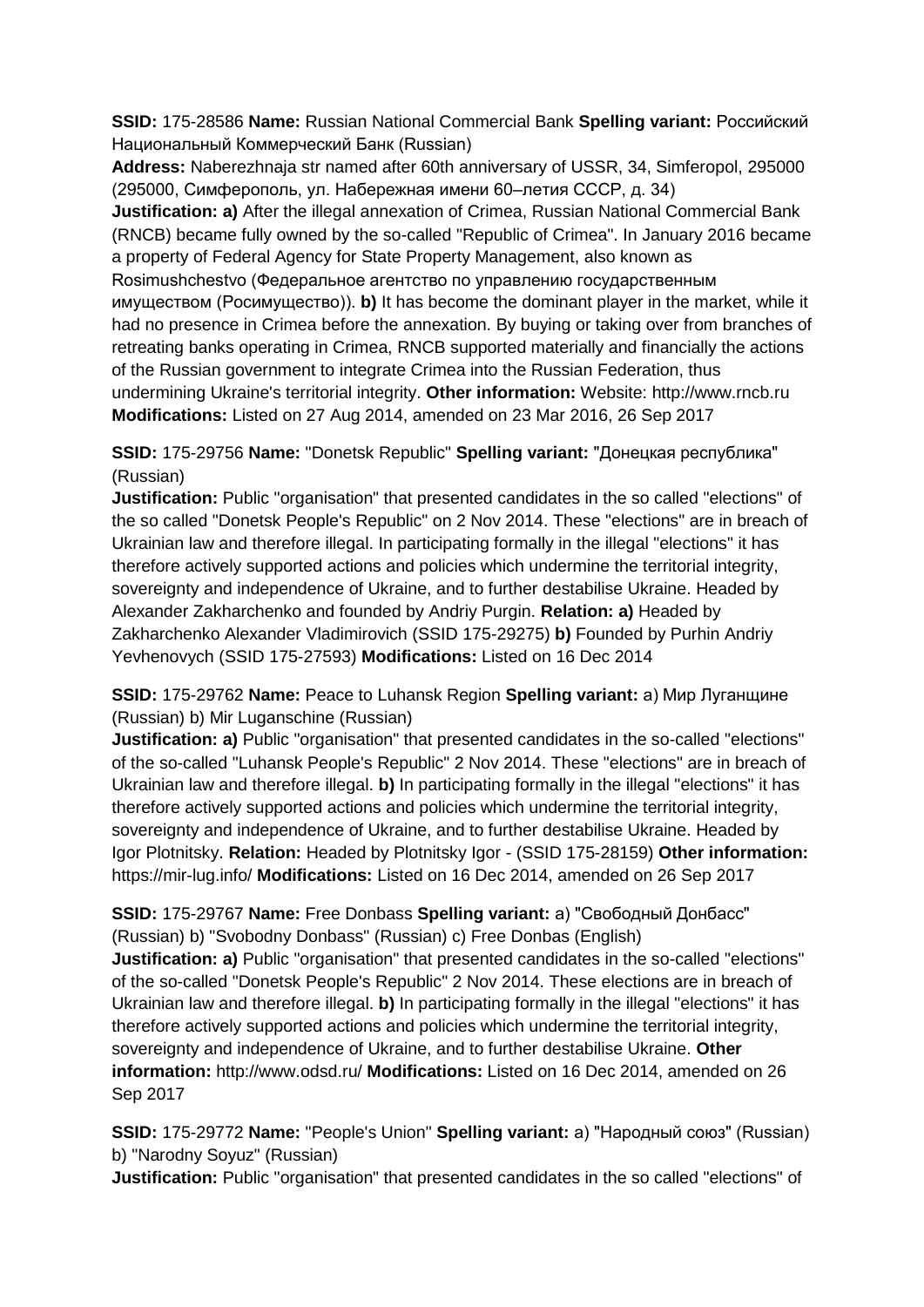the so called "Luhansk People's Republic" 2 Nov 2014. These "elections" are in breach of Ukrainian law and therefore illegal. In participating formally in the illegal "elections" it has therefore actively supported actions and policies which undermine the territorial integrity, sovereignty and independence of Ukraine, and to further destabilise Ukraine. **Modifications:**  Listed on 16 Dec 2014

**SSID:** 175-29776 **Name:** "Luhansk Economic Union" **Spelling variant:** a) "Луганский экономический Союз" (Russian) b) "Luganskiy Ekonomicheskiy Soyuz" (Russian) **Justification:** "Social organisation" that presented candidates in the illegal so called "elections" of the so called "Luhansk People's Republic" 2 Nov 2014. Nominated a candidate, Oleg Akimov, to be "Head" of the so called "Luhansk People's Republic". These "elections" are in breach of Ukrainian law and therefore illegal. In participating formally in the illegal "elections" it has therefore actively supported actions and policies which undermine the territorial integrity, sovereignty and independence of Ukraine, and to further destabilise Ukraine. **Modifications:** Listed on 16 Dec 2014

## **SSID:** 175-30496 **Name:** Cossack National Guard **Spelling variant:** Казачья Национальная Гвардия (Russian)

**Justification: a)** Armed separatist group which has actively supported actions which undermine the territorial integrity, sovereignty and independence of Ukraine and further destabilise Ukraine. **b)** Commanded by and therefore associated with a listed person Nikolay Kozitsyn. **c)** Reportedly part of the so-called "2nd Army Corps" of the "Lugansk People's Republic". **Relation:** Associated with Kozitsyn Nikolay Ivanovich (SSID 175-28164) **Modifications:** Listed on 6 Mar 2015, amended on 11 Oct 2016

**SSID:** 175-30501 **Name:** Sparta battalion **Spelling variant:** Батальон "Спарта" (Russian) **Justification: a)** Armed separatist group which has actively supported actions which undermine the territorial integrity, sovereignty and independence of Ukraine and further destabilise Ukraine. **b)** Part of the so-called "1st Army Corps" of the "Donetsk People's Republic". **Modifications:** Listed on 6 Mar 2015, amended on 11 Oct 2016, 24 Mar 2017, 26 Sep 2017

**SSID:** 175-30506 **Name:** Zarya battalion **Spelling variant:** Батальон "Заря" (Russian) **Justification: a)** Armed separatist group which has actively supported actions which undermine the territorial integrity, sovereignty and independence of Ukraine and further destabilise Ukraine. **b)** Reportedly part of the so-called "2nd Army Corps" of the "Lugansk People's Republic". **Modifications:** Listed on 6 Mar 2015, amended on 11 Oct 2016

**SSID:** 175-30510 **Name:** Somali battalion **Spelling variant:** Батальон "Сомали" (Russian) **Justification: a)** Armed separatist group which has actively supported actions which undermine the territorial integrity, sovereignty and independence of Ukraine and further destabilise Ukraine. **b)** Part of the so-called "1st Army Corps" of the "Donetsk People's Republic". **Modifications:** Listed on 6 Mar 2015, amended on 11 Oct 2016, 24 Mar 2017, 26 Sep 2017

**SSID:** 175-30515 **Name:** Prizrak brigade **Spelling variant:** Бригада "Призрак" (Russian) **Justification: a)** Armed separatist group which has actively supported actions which undermine the territorial integrity, sovereignty and independence of Ukraine and further destabilise Ukraine. **b)** Part of the so-called "2nd Army Corps" of the "Lugansk People's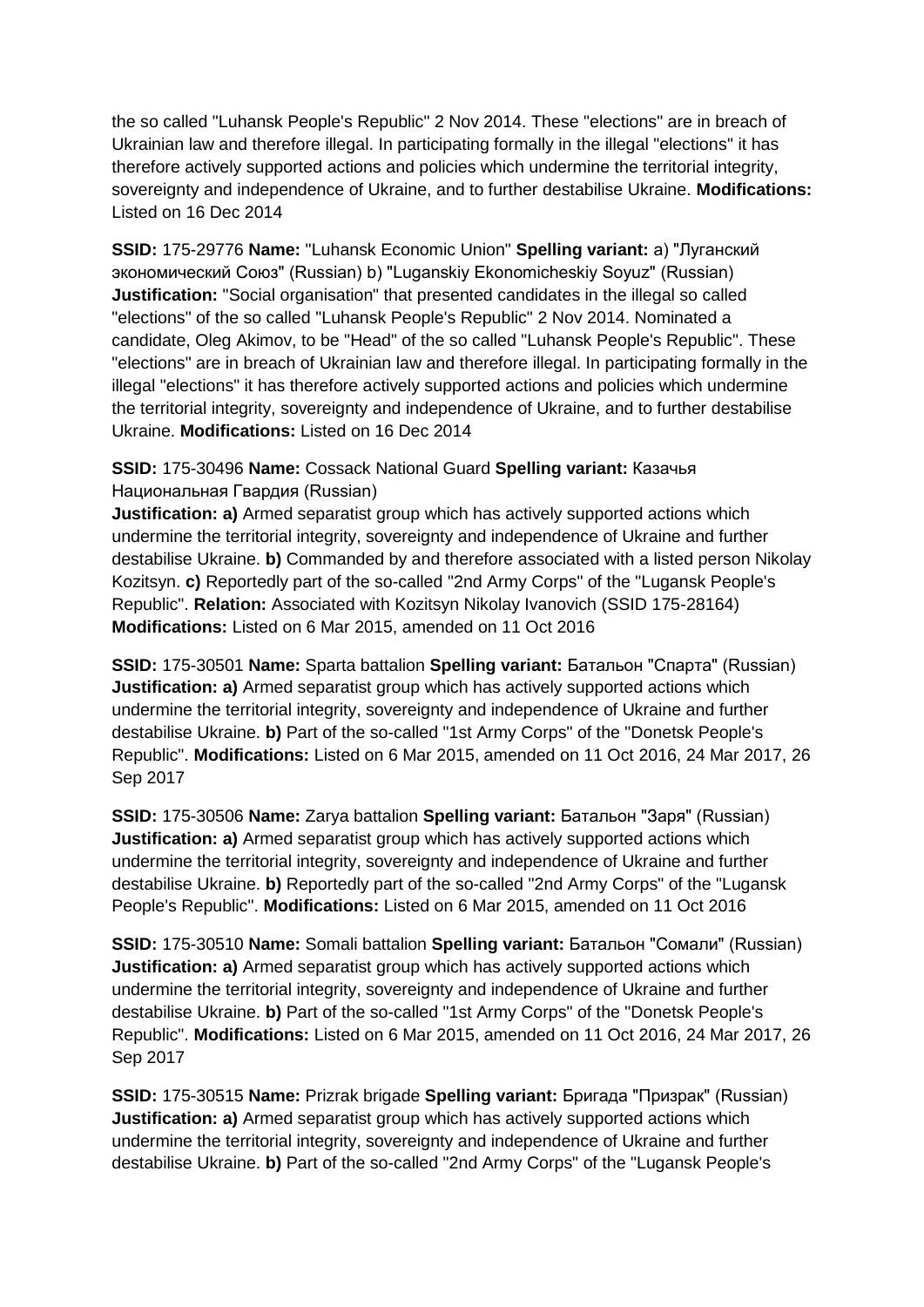Republic". **Modifications:** Listed on 6 Mar 2015, amended on 6 Oct 2015, 11 Oct 2016, 24 Mar 2017

**SSID:** 175-30520 **Name:** Oplot battalion **Spelling variant:** Батальон "Оплот" (Russian) **Justification: a)** Armed separatist group which has actively supported actions which undermine the territorial integrity, sovereignty and independence of Ukraine and further destabilise Ukraine. **b)** Reportedly part of the so-called "1st Army Corps" of the "Donetsk People's Republic". **Other information:** http://vk.com/oplot\_ info **Modifications:** Listed on 6 Mar 2015, amended on 11 Oct 2016

**SSID:** 175-30525 **Name:** Kalmius battalion **Spelling variant:** Батальон "Кальмиус" (Russian)

**Justification: a)** Armed separatist group which has actively supported actions which undermine the territorial integrity, sovereignty and independence of Ukraine and further destabilise Ukraine. **b)** Part of the so-called "1st Army Corps" of the "Donetsk People's Republic". **Modifications:** Listed on 6 Mar 2015, amended on 11 Oct 2016, 24 Mar 2017

**SSID:** 175-30529 **Name:** Death battalion **Spelling variant:** Батальон "Смерть" (Russian) **Justification: a)** Armed separatist group which has actively supported actions which undermine the territorial integrity, sovereignty and independence of Ukraine and further destabilise Ukraine. **b)** Part of the so-called "2nd Army Corps" of the "Lugansk People's Republic". **Modifications:** Listed on 6 Mar 2015, amended on 11 Oct 2016, 24 Mar 2017

# **SSID:** 175-30533 **Name:** Movement "Novorossiya" of Igor Strelkov **Spelling variant:**  Движение 'Новороссия' Игоря СТРЕЛКОВА (Russian)

**Justification: a)** The Movement "Novorossiya"/"New Russia" was established in November 2014 in Russia and is headed by Russian officer Igor Strelkov/Girkin (identified as a staff member of the Main Intelligence Directorate of the General Staff of the Armed Forces of the Russian Federation (GRU)). **b)** According to its stated objectives, it aims at providing allround, effective assistance to "Novorossiya", including by helping militia fighting in Eastern Ukraine, thereby supporting policies undermining the territorial integrity, sovereignty and independence of Ukraine. **c)** Associated with a person listed for undermining the territorial integrity of Ukraine. **Other information:** http://novorossia.pro/ **Modifications:** Listed on 6 Mar 2015, amended on 24 Mar 2017, 26 Sep 2017

**SSID:** 175-37079 **Name:** OAO "VO Technopromexport" (OAO "VO TPE") **Spelling variant:**  Открытое акционерное общество Внешнеэкономическое объединение Технопромэкспорт (Russian)

**Good quality a.k.a.:** Open Joint Stock Company "Foreign Economic Association" **Address:** Novyi Arbat str., 15, building 2, Moscow, 119019, Russian Federation

**Justification:** Contracting party with Siemens Gas Turbine Technologies OOO, OAO "VO TPE" purchased gas turbines declared to be destined for a power plant in Taman, Krasnodar region, Russian Federation, and as the contractor was responsible for the transfer of the gas turbines to OOO "VO TPE" which in turn transferred them to be installed in Crimea. This contributes to establishing an independent power supply for Crimea and Sevastopol as a means of supporting their separation from Ukraine, and undermines the territorial integrity, sovereignty and independence of Ukraine. **Other information:** Registration date: 27.7.1992; State Registration Number: 1067746244026; Tax Registration Number: 7705713236 **Modifications:** Listed on 15 Aug 2017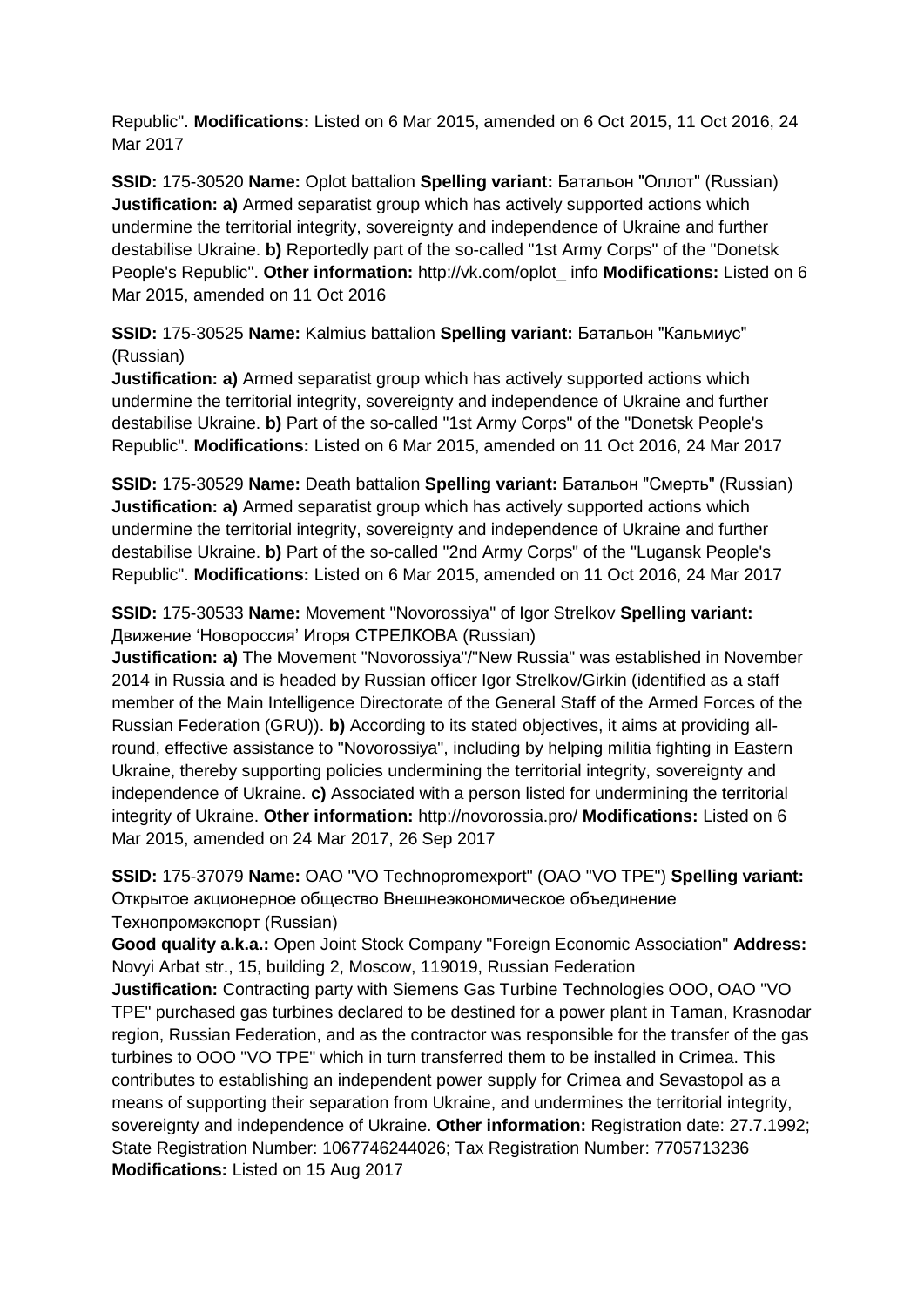**SSID:** 175-37086 **Name:** OOO "VO Technopromexport" (OOO "VO TPE") **Spelling variant:**  Общество с ограниченной ответственностью "Внешнеэкономическое объединение Технопромэкспорт" (Russian)

**Good quality a.k.a.:** Limited Liability Company "Foreign Economic Association" "Technopromexport" **Address:** Novyi Arbat str., 15, building 2, Moscow, 119019, Russian **Federation** 

**Justification:** Current owner of the gas turbines originally supplied by Siemens Gas Turbine Technologies OOO to OAO "VO TPE". OOO "VO TPE" transferred the gas turbines to be installed in Crimea. This contributes to establishing an independent power supply for Crimea and Sevastopol as a means of supporting their separation from Ukraine, and undermines the territorial integrity, sovereignty and independence of Ukraine. **Other information:** Registration date: 8.5.2014; State Registration Number: 1147746527279; Tax Registration Number: 7704863782e **Modifications:** Listed on 15 Aug 2017

**SSID:** 175-37092 **Name:** ZAO Interavtomatika (IA)

**Good quality a.k.a.: a)** CJSC "Interavtomatika" **b)** ЗАО "Интеравтоматика" **Address:** Avtozavodskaya st., 14, Moscow, 115280, Russian Federation

**Justification:** Company specialised in control and communication systems for power plants, which has entered into contracts for projects concerning the building of the power plants and the installation of gas turbines in Sevastopol and in Simferopol. This contributes to establishing an independent power supply for Crimea and Sevastopol as a means of supporting their separation from Ukraine, and undermines the territorial integrity, sovereignty and independence of Ukraine. **Other information:** Registration Date: 31.1.1994; State Registration Number: 1037739044111; Tax Registration Number: 7725056162 **Modifications:** Listed on 15 Aug 2017

**SSID:** 175-37492 **Name:** State Unitary Enterprise of the Crimean Republic "Crimean Sea Ports" **Spelling variant:** Государственное унитарное предприятие Республики Крым "Крымские морские порты" (Russian)

**F.k.a.: a)** Feodosia Commercial Port **b)** Kerch Ferry **c)** Kerch Commercial Port **Address:** 28 Kirova Street, Kerch, 298312, Crimea (298312, Республика Крым, гор. Керчь, ул. Кирова, дом 28)

**Justification:** The "Parliament of Crimea" adopted Resolution No 1757-6/14 on 17 Mar 2014 "On nationalisation of some companies belonging to the Ukrainian Ministries of Infrastructure or Agriculture" and Resolution No 1865-6/14 on 26 Mar 2014 "On State-Owned Enterprise "Crimean Sea Ports"" ("О Государственном предприятии "Крымские морские порты"") declaring the appropriation of assets belonging to several State enterprises which were merged into the "State Unitary Enterprise of the Crimean Republic "Crimean Sea Ports"" on behalf of the "Republic of Crimea". Those enterprises were thus effectively confiscated by the Crimean "authorities" and the "Crimean Sea Ports" has benefited from the illegal transfer of their ownership. **Other information:** F.k.a. a–c represent branches. **Modifications:** Listed on 26 Sep 2017

**Sanctions program:** Situation in der Ukraine: Verordnung vom 27. August 2014 über Massnahmen zur Vermeidung der Umgehung internationaler Sanktionen im Zusammenhang mit der Situation in der Ukraine (SR 946.231.176.72), Anhänge 2, 3 und 4 **Origin:** EU **Sanctions:** Art. 5 und 5a (Restriktionen auf dem Geld- und Kapitalmarkt) **Sanctions program:** Situation en Ukraine: Ordonnance du 27 août 2014 instituant des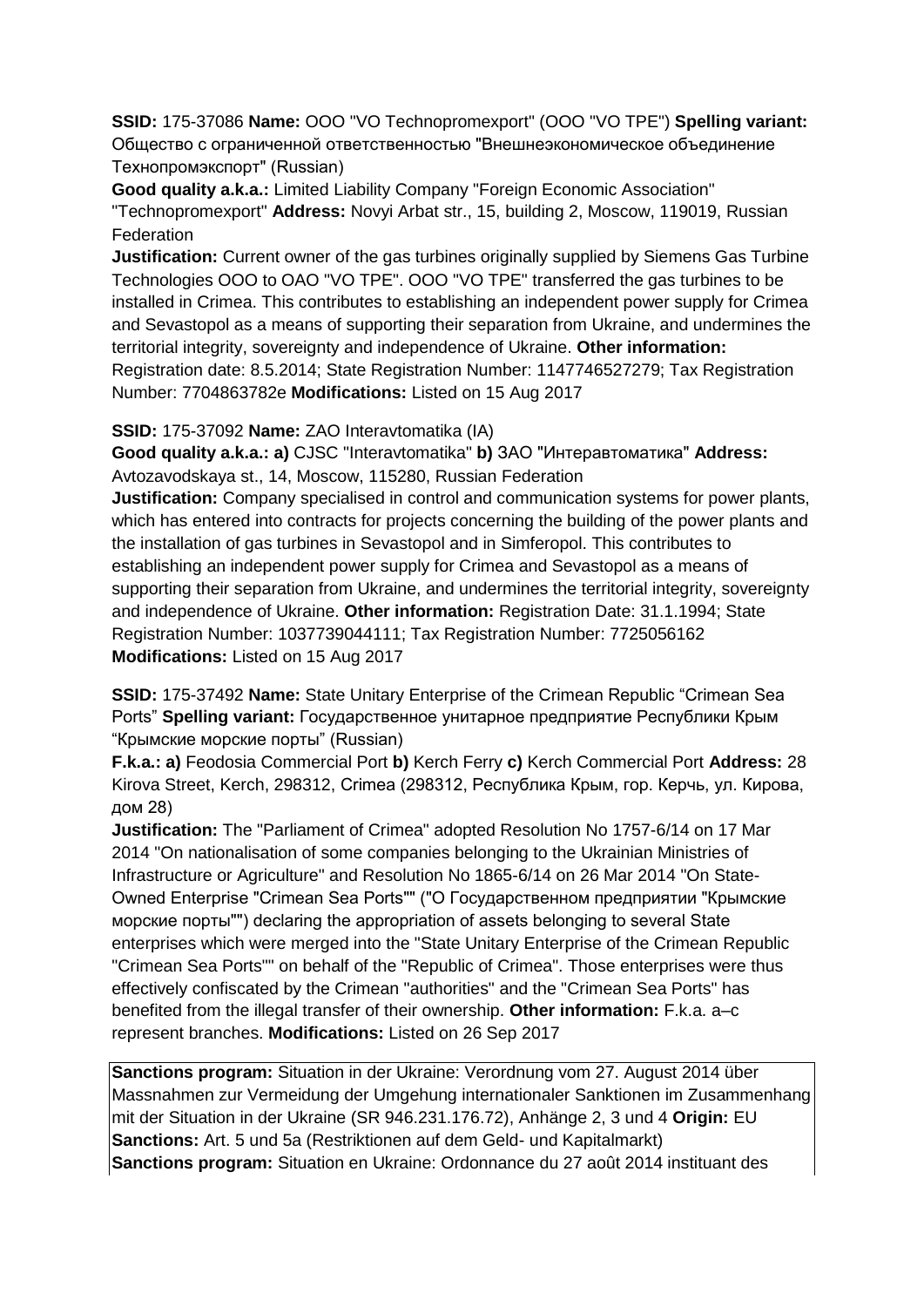mesures visant à empêcher le contournement de sanctions internationales en lien avec la situation en Ukraine (RS 946.231.176.72), annexes 2, 3 et 4 **Origin:** EU **Sanctions:** art. 5 et 5a (Restrictions sur les marchés monétaire et financier)

**Sanctions program:** Situazione in Ucraina: Ordinanza del 27 agosto 2014 che istituisce provvedimenti per impedire l'aggiramento delle sanzioni internazionali in relazione alla situazione in Ucraina (RS 946.231.176.72), allegati 2, 3 e 4 **Origin:** EU **Sanctions:** art. 5 e 5a (Restrizioni sui mercati finanziari)

### **Entities**

**SSID:** 175-28750 **Name:** Sberbank **Modifications:** Listed on 27 Aug 2014

**SSID:** 175-28753 **Name:** VTB Bank **Modifications:** Listed on 27 Aug 2014

**SSID:** 175-28756 **Name:** Gazprombank **Modifications:** Listed on 27 Aug 2014

**SSID:** 175-28759 **Name:** Vnesheconombank **Good quality a.k.a.:** VEB **Modifications:** Listed on 27 Aug 2014

**SSID:** 175-28763 **Name:** Rosselkhozbank **Modifications:** Listed on 27 Aug 2014

**SSID:** 175-29266 **Name:** Rosneft **Modifications:** Listed on 12 Nov 2014

**SSID:** 175-29269 **Name:** Transneft **Modifications:** Listed on 12 Nov 2014

**SSID:** 175-29272 **Name:** Gazprom Neft **Modifications:** Listed on 12 Nov 2014

**SSID:** 175-29436 **Name:** OPK Oboronprom **Modifications:** Listed on 12 Nov 2014

**SSID:** 175-29439 **Name:** United Aircraft Corporation **Modifications:** Listed on 12 Nov 2014

**SSID:** 175-29442 **Name:** Uralvagonzavod **Modifications:** Listed on 12 Nov 2014

**Sanctions program:** Situation in der Ukraine: Verordnung vom 27. August 2014 über Massnahmen zur Vermeidung der Umgehung internationaler Sanktionen im Zusammenhang mit der Situation in der Ukraine (SR 946.231.176.72), Anhänge 2, 3 und 4 **Origin:** EU **Sanctions:** Art. 1 (Auflagen bezüglich bestimmter Güter)

**Sanctions program:** Situation en Ukraine: Ordonnance du 27 août 2014 instituant des mesures visant à empêcher le contournement de sanctions internationales en lien avec la situation en Ukraine (RS 946.231.176.72), annexes 2, 3 et 4 **Origin:** EU **Sanctions:** art. 1 (Charges portant sur certains biens)